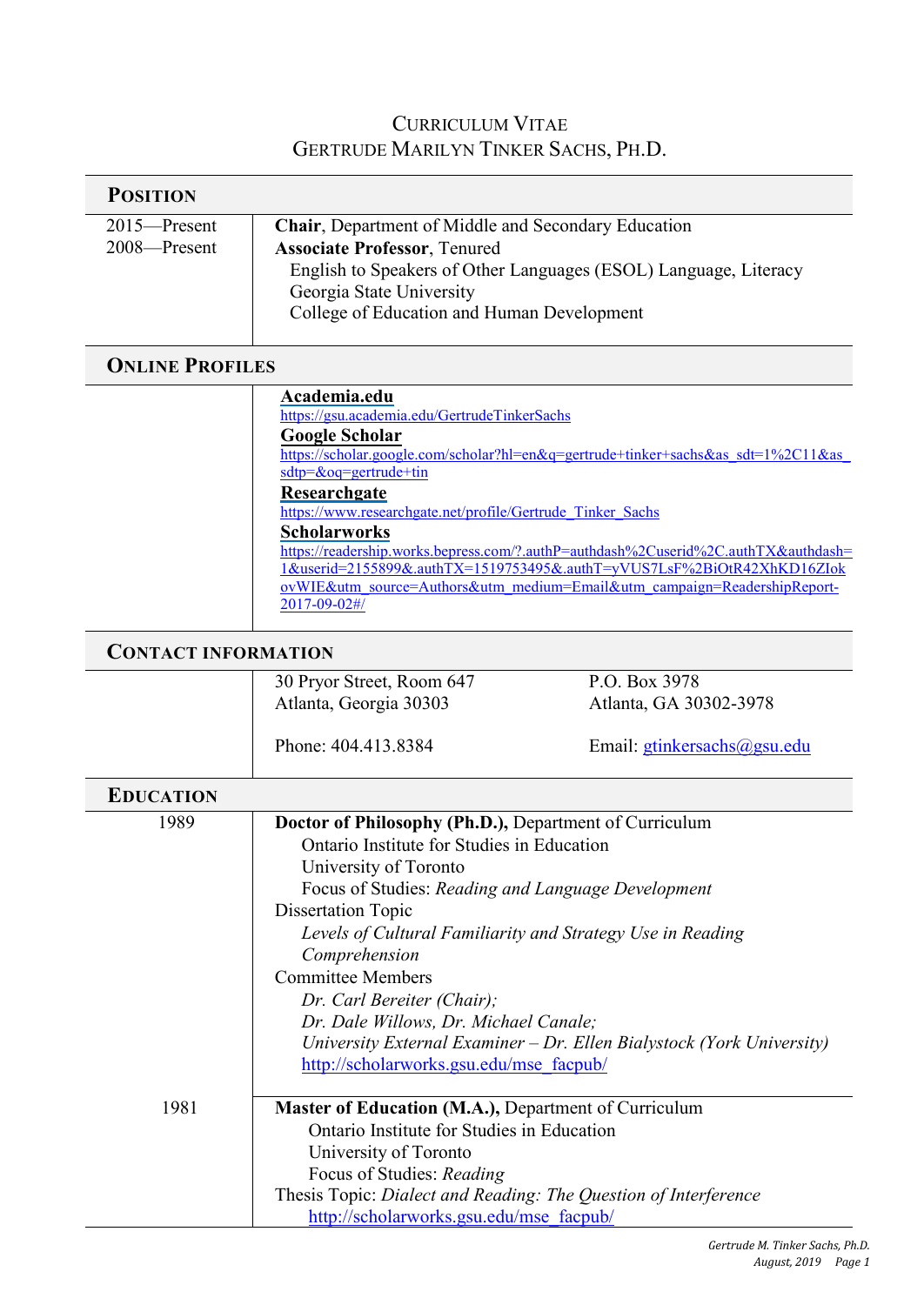| <b>Master of Science in Education (M.Sc.), Bahamas campus</b>           |
|-------------------------------------------------------------------------|
| School of Education                                                     |
| University of Miami                                                     |
| Focus of Studies: Education, Language and Reading                       |
| <b>Bachelor of Education (B.Ed.), Bahamas campus (part-time)</b>        |
| School of Education                                                     |
| University of Miami1979                                                 |
| Focus of Studies: Education, Language and Reading                       |
| <b>Teaching Certificate with Honors</b>                                 |
| Bahamas Teachers' College (now University of the Bahamas)               |
| University of the West Indies 1974                                      |
| Focus of Studies: Secondary Education, Language Arts and Social Studies |
|                                                                         |

## **SPECIALIST TRAINING**

| 1975—1978     | Advanced Training Sessions in Reading                                                                                                                                                                     |
|---------------|-----------------------------------------------------------------------------------------------------------------------------------------------------------------------------------------------------------|
| $1976 - 1977$ | Organization of Canadian Overseas Development (OCOD)                                                                                                                                                      |
|               | Nassau, Bahamas (2X3 weeks)<br>Antigua Teachers' College (2 x 3 weeks)<br>Barbados Teachers' College (3 weeks)<br>12 Credits in Library Science<br>College of the Bahamas (now University of the Bahamas) |

## **PROFESSIONAL APPOINTMENTS**

| $2003 - 2007$ | <b>Assistant Professor, Georgia State University, College of Education</b>      |
|---------------|---------------------------------------------------------------------------------|
| 1995-2003     | <b>Assistant Professor, City University of Hong Kong, Department of</b>         |
|               | English                                                                         |
| $1991 - 1995$ | Lecturer: Institute for Language in Education                                   |
|               | (The Hong Kong Institute of Education, Hong Kong Government)                    |
| $1993 - 1994$ | <b>Lecturer, University of Hong Kong</b>                                        |
|               | School of Professional and Continuing Education                                 |
|               | Course: Introduction to Reading in English (October -November)                  |
| 1989-1990     | Lecturer, College of the Bahamas                                                |
|               | <b>Faculty of Education</b>                                                     |
|               | Course: Reading Methods in the Primary School                                   |
| 1987          | York University, Ministry of Education                                          |
|               | Masters in Reading Course, (part-time)                                          |
|               | Substituted for one three-hour session                                          |
|               | Topic: Theoretical and Practical Issues in Reading Comprehension                |
| 1987          | <b>University of Toronto Faculty of Education</b>                               |
|               | Substituted for one three-hour session                                          |
|               | Topic: Reading, Multicultural Issues for Teaching Children from the West Indies |
|               |                                                                                 |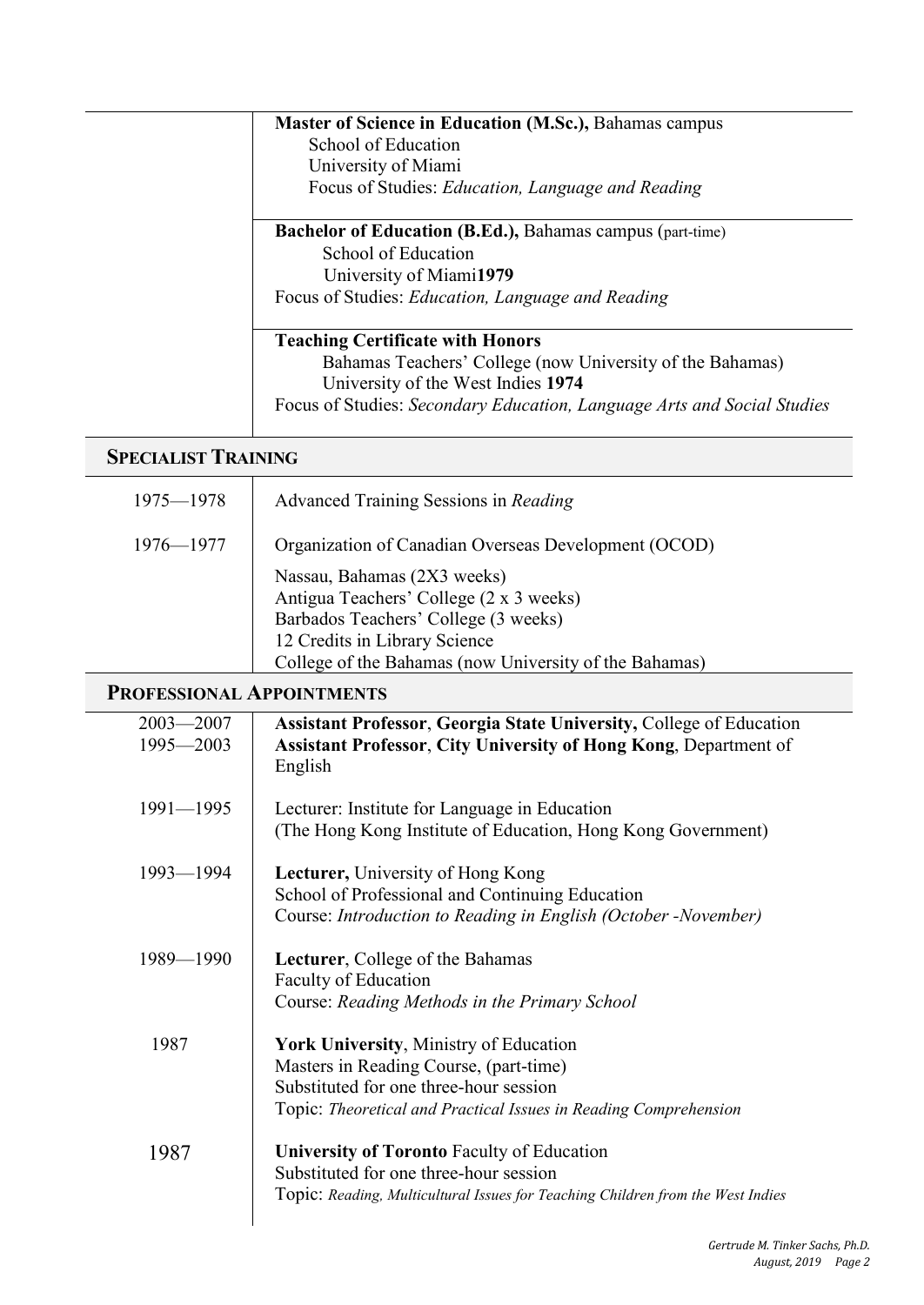| 1974-1982 | S.C. McPherson Secondary School, Nassau, Bahamas (part-time)<br>Subjects: English Language, Reading, Library Science (Grades 7-9)<br>Department Head of Reading (6 faculty)<br>Levels Taught: Grades 7-9<br>Initiated, Developed, Moderated - Extracurricular activities: Library Prefects,<br>Drama and Debating Clubs House Mistress                                                                                                                                                                                                                                                                                |
|-----------|-----------------------------------------------------------------------------------------------------------------------------------------------------------------------------------------------------------------------------------------------------------------------------------------------------------------------------------------------------------------------------------------------------------------------------------------------------------------------------------------------------------------------------------------------------------------------------------------------------------------------|
| 1989-1991 | Teacher, Language Arts Specialist and Literacy Program Developer<br>T.G. Glover Primary School (Grades 1-6)<br>Programs Initiated and Developed:<br>• Language Enrichment Program: Lower/middle primary students and<br><b>ESL Haitian immigrants</b><br>• Parents Education Program (PEP)<br>• Cross-age (Peer) Tutoring in Reading (Primary 4-6)<br>• Support Program for New Learners of English (English as a Second<br>Language)<br>• T. G. Glover's Motivational Program<br>• Lock Away the Textbooks Teachers' Program<br>• (theme-based cross curricular culturally responsive teaching without<br>textbooks) |

| <b>SPECIAL COURSES</b> |                                                                                                                                                                                                                                                                                                   |
|------------------------|---------------------------------------------------------------------------------------------------------------------------------------------------------------------------------------------------------------------------------------------------------------------------------------------------|
| 2016                   | Korean Teachers (May—June, 2016): Teaching EFL Methodologies<br>through an Action Research Development Perspective 23 Secondary and<br>elementary teachers of English as a foreign language with doctoral<br>students Jee Hye Park and Elaine Johnson at Georgia State University (2)<br>months). |
| 2011                   | 19 English as a Foreign Language (EFL) teachers representing more than<br>ten countries Teaching Excellence Award Fellows (TEA) for three<br>months (US Department of Education) http://www.irex.org/news/2011-<br>tea-teachers-arrive-us, (May – July 2011), Georgia State University.           |

## **TEACHING & RESEARCH INTERESTS**

Т

|                             | Action research, teacher professional development and curriculum change<br>• Reading in a first /second/foreign language, English as a second dialect<br>Cooperative learning, task-based teaching and learning<br>• Globalization in the curriculum; critical culturally responsive, decolonizing and<br>dialogic pedagogies |
|-----------------------------|-------------------------------------------------------------------------------------------------------------------------------------------------------------------------------------------------------------------------------------------------------------------------------------------------------------------------------|
| <b>RESEARCH IN PROGRESS</b> |                                                                                                                                                                                                                                                                                                                               |
|                             |                                                                                                                                                                                                                                                                                                                               |

| • Fostering the Development of Dialogic Communities of Practice, |
|------------------------------------------------------------------|
| Bahamas (T.G. Glover Professional Development and Research       |
| Primary School) with current and former doctoral students: Dr.   |
| Annmarie Jackson, Dr. Huan Wang, Kathleen Zackery & Dr. Hafeez   |
| Merchant.                                                        |
| • Community Research at Seven Courts Rainbow Housing – Comic     |
| Book Project with Dr. Ewa McGrail                                |
|                                                                  |

e<br>He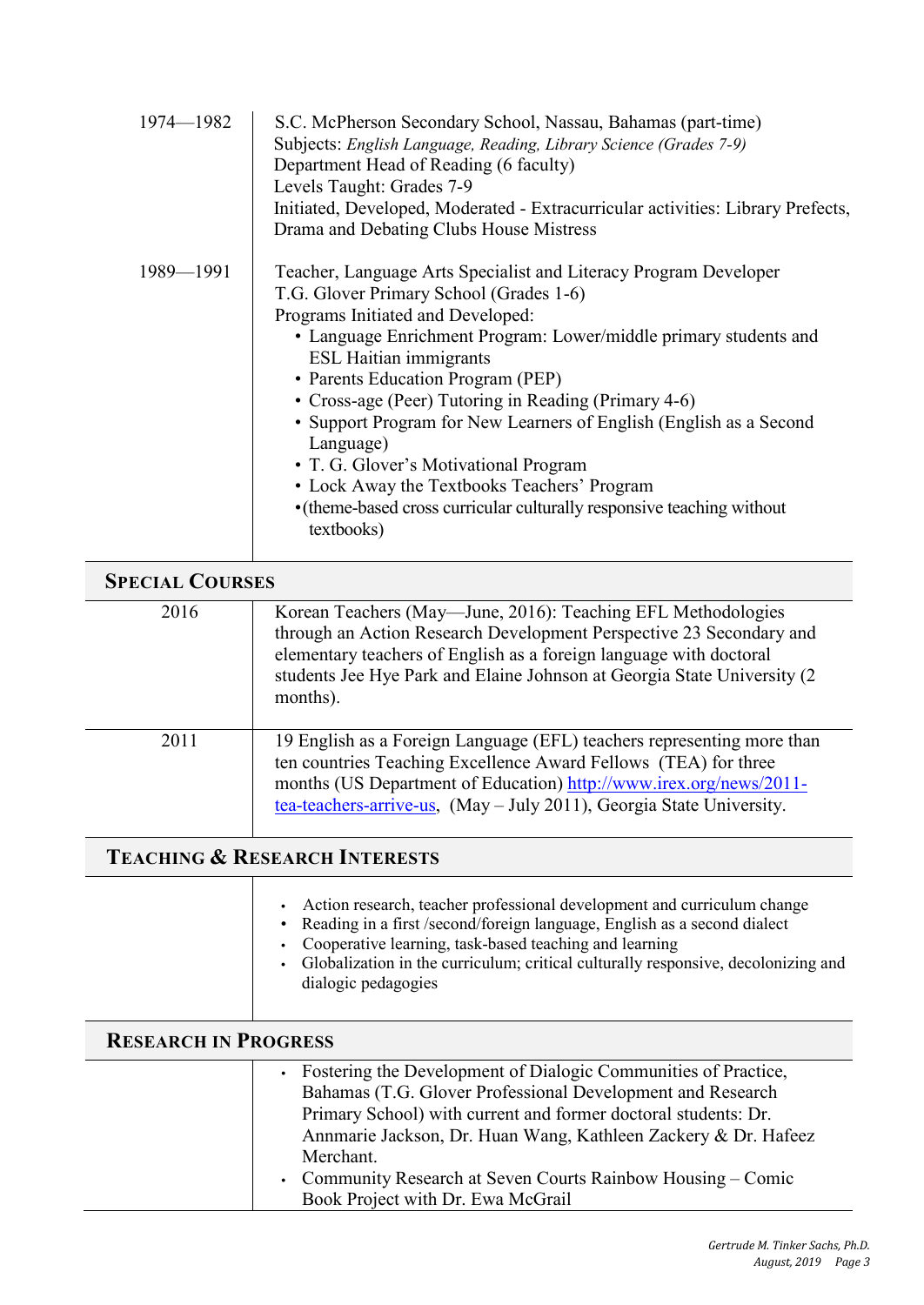|                                | Teacher Intergenerational Project with doctoral students (Lisa<br>$\bullet$<br>McCleod Chambless, Sundiati Omowale, Latricia Oliver, Scott Cohen,<br>Gyewon Jang, Ya Li)                                                                                                                                                                                            |
|--------------------------------|---------------------------------------------------------------------------------------------------------------------------------------------------------------------------------------------------------------------------------------------------------------------------------------------------------------------------------------------------------------------|
| <b>PUBLICATIONS</b>            |                                                                                                                                                                                                                                                                                                                                                                     |
| <b>BOOKS</b>                   | Tinker Sachs, G. & Verma, G. (Eds.). (2014). Critical mass in the teacher<br>education academy: Symbiosis and diversity. Champaign, IL:<br>Common Ground Publishing. Peer reviewed.<br>http://theuniversitypressbooks.cgpublisher.com/                                                                                                                              |
|                                | Tinker Sachs, G. & Ho, B. (2007). EFL/ESL cases: Contexts for teacher<br><i>professional discussions.</i> Hong Kong: City University of Hong Kong.<br>Peer reviewed.<br>http://www.cityupress.edu.hk/Common/Reader/Products/ShowProduc<br>t.jsp?Pid=10&Version=0&Cid=58&Charset=iso-8859-<br>$1\&page=0\&idx=9\&cat=70$                                             |
|                                | Tinker Sachs, G. (Ed.). (2003). Teachers' CL resource book. Hong Kong:<br>City University of Hong Kong.                                                                                                                                                                                                                                                             |
|                                | Tinker Sachs, G. (Ed). (2002). Action research in English language<br><i>teaching</i> . Hong Kong: City University of Hong Kong.                                                                                                                                                                                                                                    |
|                                | See review by: Simon Borg. University of Leeds.<br>Borg, S. (2010). Language teacher engagement. State-of-the-art<br>article. Language Teacher, 43(4), 391-429.<br>See review by Andy Curtis, July 2003<br>City University, Department of English and Communication Second<br>Newsletter – Issue 2).<br>http://www6.city.u.edu.hk/en/newsletter/newsdetail.aspu.edu |
|                                | Tinker Sachs, G. Brock, M. & Lo, R. (Eds.). (1996). Directions in second<br>language teacher education. Proceedings of the third international<br>conference in second language teaching. Hong Kong: City University<br>of Hong Kong. Peer reviewed.                                                                                                                |
| <b>BOOK</b><br><b>CHAPTERS</b> | Angay-Crowder, T., Choi, J. & Tinker Sachs, G. (2019). Three ELT<br>transnational practitioners' identities and critical praxis through<br>teaching and research.                                                                                                                                                                                                   |
|                                | Tinker Sachs, G. & Wong, S. (2019). Sister Outsiders in leadership: The<br>unsilencing power of womanist and indigenous perspectives In J.<br>Surface, N. Ooudeh & d. Donsky (Eds.), Women in educational<br>leadership: A practitioner's handbook.                                                                                                                 |
|                                | Grant, R. & Tinker Sachs, G. (2018). Challenges and Possibilities of<br>Intersectionality in the Education of English Language Learners. In L.<br>Jewett, F. Calderon-Berumen & M. Espinosa-Dulanto, (Eds.),<br>Critical intersections in contemporary curriculum & pedagogy (pp)<br>213-224). Curriculum & Instruction 10th Edition. IAP.                          |
|                                | Tinker Sachs, G., & Austin, T. (2018). Using music for deconstructing<br>immigrant discourses: A critical analytic approach. In S, Wong, E.                                                                                                                                                                                                                         |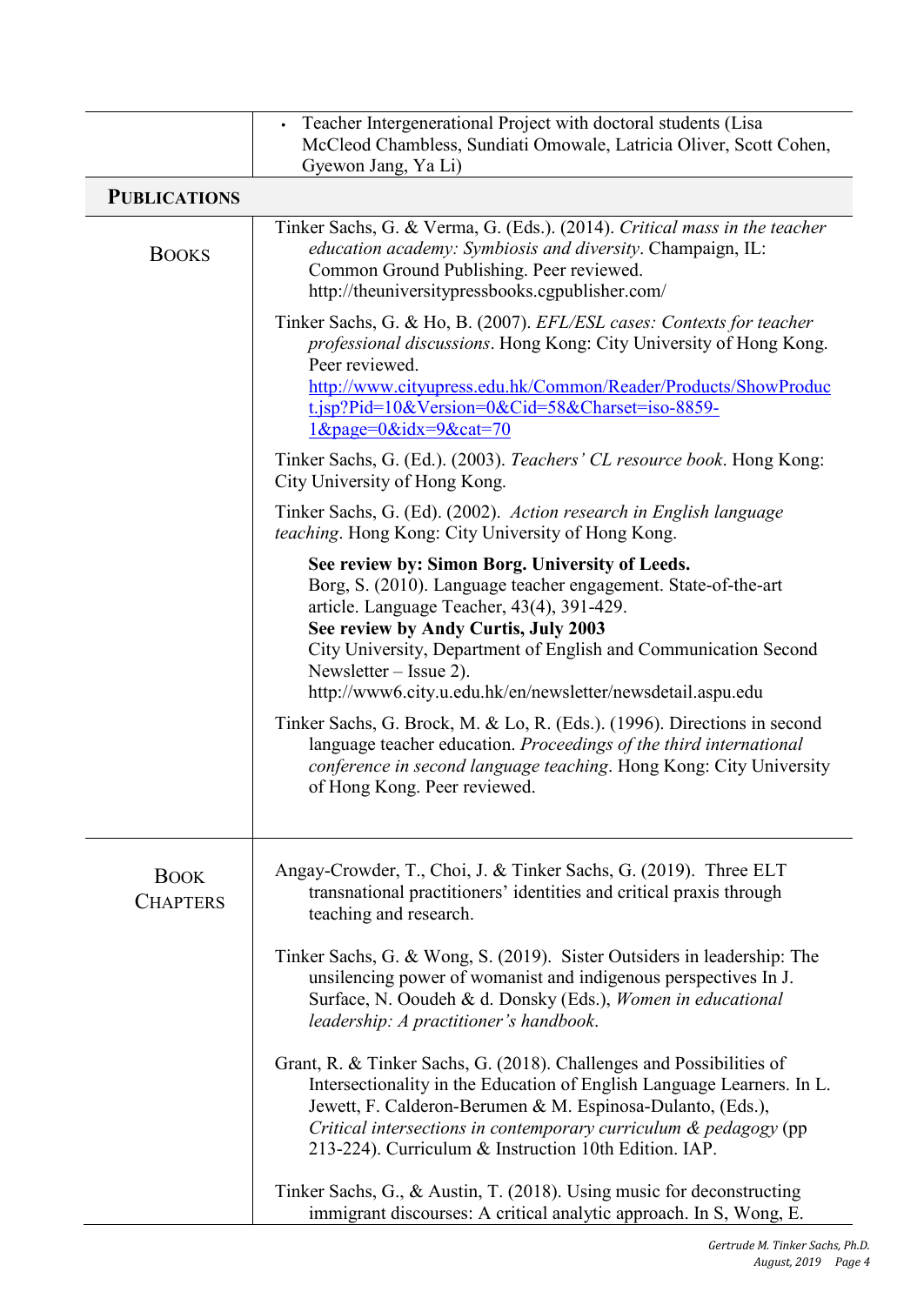| Sanchez Gosnell, A.M. Foerster- Lu & L. Dodson (Eds.),<br>Transformative practices for teaching DREAMers and undocumented<br>students (pp. 135 – 146). New York: Teachers' College Press.                                                                                                                                                                                                                                             |
|---------------------------------------------------------------------------------------------------------------------------------------------------------------------------------------------------------------------------------------------------------------------------------------------------------------------------------------------------------------------------------------------------------------------------------------|
| Tinker Sachs, G. Clark, B., Durkaya, M., Jackson, A., Johnson, C., Lake,<br>W. and Limb, P. (2017). Decolonizing pedagogies: Disrupting<br>perceptions of the Other in teacher education. In Fatima Pirbhai-<br>Illich, Shauneen Pete, & Fran Martin (Eds.), Culturally responsive<br>pedagogy: Working towards decolonization, indigeneity and<br>interculturalism (pp.73-97). Continuum Press (Bloomsbury<br>Academic), London, UK. |
| Austin, T., Pirbhai-Illich, F, Grant, R., Wong, S., Tinker Sachs, G.,<br>Nasser, I., Kumagai, Y. (2016). From research to transformative<br>action: Interpreting research critically. In K. Bhopal & R. Deuchar<br>(Eds.). Researching marginalized groups (pp. 183 – 195). New York<br>and London: Routledge.                                                                                                                        |
| Tinker Sachs, G. (2014). Essentialism and respecting the other. In G.<br>Tinker Sachs & G. Verma (Eds.), Critical mass in the teacher<br><i>education academy:</i> Symbiosis and diversity (pp. $111 - 129$ ).<br>Champaign, IL: Common Ground Publishing.                                                                                                                                                                            |
| Tinker Sachs, G. (2014). You are one of us. Forging the development of<br>dialogic communities of practice in the Bahamas. In C. Leung, J.<br>Richards & C. Lassonde (Eds.). International collaborations in<br>literacy research and practice (pp. 221--248). Charlotte, NC:<br>Information Age Publishing.                                                                                                                          |
| Tinker Sachs, G., Junor Clarke, P., Kinuthia, W., McGrail, E., & Verma,<br>G. Disclosure, dialogue and coming of age in the academy. (2011). In<br>S. Robbins, S. Smith and F. Santini (Eds.), International women<br><i>faculty transforming the U.S. academy</i> ( $pp.80 - 101$ ). Lanham, MD:<br>University Press of America.                                                                                                     |
| Tinker Sachs, G. (2007). The challenges of adopting and adapting task-<br>based cooperative teaching and learning in an EFL Context. In K.<br>Van Den Branden, K. Van Gorp & M. Verhelst (Eds.). Tasks in<br>action: Task-based language education from a classroom-based<br><i>perspective</i> (pp. 235 – 264). United Kingdom: Cambridge Scholars<br>Publishing: Cambridge Applied Linguistics series.                              |
| Tinker Sachs, G. (2006). The world away from home. In A. Curtis and M.<br>Romney (Eds.). Color, race and English language teaching (pp.121-<br>135). Mahwah, NJ: Lawrence Erlbaum.                                                                                                                                                                                                                                                    |
| Tinker Sachs, G., & Mahon, J.A. (2006). Enabling effective practices in<br>the teaching and learning of English. In M. L. McCloskey, J. Orr &<br>M. Dolitsky (Eds.), Teaching English as foreign language in primary<br>school (pp. 201 – 222). Alexandria, VA: TESOL.                                                                                                                                                                |
| Tinker Sachs, G. (2003). Adopting CL in your classroom. In G. Tinker<br>Sachs (Ed.), <i>Teachers' CL resource book</i> (pp.1 $-$ 15). Hong Kong:<br>City University of Hong Kong.                                                                                                                                                                                                                                                     |
| Tinker Sachs, G. (2002). Learning Cantonese: Reflections of an EFL<br>teacher educator. In D. C. S. Li (Ed.). Discourses in search of                                                                                                                                                                                                                                                                                                 |

 $\overline{a}$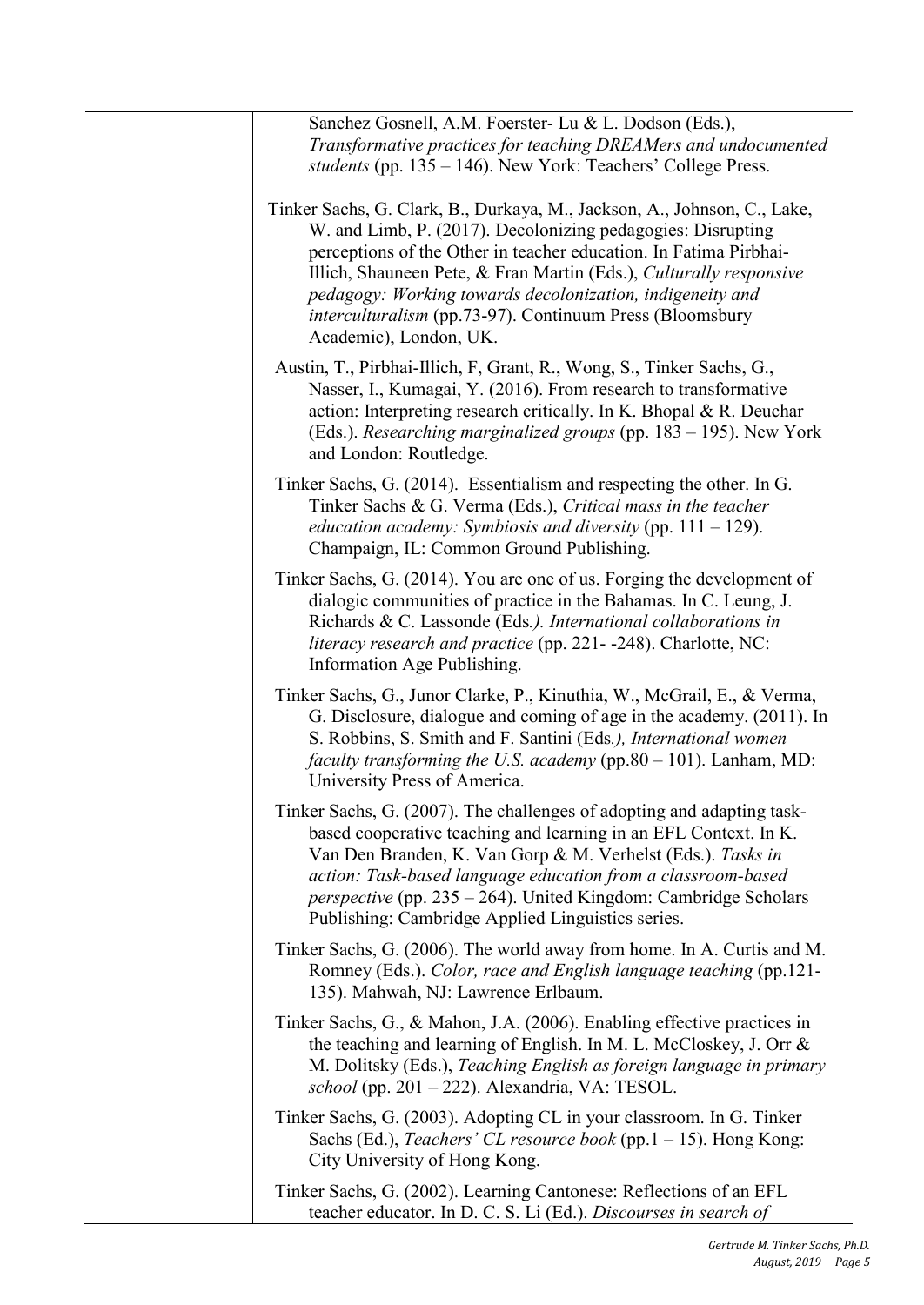|                                                    | members: A festschrift in honor of Ron Scollon (pp.509 - 540). New<br>York: University Press of America.                                                                                                                                                                                                                                                                                                |
|----------------------------------------------------|---------------------------------------------------------------------------------------------------------------------------------------------------------------------------------------------------------------------------------------------------------------------------------------------------------------------------------------------------------------------------------------------------------|
|                                                    | Tinker Sachs, G. (2002). Framing action research. In G. Tinker Sachs<br>(Ed.), Action research in English language teaching (pp. 67-86).<br>Hong Kong: City University of Hong Kong.                                                                                                                                                                                                                    |
|                                                    | Tinker Sachs, G. (2002). Fostering and furthering investigative practices.<br>In G. Tinker Sachs (Ed.). Action research in English language<br><i>teaching</i> (pp. $23 - 66$ ). Hong Kong: City University of Hong Kong.                                                                                                                                                                               |
|                                                    | Tinker Sachs, G. & Leung, A. (2001). Phonological awareness in<br>beginning EFL primary pupils. In C. L. Chern, M. L. Liaw & V. T.<br>C. Shen (Eds.), <i>ESOL literacy in the Asia-Pacific Region</i> (pp 1 -<br>18). Taiwan: International Development in Asia Committee,<br>International Reading Association.                                                                                        |
|                                                    | Tinker Sachs, G., Lau, M. L.L.P., Ng, H.T., Sam, R. M. F., Tam, I. S.K. &<br>Leung, A. (2000). Promoting primary EFL teacher leadership<br>through reading programme development. In J. Hung, V. Berry, V.<br>Crew & C. Davison (Eds.), Discourses and development in language<br><i>education</i> (pp185-201). The Chinese University of Hong Kong:<br>International Language in Education Conference. |
|                                                    | Shum, S. & Tinker Sachs, G. (1999). What do EFL primary pupils' oral<br>retelling show? In V. Crew, V. Berry & J. Hung (Eds.), Exploring<br>diversity in the language curriculum (pp. $227 - 246$ ). Hong Kong:<br>Hong Kong Institute of Education: Selected Papers of the<br>International Language in Education Conference.                                                                          |
| PEER-REVIEWED<br><b>JOURNAL</b><br><b>ARTICLES</b> | McGrail, E., Tinker Sachs, G., Lewis Ellison, T., Dukes, N. D. &<br>Zackery, K. (2018). Homeless adults, technology and literacy<br>practices. Journal of Literacy and Technology an International<br>Online Journal, $19, 51 - 98$ .                                                                                                                                                                   |
|                                                    | http://www.literacyandtechnology.org/current-issue.html                                                                                                                                                                                                                                                                                                                                                 |
|                                                    | Tinker Sachs, G. Jackson, A., Sullivan-White, T. & Wynter-Hoyte, K.<br>(2018). Developing culturally relevant literacy assessments for<br>Bahamian children. International Journal of Progressive<br>Education, 14 (1), $130 - 147$ .<br>http://www.inased.org/v14n1/ijpev14n1.pdf doi:                                                                                                                 |
|                                                    | 10.29329/ijpe.2018.129.10                                                                                                                                                                                                                                                                                                                                                                               |
|                                                    | Tinker Sachs, G., McGrail, E., Lewis Ellison, Dukes, N. D. & Zackery, K.<br>(2018) Literacy scholars coming to know the people in the parks,<br>their literacy practices and support systems. Critical Inquiry in<br>Language Studies, 1-21.<br>https://doi.org/10.1080/15427587.2017.1351880                                                                                                           |
|                                                    | Tinker Sachs, G., Grant, R. & Wong, S. (2017 Deep understandings and<br>thick descriptions: Tackling questions about race. Intersections -<br>Critical Issues in Education Journal. Inaugural Edition. 1(1).<br>http://digitalrepository.unm.edu/intersections/vol1/iss1/1/                                                                                                                             |
|                                                    | Choi, J., & Tinker Sachs, G. (2016). Adolescent multilinguals'<br>engagement with religion in a book club. Journal of Adolescent<br>and Adult Literacy, 60(4), 415 - 423, DOI:10.1002/jaal.591                                                                                                                                                                                                          |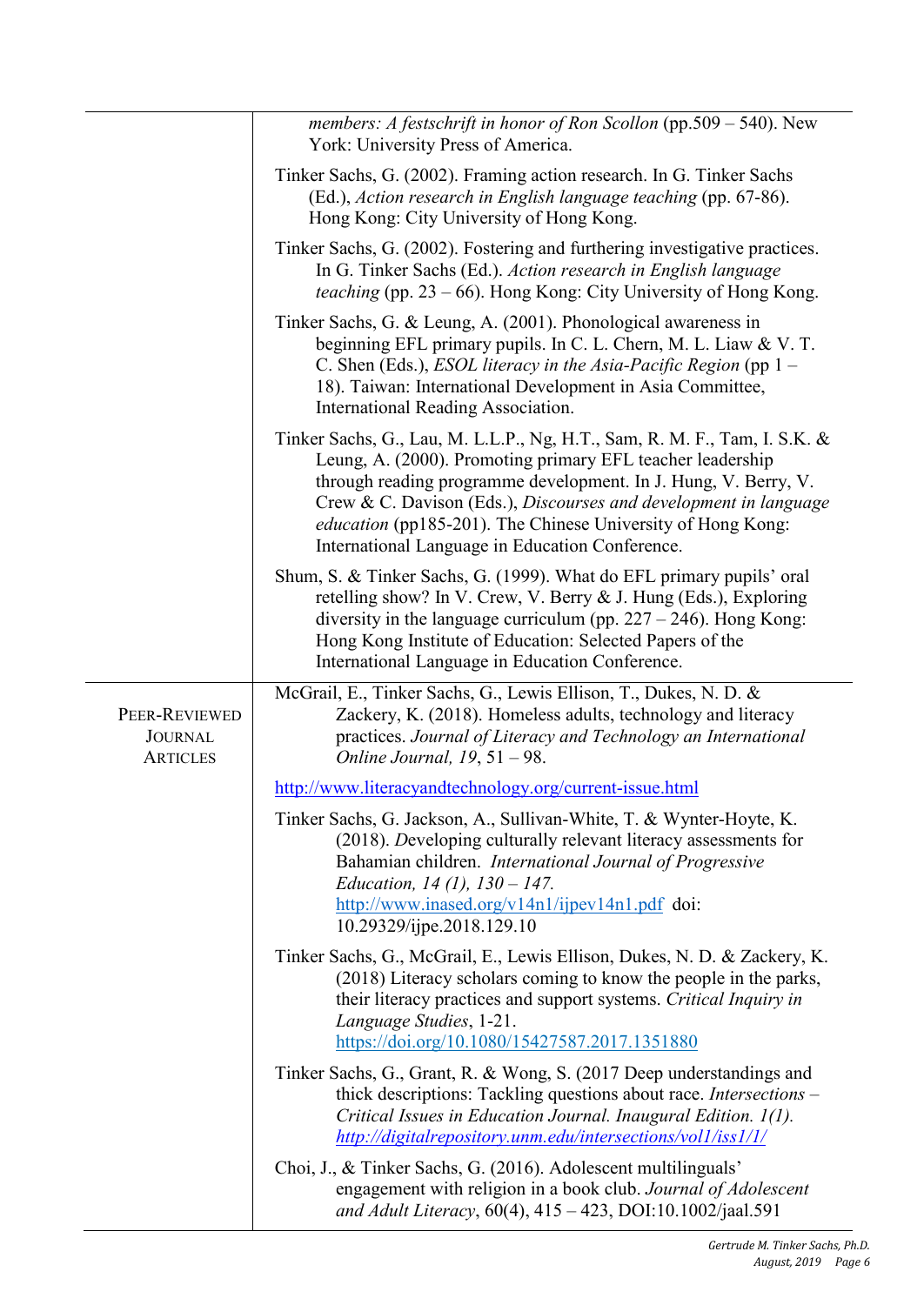| Tinker Sachs, G., Carr, K. Limb, P, Choi, J. and Murphy Odo, D. (2014).<br>An ESOL endorsement distinguished award winning program: A<br>case for ethnographic approaches in teacher education. GATEWays<br>in Teacher Education, 11 (1).<br>http://issuu.com/gaate/docs/gateways 2014                                         |
|--------------------------------------------------------------------------------------------------------------------------------------------------------------------------------------------------------------------------------------------------------------------------------------------------------------------------------|
| Tinker Sachs, G. (2013). Who will be my brother's keeper? My first visit<br>to Haiti. Journal of Multicultural Perspectives. 15, 52-57. doi:<br>10.1080/15210960.2013.75465<br>http://www.tandfonline.com/doi/abs/10.1080/15210960.2013.75465<br>$\underline{0}$ .                                                             |
| Tinker Sachs, G., Brown, N., Junor Clark, P., Kinuthia, W., McGrail, E.,<br>and Sullivan, C. (2011). The challenges and opportunities for<br>meeting the content area needs of English language learners in the<br>teacher educator classroom. GATEWays in Teacher Education<br>2008. http://staff.westga.edu/gatewaysjournal/ |
| Tinker Sachs, G. Fisher, T. & Cannon, J. (2011). Collaboration, mentoring<br>and co-teaching in teacher education. Journal of Teacher Education<br>for Sustainability, 13 (2), 70-86. doi: 10.2478/v10099-011-0015-z.<br>www.versita.com                                                                                       |
| Wang, Y. & Tinker Sachs, G. (2011). Comprehensible input through<br>extensive reading: English language teaching in China. Asian EFL<br>Journal Professional Teaching Articles, $53, 61 - 71$ .                                                                                                                                |
| McGrail, E., Tinker Sachs, G., Many, J., Myrick, C., & Sackor, S. (2011)<br>Technology use in middle grades teacher preparation programs.<br><b>Action in Teacher Education.</b>                                                                                                                                               |
| Tinker Sachs, G. & Ho, B. (2010). Using cases in EFL/ESL teacher<br>education. Innovation in Language Learning and Teaching, 5 (3),<br>273-289. iFirst article. doi: 10.1080/17501229.2010.537755. Hard<br>Copy: 2011: Innovation in Language Learning and Teaching.                                                           |
| Tinker Sachs, G. (2009). Taking risks in task-based teaching and learning.<br>Asian Journal of English Language Teaching, 19, 91-112.                                                                                                                                                                                          |
| Tinker Sachs, G., Hendley, M.L., Klosterman, S., Muga, E., Roberson, A.,<br>Soons, B., Wingo, C., & Yeo, M. (2008). Integrating funds of<br>knowledge in the ESOL practicum: The missing element.<br>GATESOL in Action, $21(2)$ , $23-30$ .                                                                                    |
| Doheny, C. & Tinker Sachs, G. (2007). The state of ESOL teacher<br>education in the state of Georgia. The GA Journal of Reading, 30<br>(2).                                                                                                                                                                                    |
| Many, J. E., Taylor, D. L., Tinker Sachs, G., Wang, Y, & Schreiber, H.<br>(2007). An examination of preservice teachers' initial attempts to<br>use instructional scaffolding. Reading Horizons, 48 (1), 19-40.                                                                                                                |
| Tinker Sachs, G., & Li, D. (2007) Cantonese as an additional language in<br>Hong Kong. <i>Multilingua</i> , $26$ , $95 - 130$ .                                                                                                                                                                                                |
| Cobb, M., Fox, D., Many, J., Mathews, M., McGrail, E. Taylor, D. L.,<br>Tinker Sachs, G., Wallace, F. & Wang, Y. (2006a). Mentoring in<br>literacy education: A commentary from graduate students,                                                                                                                             |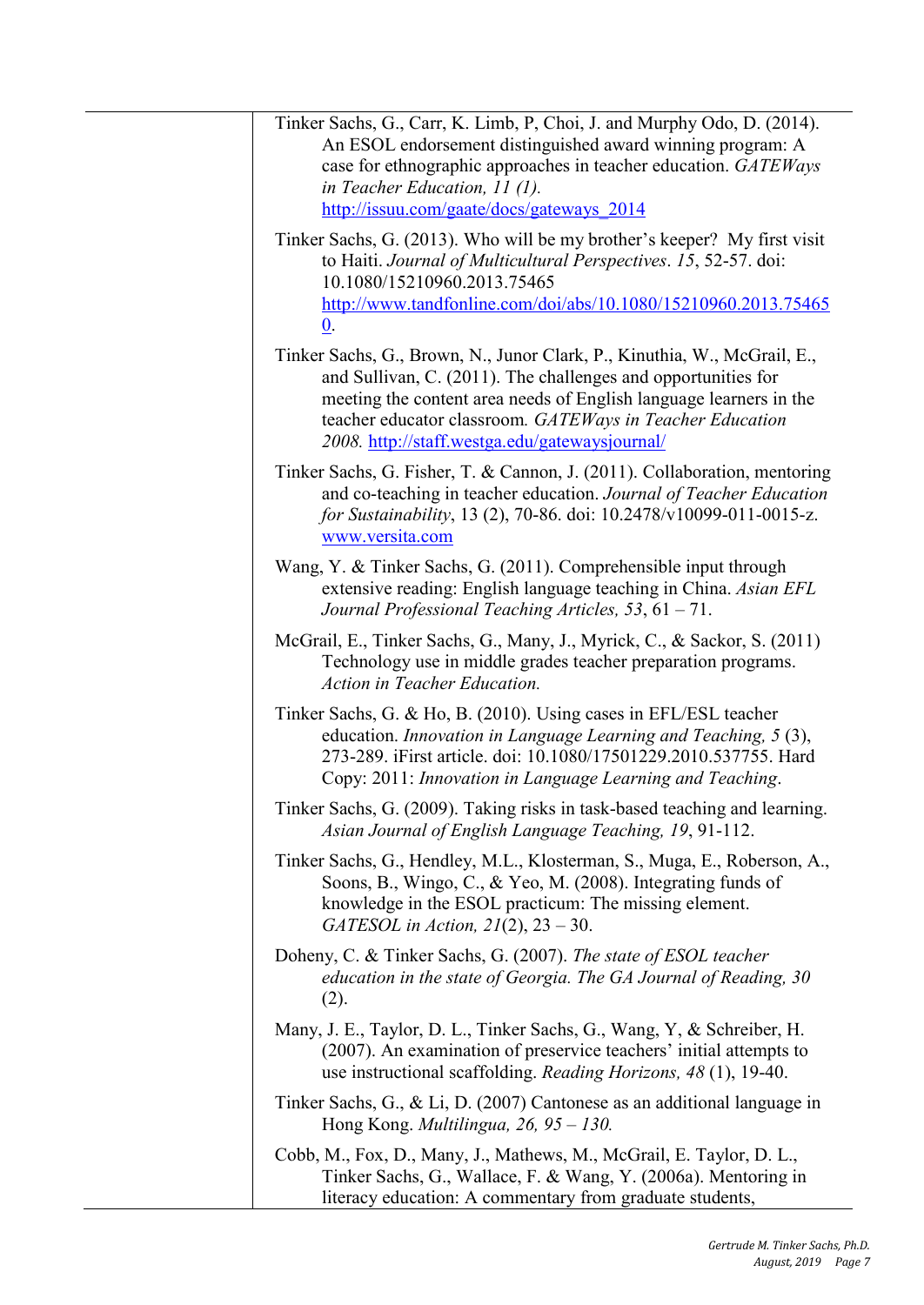|                                                          | untenured professors and tenured professors. Mentoring and<br><i>Tutoring, 14 (4), 371-387.</i>                                                                                                                                                                                                                                                                                                  |
|----------------------------------------------------------|--------------------------------------------------------------------------------------------------------------------------------------------------------------------------------------------------------------------------------------------------------------------------------------------------------------------------------------------------------------------------------------------------|
|                                                          | Boyd, F. B., Ariail, M., Williams, R., Jocson, K., Tinker Sachs, G. &<br>McNeal, K. (2006). Real teaching for real diversity: Preparing<br>English language teachers for the 21 <sup>st</sup> . century classrooms. English<br><i>Education, 38 (4), 329 - 350.</i>                                                                                                                              |
|                                                          | Cobb, M., Fox, D., Many, J., Mathews, M., McGrail, E. Taylor, D. L.,<br>Tinker Sachs, G., Wallace, F. & Wang, Y. (2006b). Mentoring in<br>the political and cultural world of academia. An exploration of the<br>experiences of literacy educators. National Reading Conference<br><i>Yearbook</i> , 55, $1 - 16$ .                                                                              |
|                                                          | Lin, A., Grant, R., Kubota, R., Motha, S., Tinker Sachs, G., Vandrick, S.,<br>Wong, S. (2004). Women faculty of color in TESOL: Theorizing<br>our lived experiences. TESOL Quarterly, 38 (3), 487 – 504.                                                                                                                                                                                         |
|                                                          | Tinker Sachs, G., Candlin, C. C., Rose, K. R. & Shum, S. (2003).<br>Developing cooperative learning in EFL/ESL secondary classroom.<br><i>RELC 34 (2), 338-371.</i>                                                                                                                                                                                                                              |
|                                                          | Tinker Sachs, G. (2003). Changing the interaction pattern in the ERS<br>lesson. Guidelines, $25(1)$ , $23-28$ .                                                                                                                                                                                                                                                                                  |
|                                                          | Tinker Sachs, G., Suen, S., Yung, C. Lau, A. & Chan, C. (2003). The<br>everyday English every day summer camp. New Horizons in<br><i>Education</i> , $47, 46 - 53$ .                                                                                                                                                                                                                             |
|                                                          | Tinker Sachs, G. (2001). Transforming extensive reading lessons. New<br>Horizons in Education. $43, 78 - 90$                                                                                                                                                                                                                                                                                     |
|                                                          | Tinker Sachs, G. (2000). Teacher and researcher autonomy in action<br>research. Prospect, A Journal of Australian TESOL, 15 (3) 35 - 51.                                                                                                                                                                                                                                                         |
|                                                          | Tinker Sachs, G. (1999). Action research files: An interview with Anne<br>Burns. Networks: An On-line Journal of Teacher Research,<br>October, 1999. Canada: University of Toronto OISE.<br>http://www.oise.utoronto.ca/~ctd/networks/contributorNotes.html                                                                                                                                      |
|                                                          | Tinker Sachs, G., Cheung, J. Pang, D. & Wong, M. (1998). Transforming<br>the supervision of Hong Kong's English language teachers. Asia<br>Pacific Journal of Language in Education, 1(2), 102-128.                                                                                                                                                                                              |
|                                                          | Tinker Sachs, G. & Kong, S. (1998). Reflection in EFL inservice journal<br>writing: The teachers, the tutors and the researchers. Asia Pacific<br>Journal of Language in Education, 1 (1), 7 - 32.                                                                                                                                                                                               |
|                                                          | Tinker Sachs, G. (1993). Graded tasks and learner differentiation in the<br>classroom Institute of Language in Education Journal, 10, 101-120.                                                                                                                                                                                                                                                   |
| PEER-REVIEWED<br><b>CONFERENCE</b><br><b>PROCEEDINGS</b> | Tinker Sachs, G with Cho, A., Jung, K. & Shin, J. (January 2014).<br>Developing criticality and culturally appropriate pedagogy in English<br>as a Foreign language contexts. Consulting in Primary Education. The<br>Korean Association of Primary English Education International<br>Conference Proceedings (pp. $11 - 21$ ). Chuncheon National<br>University of Education, Chuncheon, Korea. |
|                                                          | Mahon, J. A. & Tinker Sachs, G. (1996). Constructing a blueprint for<br>innovations in reading, Selected Conference Proceedings of the                                                                                                                                                                                                                                                           |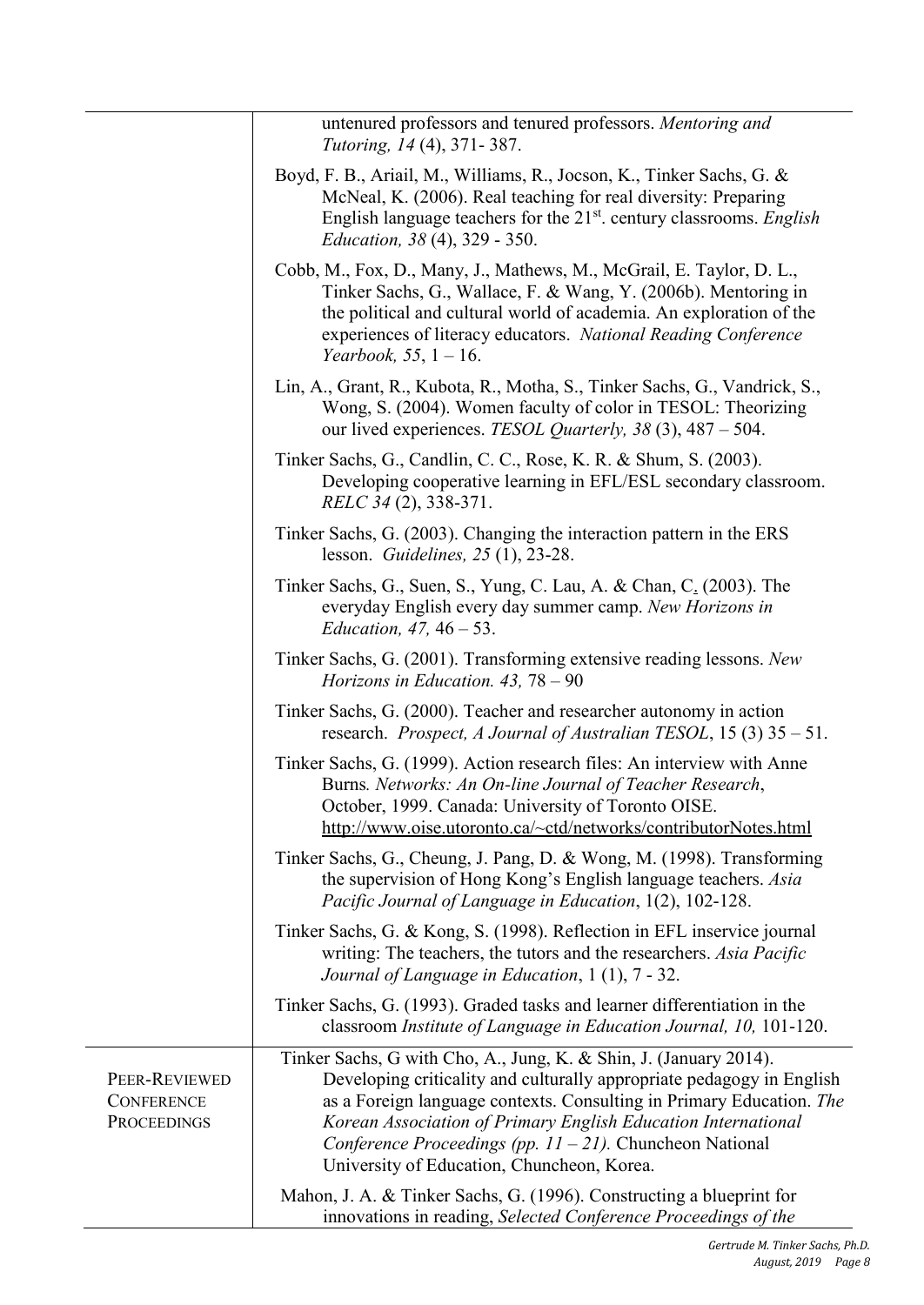|                                           | Second EFL Skills Conference "New Directions in Reading" (pp.67 -<br>76). Cairo, Egypt: American University of Cairo.                                                                                                                                                                                                                                                           |
|-------------------------------------------|---------------------------------------------------------------------------------------------------------------------------------------------------------------------------------------------------------------------------------------------------------------------------------------------------------------------------------------------------------------------------------|
|                                           | Tinker Sachs, G. (1996). Four approaches to in-service and pre-service<br>teacher education: A multi-paradigmatic perspective. Selected<br>Conference Proceedings of the International Association of Teachers<br>of English as a Foreign Language International Conference on<br>Teacher Training and Teacher Development (pp.117-137). Ankara,<br>Turkey: Bilkent University. |
|                                           | Tinker Sachs, G. (1996). Thinking and talking like real teachers: Bridging<br>the gap. Paper presented at the Annual Meeting of Teachers of English<br>to Speakers of Other Languages, March 26 - 30, 1996. Chicago: IL.<br>ERIC document Reproduction Service No. Ed. 394 308.                                                                                                 |
|                                           | Mahon, J. A. & Tinker Sachs, G. (1995). A collaborative approach to<br>developing the teaching of reading in English as a foreign language.<br>Selected Conference Proceedings of the International Teacher<br>Education Conference - Teacher Education for the Asian Region, pp.<br>242-50. Hong Kong: The University of Hong Kong.                                            |
|                                           | Tinker Sachs, G., Kong, S., Lo, A., & Lee, T. (1994). From task description<br>to task enactment: Teachers' interpretation of language learning tasks.<br>Language and Learning International Language in Education Selected<br>Conference Proceedings pp. 172-187, Hong Kong: University of Hong<br>Kong.                                                                      |
| <b>PUBLISHED</b><br><b>WORKING PAPERS</b> | <b>Peer-Reviewed Department Publications</b>                                                                                                                                                                                                                                                                                                                                    |
|                                           | Department of English and Communication, City University of Hong Kong<br>- "Perspectives"                                                                                                                                                                                                                                                                                       |
|                                           | Tinker Sachs, G., & Mahon, T. (2003). The primary English reading project.<br>(PERP). Perspectives, 15 (1), $52 - 79$ .                                                                                                                                                                                                                                                         |
|                                           | Tinker Sachs, G., & Li, D.C. S. (2001). Cantonese as a second language in<br>post-colonial Hong Kong: A language attitude survey. Perspectives,<br>$13(1)$ , 22-56.                                                                                                                                                                                                             |
|                                           | Tinker Sachs, G., Candlin, C.N., Rose, K. R., & Shum, S. (2000). Learner<br>behavior and language acquisition project: Developing cooperative<br>learning in the EFL/ESL secondary classroom. Perspectives, 12(1),<br>$178 - 231.$                                                                                                                                              |
|                                           | Tinker Sachs, G. (1999). Preservice teacher development through a more<br>dynamic approach to micro-teaching. Perspectives, 11(1), 119-145.                                                                                                                                                                                                                                     |
|                                           | Tinker Sachs, G. & Mahon, T. (1998). A collaborative approach to teacher<br>development. Perspectives, $10(1)$ , 170 - 227.                                                                                                                                                                                                                                                     |
|                                           | Tinker Sachs, G. & Mahon, T. (1997). Reading in English as a Foreign<br>language: Students' oral reading behaviour and comprehension.<br><i>Perspectives</i> , 9 (2), 78 - 109.                                                                                                                                                                                                 |
|                                           |                                                                                                                                                                                                                                                                                                                                                                                 |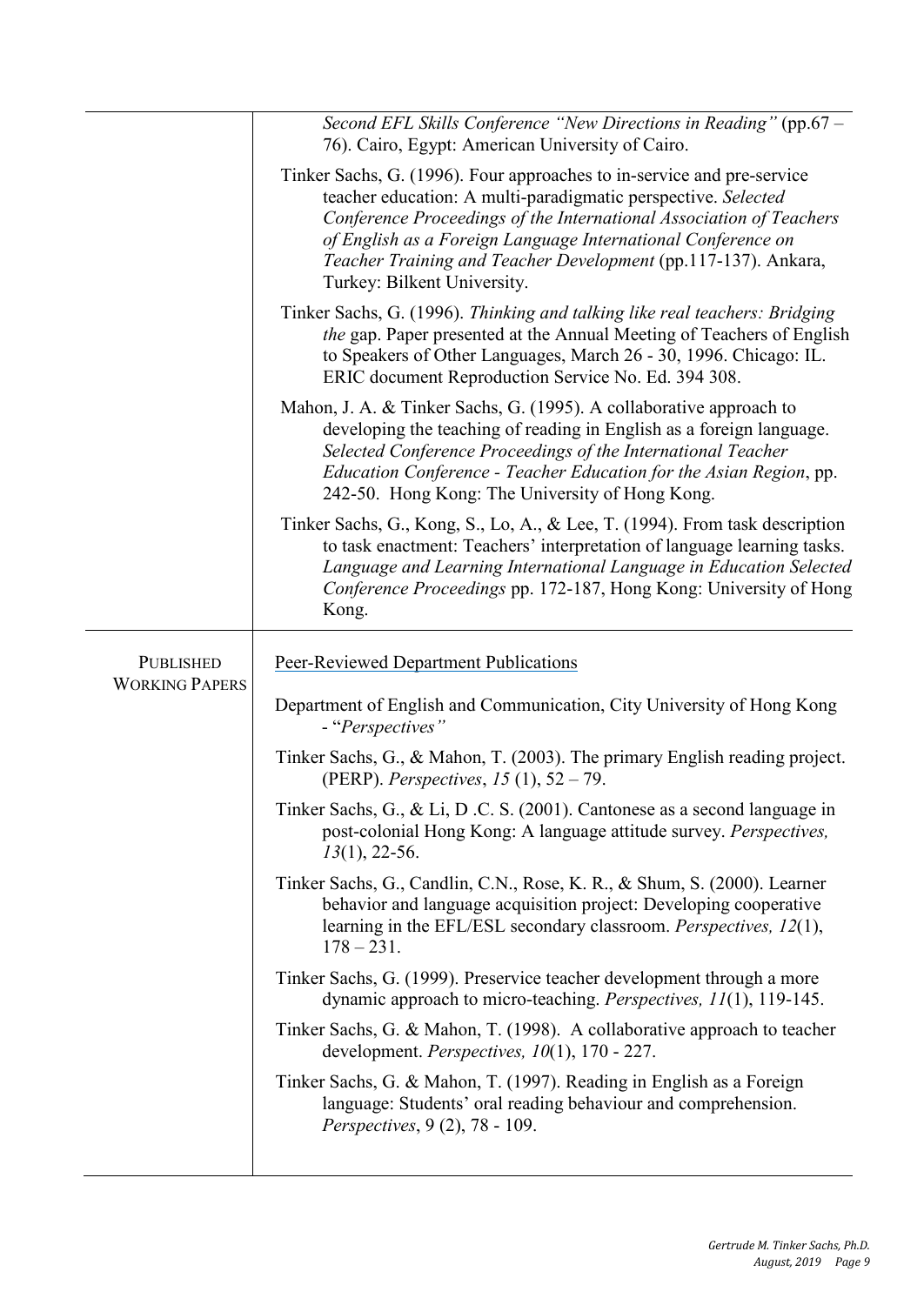| PEER REVIEWED<br>JOURNALS,<br>EDITORIALS, &<br><b>NEWSLETTER</b><br><b>PUBLICATIONS</b> | The Sister Scholars: Grant, R., Kubota, R., Motha, S., Tinker Sachs, G.,<br>Vandrick, S.Wong, S. (March, 2019). Speaking up and pushing back:<br>Women of color in the academy. The Newsletter of the Social<br>Responsibility Interest Section. The TESOLers for Social<br>Responsibility. TESOL International Association.<br>http://newsmanager.commpartners.com/tesolsris/issues/2019-03-<br>07/email.html#0 |
|-----------------------------------------------------------------------------------------|------------------------------------------------------------------------------------------------------------------------------------------------------------------------------------------------------------------------------------------------------------------------------------------------------------------------------------------------------------------------------------------------------------------|
|                                                                                         | Tinker Sachs, G. Spring/Summer 2018 Ubiquity Praxis – The Power of the<br>Arts to transform our lives and our teaching. http://ed-<br>ubiquity.gsu.edu/wordpress/praxis-5-1/                                                                                                                                                                                                                                     |
|                                                                                         | Tinker Sachs, G. (2018). GATESOL in Action. What I learned this summer.<br>Critical reflections of an ESOL language and literacy teacher<br>educator<br>http://georgiatesoljournal.org/ojs/index.php/GATESOL/issue/view/15                                                                                                                                                                                       |
|                                                                                         | Tinker Sachs, G. Fall/Winter 2017/Ubiquity Praxis - Social Justice, Literacy<br>and the Arts – The thick and the thin: Beyond a rosy colored social<br>justice view of the world. http://ed-ubiquity.gsu.edu/wordpress/tinker-<br>sachs- $4-2/$                                                                                                                                                                  |
|                                                                                         | Tinker Sachs, G. Fall/Spring 2017 GATESOL in Action                                                                                                                                                                                                                                                                                                                                                              |
|                                                                                         | Welcoming Others – Immigrants and Refugees – How Do You Do It?<br>http://georgiatesoljournal.org/ojs/index.php/GATESOL/issue/view/14                                                                                                                                                                                                                                                                             |
|                                                                                         | Tinker Sachs, G Spring/Summer 2017 Praxis From the Cotton Fields of<br>Georgia to Extending Our Frames of References through Critical<br>Praxis http://ed-ubiquity.gsu.edu/wordpress/tinker-sachs 4-1/                                                                                                                                                                                                           |
|                                                                                         | Tinker Sachs, G Fall/Winter 2016 Ubiquity Praxis                                                                                                                                                                                                                                                                                                                                                                 |
|                                                                                         | The Convolutedness of Decolonizing the Mind = How Do We Get<br>There? http://ed-ubiquity.gsu.edu/wordpress/praxis-volume-3-issue-2/                                                                                                                                                                                                                                                                              |
|                                                                                         | Tinker Sachs, G Fall 2016 GATESOL in Action                                                                                                                                                                                                                                                                                                                                                                      |
|                                                                                         | Do I Hear an Accent?<br>http://georgiatesoljournal.org/ojs/index.php/GATESOL/issue/view/11                                                                                                                                                                                                                                                                                                                       |
|                                                                                         | Tinker Sachs, G Spring/Summer 2016 Ubiquity Praxis                                                                                                                                                                                                                                                                                                                                                               |
|                                                                                         | It Takes a Village – Up Close and Personal with Young People<br>http://ed-ubiquity.gsu.edu/wordpress/praxis-volume-3-issue-1/                                                                                                                                                                                                                                                                                    |
|                                                                                         | Tinker Sachs, G Fall 2015 GATESOL in Action The Pen is Mightier than the<br>Sword<br>http://georgiatesoljournal.org/ojs/index.php/GATESOL/issue/view/10                                                                                                                                                                                                                                                          |
|                                                                                         | Tinker Sachs, G Winter, 2015 Ubiquity Praxis Ways of Seeing and Being in<br>the World Around Us: Which Ways Do We Go to School and Do<br>School? http://ed-ubiquity.gsu.edu/wordpress/praxis-volume-2-issue-2/                                                                                                                                                                                                   |
|                                                                                         | Tinker Sachs, G Spring 2015 Ubiquity Praxis A Week in the Multimedia<br>Writing Life of an Academic http://ed-<br>ubiquity.gsu.edu/wordpress/praxis-volume-2-issue-1/                                                                                                                                                                                                                                            |
|                                                                                         | Tinker Sachs, G. (Fall 2014). Reclaiming Praxis – A Tribute to Paulo Freire!<br>Ubiquity – Praxis, Inaugural Edition of our electronic edition.<br>http://ed-ubiquity.gsu.edu/wordpress/tinker-sachs-1-1/                                                                                                                                                                                                        |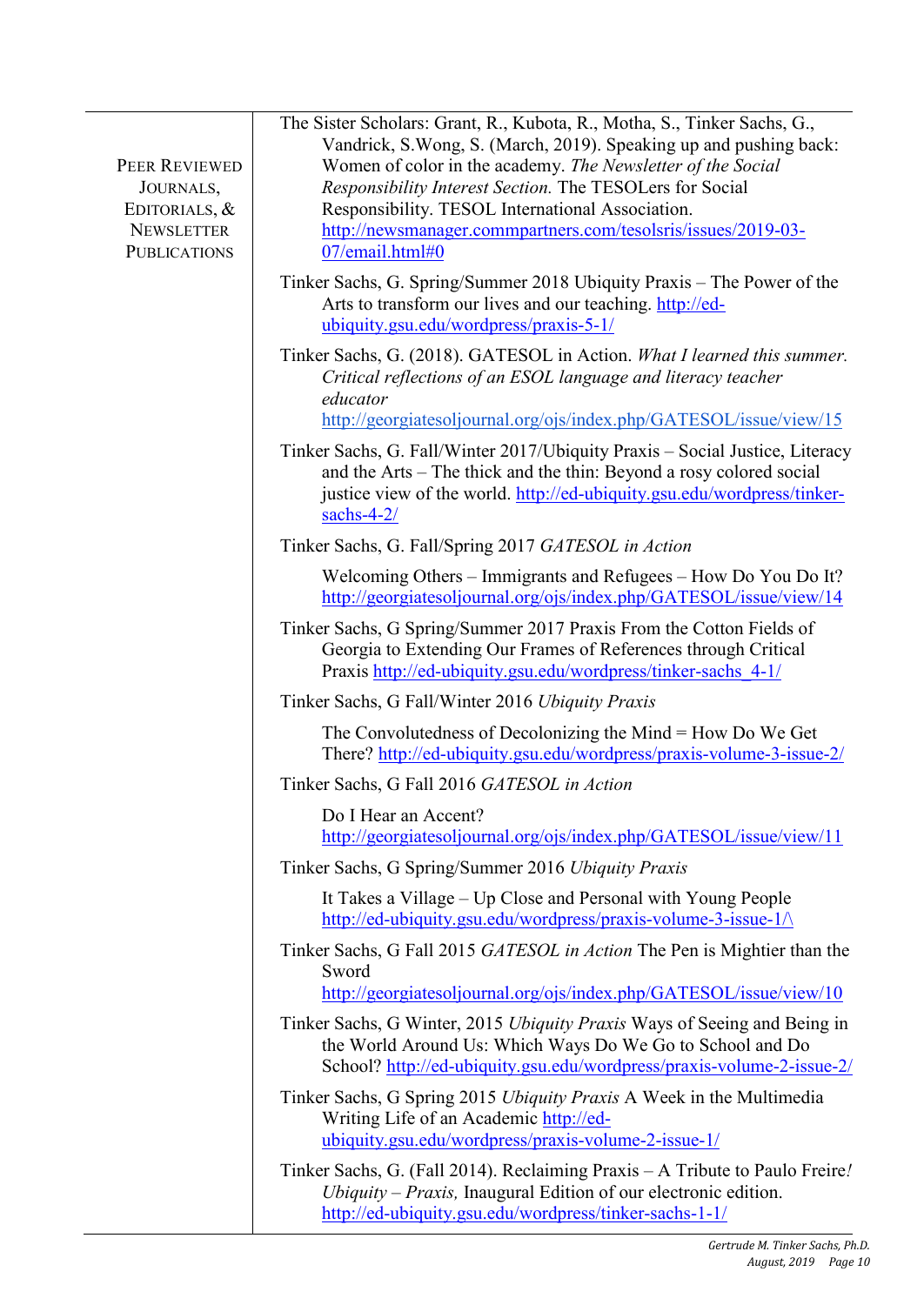|                                       | Tinker Sachs, G. (Fall, 2014). From the Desk of the GATESOL in Action<br>Senior Editor GATESOL in Action, Fall 2014.<br>http://georgiatesoljournal.org/ojs/index.php/GATESOL/index                                                                                               |
|---------------------------------------|----------------------------------------------------------------------------------------------------------------------------------------------------------------------------------------------------------------------------------------------------------------------------------|
|                                       | Tinker Sachs, G. (Spring 2014). Welcome from the Senior Editor.<br>GATESOL in Action. Senior Editor.                                                                                                                                                                             |
|                                       | http://georgiatesoljournal.org/ojs/index.php/GATESOL/index                                                                                                                                                                                                                       |
|                                       | Tinker Sachs, G. (November, 2014). IRA Bibliotherapy SIG Fall<br>International Newsletter 2014. International Reading Association.                                                                                                                                               |
|                                       | Tinker Sachs, G. (December 2012). Bibliotherapy Academic Session at IRA<br>2012; International Reading Association.                                                                                                                                                              |
|                                       | Tinker Sachs, G. (2005, October). Diverse representation in non-diverse<br>TESOL settings. <i>IBPFT</i> , 7(2). TESOL.<br>http://www.tesol.org//s tesol/sec issue.asp?nid=2813&iid=4472&sid=                                                                                     |
|                                       | Tinker Sachs, G. (2004, June). Cooperative learning in Hong Kong primary<br>and secondary schools. International Association for the Study of<br>Cooperation in Education. Newsletter, 23 $(2)$ , 4 – 6.<br>http://www.iasce.net/Newsletters/2004 Summer/2004 summer 1.sht<br>ml |
|                                       | Tinker Sachs, G. (2003, June). Outrageous Ideas – Fishballs and<br>Mooncakes. Keeping in Touch, Issue No 14 (p.5-6). Newsletter of the<br>School-based Curriculum Development (Secondary) Section – English<br>KLA, Education Department, Hong Kong Government.                  |
|                                       | Tinker Sachs, G. TESL-Hong Kong – (2001, May): The Post-graduate<br>Diploma in English Language Education.                                                                                                                                                                       |
|                                       | Tinker Sachs, G. (2000, May). A teachable moment: Spice up your teaching<br>with an integrated project for the new millennium. TESL-Hong Kong,<br>5, pp 11-12. City University of Hong Kong.                                                                                     |
|                                       | Tinker Sachs, G. (1999, September). The primary English reading project.<br>Promoting innovative ways of developing EFL literacy in Hong Kong.<br><b>IDAC Asian Literacy and Reading Bulletin, 12.</b>                                                                           |
|                                       | Tinker Sachs, G. (1998/1999). One country: Three Languages. TESL-Hong<br>Kong 1, pp.1, Department of English, City University of Hong Kong.                                                                                                                                      |
|                                       |                                                                                                                                                                                                                                                                                  |
|                                       | Tinker Sachs, G., Lo, A. & Kong, S. Textbooks for the New Target Oriented<br>Curriculum for Key Stage 1, "Adventures in English." (manuscript)                                                                                                                                   |
| <b>TEXTBOOK</b><br><b>DEVELOPMENT</b> | Tinker Sachs, G. (July 2003). Teachers' CL Resource Book. City University<br>of Hong Kong. (with video component)                                                                                                                                                                |
|                                       | Open Learning Institute Distance Learning Materials Development for<br>Primary English Language Teaching Elective - Units as follows:                                                                                                                                            |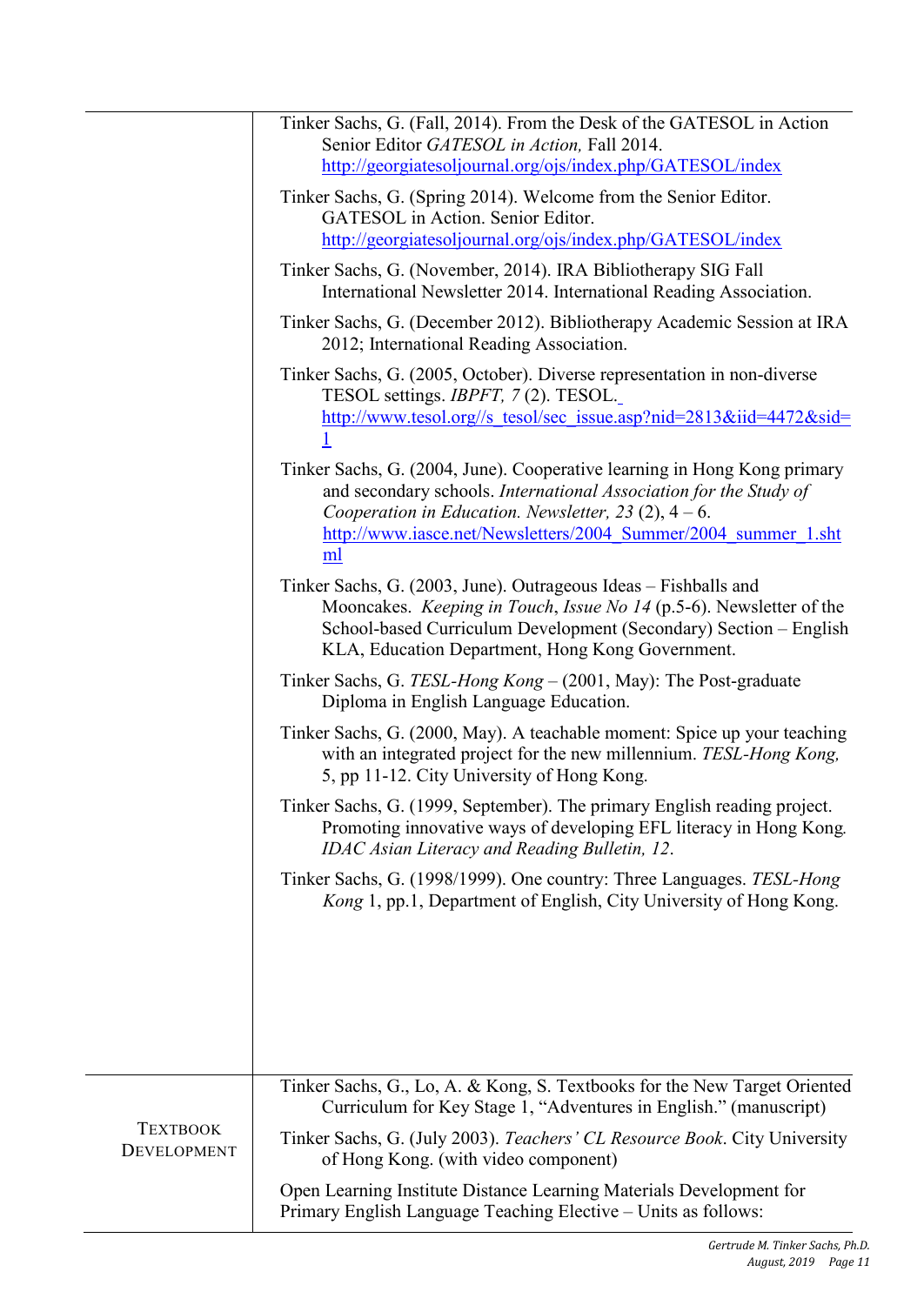|                                    | Mahon, J. A. & Tinker Sachs, G. (November 1995) Unit 8 Reading                                                                                                                       |
|------------------------------------|--------------------------------------------------------------------------------------------------------------------------------------------------------------------------------------|
|                                    | Mahon, J. A. & Tinker Sachs, G. (October 1995) Unit 6 Assessment &<br>Planning                                                                                                       |
|                                    | Tinker Sachs, G. (June 1995) Unit 2 Language Learning and Teaching<br><i>Issues</i>                                                                                                  |
|                                    | Mahon, J. A. & Tinker Sachs, G. (April 1995) Unit 1 English language<br>Teaching in Hong Kong                                                                                        |
| <b>VIDEO</b><br><b>DEVELOPMENT</b> | Tinker Sachs, G. (July 2003). Fostering the development of EFL<br>cooperative learning contexts. City University of Hong Kong.                                                       |
|                                    | Tinker Sachs, G. (June 2002). Literature circles in the English as a<br>second/foreign language classroom. Department of English and<br>Communication, City University of Hong Kong. |
|                                    | Tinker Sachs, G. (2000c). Action Research in Hong Kong. University<br>Grants Committee: Hong Kong                                                                                    |
|                                    | Tinker Sachs, G. (2000a,b). Extensive Reading in Hong Kong. Education<br>Department, Hong Kong.                                                                                      |
|                                    | Tinker Sachs, G. (1997a,b). Critical thinking in language learning.<br>Education Department, Hong Kong.                                                                              |
|                                    | Tinker Sachs, G. & Lin, A. (1997). Video Materials Development for the<br>BATESL Programme of Study. City University of Hong Kong.                                                   |

# **GRANTS AND FUNDED PROJECTS**

### **HONG KONG**

| 1993-1997 | Tinker Sachs, G. (Co-PI) & Mahon, T. (Co-PI). Primary English Reading<br>Project                                                                                                                             |
|-----------|--------------------------------------------------------------------------------------------------------------------------------------------------------------------------------------------------------------|
|           | HK\$1.5 million (US\$192,308), Hong Kong Language Fund                                                                                                                                                       |
| 1999-2001 | Candlin, C., Tinker Sachs, G. (Co-PI) & Rose, K. (AI), Developing co-<br>operative learning in the language classroom<br>HK\$544,380 (US\$69,793) Strategic Grant                                            |
| 2000-2003 | Tinker Sachs, G. (PI). Thinking and Talking like Real Teachers - Pre-service<br>Teacher Development Project; the Department of English<br>HK\$10,000 (US\$1,282) Small Scale Public Discourse Research Group |
| 1999-2003 | Tinker Sachs, G. (PI). Researching the Researcher<br>HK\$10,250 (US\$1,314), English Department, Ed. - TESL Discourse Group                                                                                  |
| 1998-2002 | Tinker Sachs, G. (PI). Reading in the Primary School<br>HK\$40,000 (US\$5128), Department of English, City University of Hong Kong                                                                           |
| 1996-1998 | Tinker Sachs, G. (PI) with Angel Lin (AI). Video Development for BATESL Pre-<br>service Student Teachers<br>HK\$90,000; HK\$24000 extension, (US\$ 14,615) the Quality Assurance Fund                        |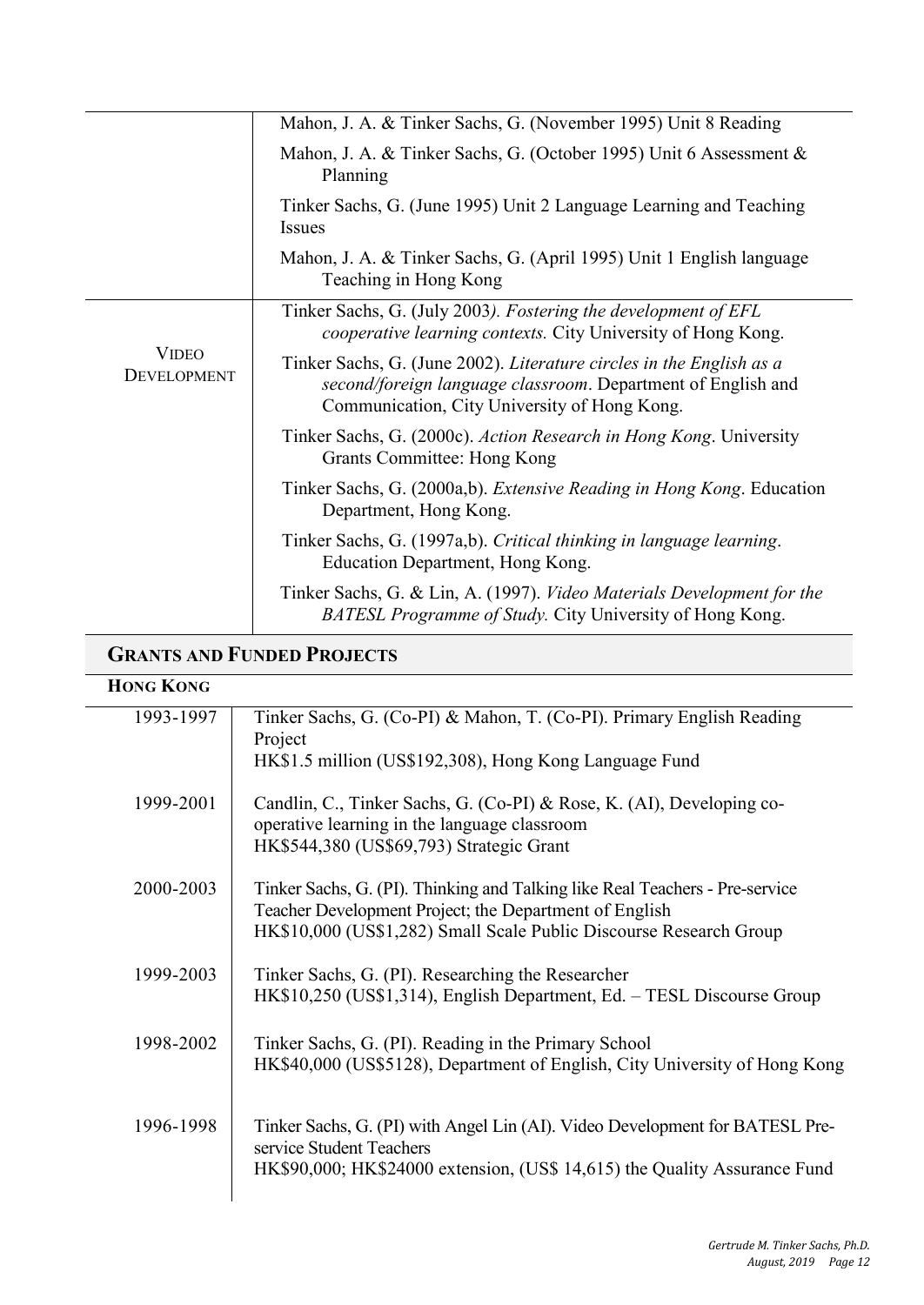| 1998-2002            | Tinker Sachs, G. (PI) & Li, D. (AI)                                                                |
|----------------------|----------------------------------------------------------------------------------------------------|
|                      | Learning Cantonese: A collaborative investigation                                                  |
|                      | HK\$48,955 (US\$6,276) City University of Hong Kong Grant                                          |
| 1998-2003            | Tinker Sachs, G. (PI). Fostering the Development of EFL Cooperative<br>Learning Contexts           |
|                      | HK\$1.350 million (US\$173,077), Hong Kong Government Quality Education<br>Fund                    |
| 1998-2002            | Tinker Sachs, G. (PI). Fostering and furthering effective practices in the<br>teaching of English. |
|                      | HK\$0.895 million (US\$114,743), University Grants Committee Fund                                  |
| 1999-2002            | Tinker Sachs, G. (PI) with Belinda Ho (AI): Hong Kong Cases                                        |
|                      | HK\$311,582 (US\$ 39,946) Quality Enhancement Fund, September 1998 -2002                           |
|                      | Hong Kong Funded Research Projects (approximately US\$618,482.00)                                  |
| <b>UNITED STATES</b> |                                                                                                    |

2014-2015 Tinker Sachs, G (PI) and McGrail (Co-PI) with Dr. Margo Alexander Teacher Quality Grant US\$45, 896

| <b>NON-SUBMITTED UNFUNDED PROJECTS</b> |                                                                                                                                                                   |  |
|----------------------------------------|-------------------------------------------------------------------------------------------------------------------------------------------------------------------|--|
| SEPT 2013-                             | Tinker Sachs, G. and McGrail, E. Seven Courts Comic Book Club Community                                                                                           |  |
| <b>PRESENT</b>                         | Research Project                                                                                                                                                  |  |
|                                        | Tinker Sachs, G.: Bahamas Research Initiative – Fostering the Development of                                                                                      |  |
|                                        | Dialogic Communities of Practice                                                                                                                                  |  |
| $2009 - 2017$                          | Tinker Sachs, G. (P.I.). Cultural Ambassador – Perceptions of dark-skinned<br>people                                                                              |  |
| $2001 - 2003$                          | Tinker Sachs, G. (P.I.) Conversations with Novice Teachers of English as a<br>Foreign/Second Language                                                             |  |
| 2000-2002                              | Tinker Sachs, G. (P.I.) Transforming Extensive Reading                                                                                                            |  |
| 2001-2002                              | Tinker Sachs, G. (P.I.) Language Exchange Project Collaborating with Pre-service<br>Student Teachers on a Language Exchange Programme SEPTEMBER 2013 -<br>PRESENT |  |

### **PLENARIES, TALKS, WORKSHOPS, AND PRESENTATIONS**

#### **INVITED PLENARIES, TALKS, WORKSHOPS, AND PRESENTATIONS**

| <b>MEXICO</b> | Tinker Sachs, G. (Fall, 2019). Teaching EFL Methodologies through Action |
|---------------|--------------------------------------------------------------------------|
|               | Research in the Teacher Education University. Phase 11, Universidad      |
|               | Autonoma Del Estado de Hidalgo, Puchua, Mexico. (2-days workshops 9-1    |
|               | p.m.)                                                                    |
|               |                                                                          |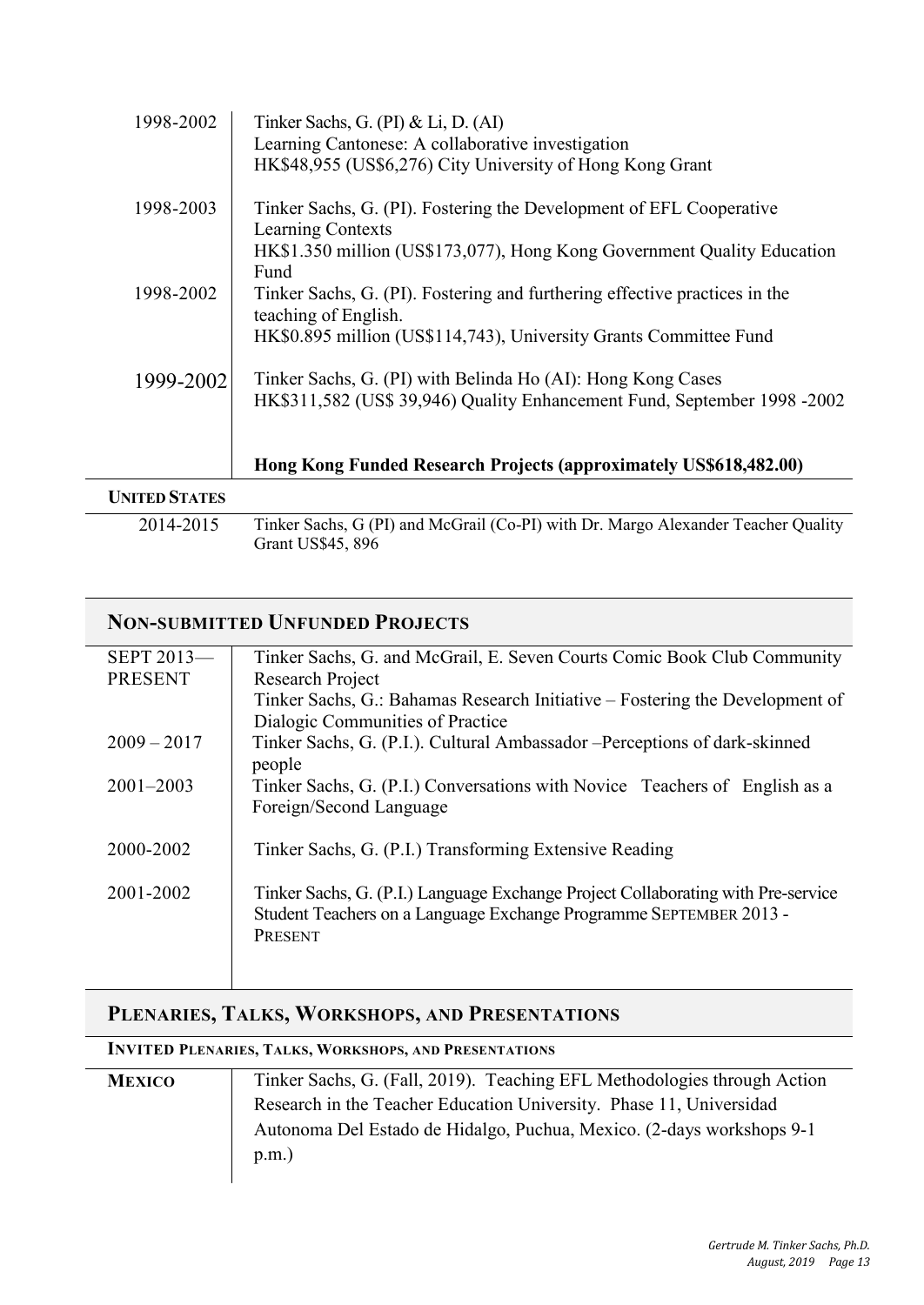| <b>HONG KONG</b>   | Tinker Sachs, G. (June 22, 2019). Language Teacher Empowerment in Hong<br>Kong through the Eyes of the Past, Present and Future. S.K.H. Holy Trinity<br>Church Secondary School, Kowloon, Hong Kong.                                                     |
|--------------------|----------------------------------------------------------------------------------------------------------------------------------------------------------------------------------------------------------------------------------------------------------|
| <b>ATLANTA</b>     | Tinker Sachs, G. (March, 15, 2019). Invited Panelist for Social responsibility<br>Intersection. Walking the walk and Talking the Talk through Faith in Action.<br>From Talk to Action. Academic Session. TESOL International Conference,<br>Atlanta, GA. |
|                    | Tinker Sachs, G. (March 4, 2019). Panamanian Teacher Leaders'<br>Empowerment through culturally responsive pedagogies. GA TECH Talk to<br>Panamanian Teachers, Atlanta, GA.                                                                              |
| <b>MEXICO</b>      | Tinker Sachs, G. (March, 13 & 14, 2018). Teaching EFL Methodologies<br>through Action Research in the Teacher Education University. Universidad<br>Autonoma Del Estado de Hidalgo, Puchua, Mexico. (2-days workshops 9-1<br>$p.m.$ )                     |
| <b>ATLANTA</b>     | Tinker Sachs, G. (March) 6, 2018). Panamanian Teacher Empowerment. GA<br>TECH Talk to Panamanian Teachers, Atlanta, GA.                                                                                                                                  |
| <b>BAHAMAS</b>     | Tinker Sachs, G. (July, 26, 2017). The politics of curriculum development and<br>implementation: Decolonising our minds. Caribbean Association of Principals<br>of Secondary Schools (CAPSS) Biennial Conference, Nassau, Bahamas.<br>(Plenary)          |
| <b>ATLANTA</b>     | Tinker Sachs, G. Seven Courts Community International Week, It Takes a<br>Village to Raise a Child - A Presentation on My Visit to Kenya. July 14, 2017,<br>Atlanta, GA.                                                                                 |
|                    | Tinker Sachs, G. Teaching English as a Foreign Language in Panama - Invited<br>Talk at GA Technical Institute, April, 2017                                                                                                                               |
|                    | Tinker Sachs, G. Professional Education Faculty at College of Education and<br>Human development Nov. 30, 2016 Georgia State University, Facing History<br>Facing Ourselves, Atlanta, GA.                                                                |
|                    | Tinker Sachs, G. Teaching English as a Foreign Language in Panama - Invited<br>Talk at GA Technical Institute, November 29, 2016, Atlanta, GA.                                                                                                           |
| <b>BALTIMORE</b>   | Tinker Sachs, G. Reflecting forward: The next 50 years of TESOL Research -<br>Beyond in and out paradigms - Toward activist engagements. Invited Panel.<br>TESOL International. Baltimore, MA. April 7, 2016.                                            |
| <b>SOUTH KOREA</b> | Tinker Sachs, G. Activist Research, Ewha University, Seoul, South Korea.<br>(April 30, 2015)                                                                                                                                                             |
| <b>ATLANTA</b>     | Tinker Sachs, G. Developing Criticality and culturally appropriate pedagogy in<br>English as a foreign language contexts. The Case of Brazil. Invited Talk for                                                                                           |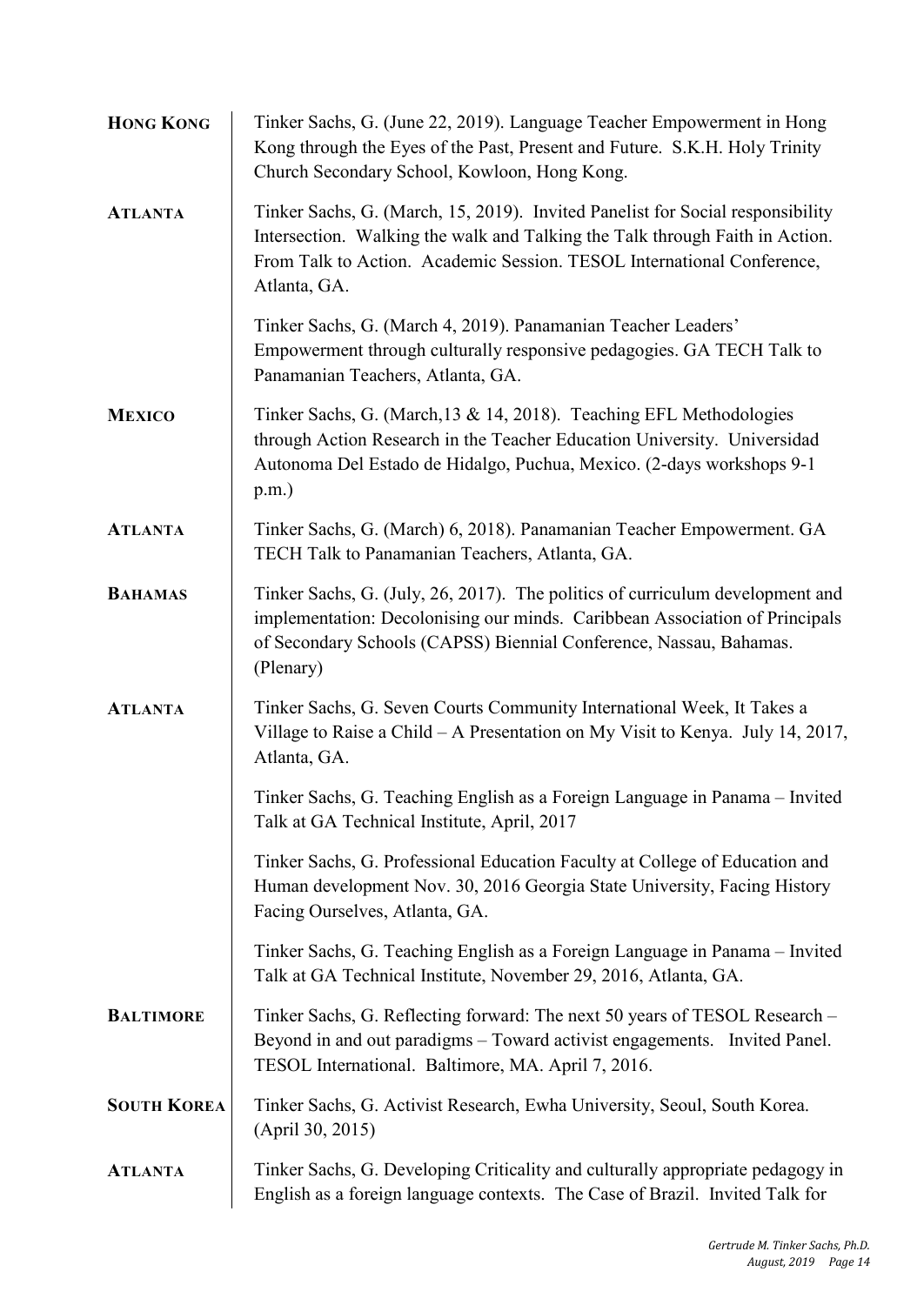|                    | EFL Teachers from Brazil at Georgia Technical Institute, Atlanta GA.<br>(February 14, 2014).                                                                                                                                                                                     |
|--------------------|----------------------------------------------------------------------------------------------------------------------------------------------------------------------------------------------------------------------------------------------------------------------------------|
| <b>SOUTH KOREA</b> | Tinker Sachs, G. Developing Criticality and culturally appropriate pedagogy in<br>English as a foreign language contexts. The Case of Korea. Korea National<br>Teachers' Association of Primary English Education International Conference.<br>(January 18, 2014), Seoul, Korea. |
| <b>CHINA</b>       | Tinker Sachs, G. I have never taught a class of 60 students before. (three talks<br>given; teacher educators, secondary EFL teachers, preservice teachers) (June<br>2012). Hainan Normal University, Hainan Province, China.                                                     |
| <b>HAITI</b>       | Tinker Sachs, G. Lessons Learned from Teaching EFL: Challenges and<br>Rewards. (June 30, 2011). MATE-TESOL. Haitian-American Institute. Port-<br>au-Prince, Haiti.                                                                                                               |
|                    | Tinker Sachs, G. Critical Curriculum Development in Haiti. (June 29, 2011).<br>MATE-TESOL. Haitian-American Institute. Port-au-Prince, Haiti.                                                                                                                                    |
| <b>HONG KONG</b>   | Tinker Sachs, G. Promoting Cooperative Learning in EFL Classrooms. (May<br>26, 2011). Hong Kong, Taipo Secondary School. New Territories, Hong Kong.                                                                                                                             |
|                    | Tinker Sachs, G. Research in the HK Context. (May 25, 2011). University of<br>Hong Kong. Hong Kong.                                                                                                                                                                              |
| <b>ATLANTA</b>     | Tinker Sachs, G. Minorities in Academia. (October 16, 2010). Doctoral<br>Students' Symposium. Georgia State University, Atlanta.                                                                                                                                                 |
| <b>MACAU</b>       | Tinker Sachs, G. Language Teaching in the $21st$ century $- A$ vision of the<br>present. (May 24 & 26, 2010). University of Macau. Macau.                                                                                                                                        |
| <b>CHINA</b>       | Tinker Sachs, G. April. 13, 2009. Capital Normal University, Beijing China.                                                                                                                                                                                                      |
| <b>GAINESVILLE</b> | Tinker Sachs, G. Globalization of English. (May, 2008). Foreign Language<br>Speaker Series. Gainesville State College. Gainesville, GA.                                                                                                                                          |
| <b>HONG KONG</b>   | Tinker Sachs, G. May, 2008. Chinese University of Hong Kong. Hong Kong<br>Government.                                                                                                                                                                                            |
|                    | Tinker Sachs, G. November 26, 2007. IATEFL Young learner SIG and British<br>Council Hong Kong, British Council, Hong Kong.                                                                                                                                                       |
| <b>SINGAPORE</b>   | Tinker Sachs, G. November 24, 2007. IATEFL Young learner SIG and Lorna<br>Whiston Study Centres, Singapore.                                                                                                                                                                      |
| <b>BAHAMAS</b>     | Tinker Sachs, G. November 7, 2007. Ministry of Education Strategic Planning<br>Conference. Bahamas Government                                                                                                                                                                    |
| <b>COLORADO</b>    | Tinker Sachs, G. November 3, 2007. Colorado TESOL, Denver, CO.                                                                                                                                                                                                                   |

### **PEER-REVIEWED CONFERENCE PRESENTATIONS**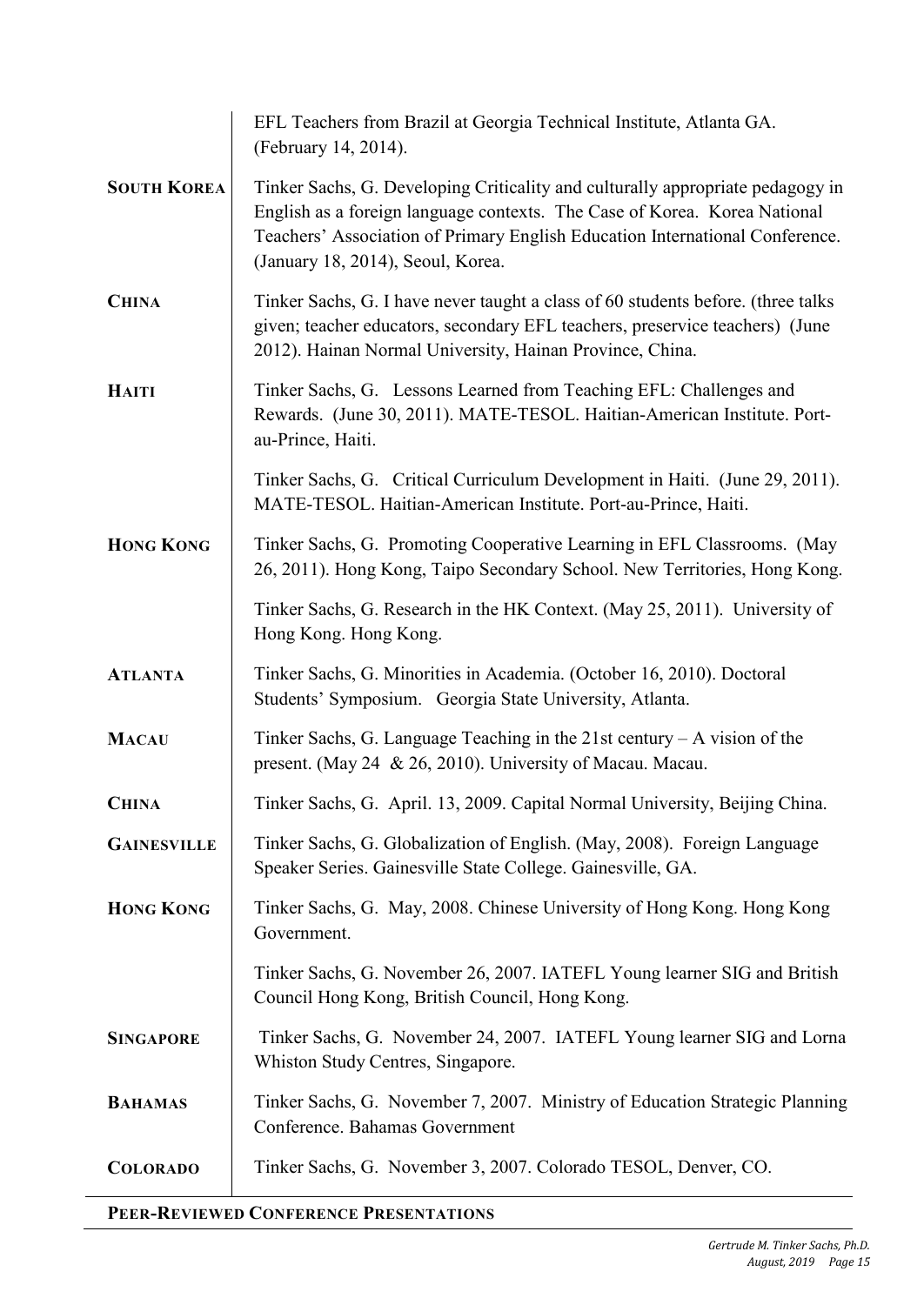| Tinker Sachs, G, Ya Li and Zong Yang (Visiting Scholars) (June 20, 2019.).<br>Critical Interculturality in Chinese Visiting Scholars in the United States.<br>International Society for Language Studies. Open Learning University of<br>Hong Kong. Hong Kong SAR, China.   |
|-----------------------------------------------------------------------------------------------------------------------------------------------------------------------------------------------------------------------------------------------------------------------------|
| Tinker Sachs, G, Yan Wang, & Matilda Wong. (June, 21, 2019).<br>International Society for Language Studies. Critical understandings of<br>globalization and the identities of teachers on English in Macau. Open<br>Learning University of Hong Kong. Hong Kong SAR, China. |
| Tinker Sachs, G & McGrail, E. (April 5-9. 2019). Love as literacy research<br>praxis in an urban community space. AERA, Toronto, Canada.                                                                                                                                    |
| Tinker Sachs, G & Sister Scholars Presentation. TESOL March 2019,<br>Collaboration, Polyvocality and Social Justice: Women of Color in Academia.<br>Atlanta, GA.                                                                                                            |
| Tinker Sachs, G. (March 11, 2019). Why people of color need to write. First<br>Symposium of the International Black Professional and Friends of TESOL,<br>Atlanta, GA. (Session Initiator, Developer & Facilitator)                                                         |
| Cohen, S., Jang, G., Oliver, L., Omowale, S. & Tinker Sachs, G. (organizer)<br>AATE, February 2019, The Next Generation of Teacher Educators, Learning<br>from the Veterans. The Intergenerational Teacher Educators Project. Atlanta,<br>GA.                               |
| Tinker Sachs, G. & McGrail, E. November, 28, 2018. International Literacy<br>Association. California. Urban children's and adults' multimodal<br>conceptualizations of "It Takes a Village." California, USA.                                                               |
| Tinker Sachs, G., McGrail, E. & Sanchez, E. (October, 20, 2018). Not Just<br>Another Book Report: Doing Confianza from Reading Funds of Knowledge.<br>SOURCES Conference, Georgia State University/ Atlanta, GA.                                                            |
| Tinker Sachs & Doctoral Students, Lisa McCleod Chambless, Sundiati<br>Omowale, Latricia Oliver, Scott Cohen, Gyewon Jang, Ya Li. October,<br>11,2018. Helen, GA, GATE                                                                                                       |
| Tinker Sachs, Mantegna, S., Southall, A. Wallace, B. (September 2018),.<br>Teaching, Learning, Writing, Creating and Celebrating Translanguaging with<br>GATESOL in Action. GATESOL, Atlanta, GA                                                                            |
| Tinker Sachs, G. & Li, Y. September 2018, Crossing Borders: Race in China<br>and the United States. GATESOL, Atlanta, GA.                                                                                                                                                   |
| Lewis, M., Pang, M., Park, J.H. Tinker Sachs, G. (advisor) AUA doctoral<br>students. Grow Where You are Planted: A Community Literacy Project.<br>Presentation at International Literacy Association (July, 22, 2018), Austin, TX.                                          |
| https://beta.education.gsu.edu/2018/09/poster-presentation-at-international-<br>literacy-association-ila-2018/                                                                                                                                                              |
| Wong, M., Wang, Y and Tinker Sachs, G. (June 29, 2018). Preservice ELT<br>students' conceptualisations of globalisation: Implications for English<br>language teaching in Macao. ASIA TEFL, University of Macao, Macao, SAR,<br>China.                                      |
| Tinker Sachs, G. (conference and session organizer), Emma Barrett, Jennifer<br>Gonzalez, Ellen Sarr, (Choir Girls), Adolescent Girls' Conversations about                                                                                                                   |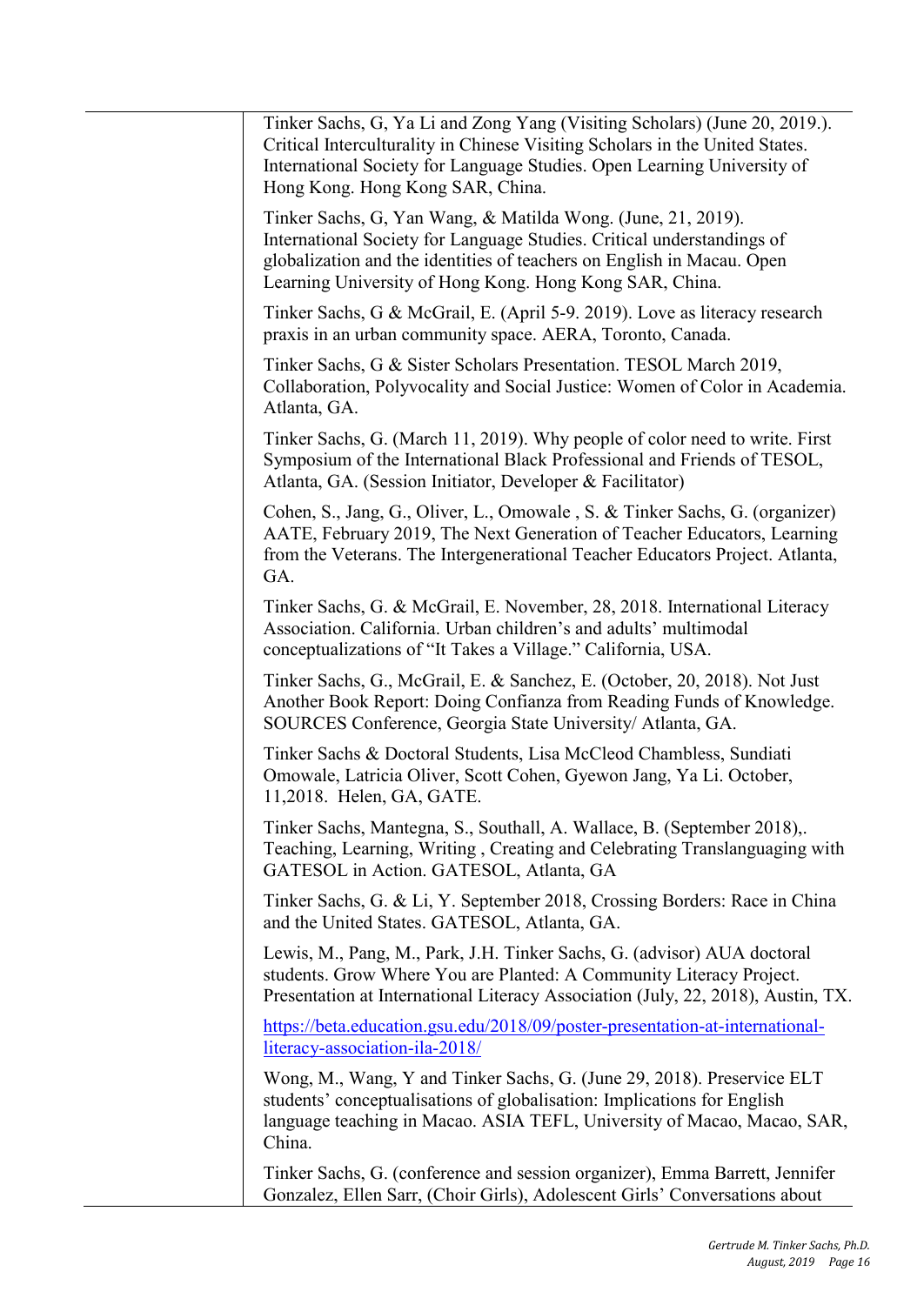| Hair Glorious HAIR Conference June, 2018, Atlanta, GA, Georgia State<br>University.                                                                                                                                                                                                                                         |
|-----------------------------------------------------------------------------------------------------------------------------------------------------------------------------------------------------------------------------------------------------------------------------------------------------------------------------|
| Tinker Sachs, G (with Sister Scholars: Suthanie Motha, Rachel Grant,<br>Stephanie Vandrick, & Shelley Wong). (June 29, 2018). Your silence will not<br>protect you – Speaking up and speaking back in the academy. International<br>Society for Language Studies. Wilfred Laurier University, Waterloo, Ontario,<br>Canada. |
| Shelley Wong (organizer), Theresa Austin, Sue Kasun, G. Tinker Sachs -<br>April, 2018). American Educational Research Association (AERA) New York,<br><b>NY</b>                                                                                                                                                             |
| Shelley Wong (organizer), Theresa Austin, Sue Kasun, G. Tinker Sachs -<br>March 2018 American Association of Applied Linguists (AAAL), Chicago Il                                                                                                                                                                           |
| Shelley Wong (organizer), Theresa Austin, Sue Kasun, G. Tinker Sachs -<br>(March 29, 2018) Using Testimonio for More Inclusive Learning communities<br>with Undocumented Students. TESOL, Chicago, Il.                                                                                                                      |
| Sister Scholars Panel: Su Motha, Rachel Grant, Ryuko Kubota, Angel Lin,<br>Gertrude Tinker Sachs, Stephanie Vandrick, Shelley Wong. (March 28, 2018).<br>Speaking up and pushing back: Women of Color in Academia. TESOL,<br>Chicago, IL.                                                                                   |
| McGrail, E, Tinker Sachs, G & Lewis, M. (November 21, 2017). Comic book<br>conversations as pedagogies of possibilities in urban spaces. International<br>Literacy Association Conference                                                                                                                                   |
| Tinker Sachs, G., McGrail, E., Trinh, T. E., Cici Ross, Cynthia Prince,<br>Montrell Starling & Quennessia Starling. (October 29, 2017). It takes a Village<br>to Transform Lives – A Community of Believers Catalyzing Truth in Action.<br>SOURCES Conference. Georgia State University, Atlanta, GA.                       |
| Tinker Sachs, G., Mantegna, S., Southall, A., Wallace, B. (October 20, 2017).<br>Equitable possibilities through a critique of published ELL stories.<br>GATESOL Conference, Macon GA.                                                                                                                                      |
| Tinker Sachs, G., Merchant, H., Jackson, A., Wang, H., Zackery, K.,<br>Merchant, H. (October, 11-13, 2017). Planning local, implementing global:<br>Mentoring doctoral students to be global teacher education developers. GA<br>Association of Teacher Educators Conference, Cordele, GA.                                  |
| Tinker Sachs, G., Wang, H., Jackson, A., Zackery, K., Merchant, H. (June 29,<br>2017). Fostering the development of a space for action research through online<br>teacher professional development. Africa Interdisciplinary Studies<br>Association of Multimedia University of Kenya Conference. Nairobi, Kenya.           |
| Choi, J., Tinker Sachs, G., Shin, J., Cho, A., Pang, M, Shin, J. (2017).<br>Adolescent multilinguals' engagement in religion in a book club. American<br>Education Research Association (AERA). San Antonio Texas.                                                                                                          |
| Tinker Sachs, G. with Sister Scholars Panel (2017). Seven Strategies for<br>Energetic Leadership in Academe - 50 Strategies for Survival: Solidarity,<br>Feminism, and Antiracism in the TESOL Academy: TESOL International.<br>Seattle, Washington.                                                                        |
| McGrail, E. & Tinker Sachs, G. (March, 2017). Meet the Catsperts: Using<br>comics to explore information texts with young learners. Paper presented at                                                                                                                                                                      |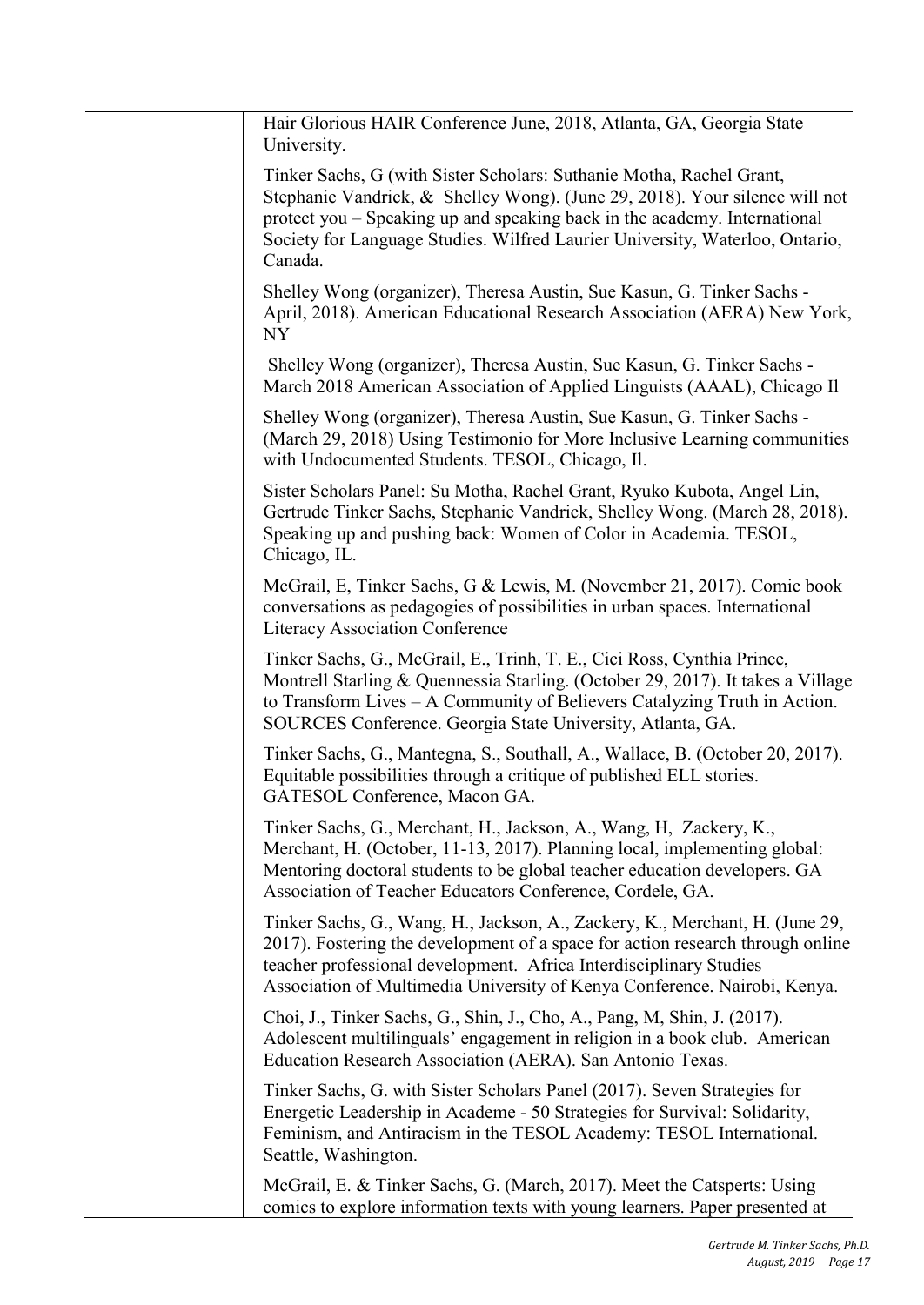| the KSU's Annual Conference on Literature for Children and Young Adults,<br>Kennesaw, GA.                                                                                                                                                                                                                                              |
|----------------------------------------------------------------------------------------------------------------------------------------------------------------------------------------------------------------------------------------------------------------------------------------------------------------------------------------|
| Tinker Sachs, G. & Wallace, E. (February 2016). Confronting the challenges<br>in my profession through writing for publication. Intensive English Programs<br>(IEPs). GA TECH, Atlanta GA.                                                                                                                                             |
| Tinker Sachs, G. (2016). Culturally responsive teacher professional<br>development for ESL teachers in the Bahamas. TESOL International.<br>Baltimore, MA.                                                                                                                                                                             |
| Tinker Sachs, G. and the Sister Scholars Panel. (2016) Solidarity, Feminism,<br>and Antiracism in the Academy. TESOL International. Baltimore, MA.                                                                                                                                                                                     |
| McGrail, E., Tinker Sachs, G., Zackery, K., Lewis Ellison, T. & Dukes, N.<br>(2016). Homeless adults, technology and literacy practices. AERA. San<br>Francisco, CA.                                                                                                                                                                   |
| Tinker Sachs, G., McGrail, E., Lewis Ellison, T., Dukes, N. D., & Zackery, K.<br>(2015). Exploring the literacy engagements of the homeless in our cities. Paper<br>presented at the Annual Convention of the Literacy Research Association in<br>Carlsbad, CA, December 2-5.                                                          |
| Tinker Sachs, G., McGrail, E., & Dukes, N. D. (2015). Crafting dialogic<br>spaces through linguistically diverse text; Teaching elementary age children to<br>be language variationists. Paper presented at the Annual Convention of the<br>National Council of Teachers of English in Minneapolis, MN, November 19-<br>22.            |
| Tinker Sachs, G. & Doc students: Nicole Dukes, Elaine Johnson, Megan<br>Lewis, Monashae O'Neill, Jeehye Parks, April Poindexter, Huan Wang,<br>Kathleen Zackery. (October 2015). Language Variationists. South East<br>Regional Association of Teacher Educators (hosted by GA Association of<br>Teacher Educators), Jekyll Island, GA |
| Tinker Sachs, G. & Wallace, B. (Oct 2015). The pen is mightier than the<br>sword: Countering deficit perspectives in theory and practice. GATESOL<br>Annual Conference, Atlanta, GA.                                                                                                                                                   |
| Tinker Sachs, G. Jackson, Kareshi, A., A., Wang, H., Zackery, K. (July, 2015)<br>Critical Action Research in the Bahamas through Online Dialogic<br>Communities, Missouri International Literacy Association.                                                                                                                          |
| Tinker Sachs, G., McGrail, E. Zackery, K., Dukes, N. & Lewis Ellison, T.<br>(June, 18-20, 2015). How communities serve to empower or disempower one<br>another - Through the eyes of the people in the parks, International Society for<br>Language Studies. Albuquerque, New Mexico.                                                  |
| Tinker Sachs, G., Zackery, K., McGrail, E. Dukes, N. & Lewis Ellison, T.<br>(May 1, 2015). The ATL Literacies in the Park Project: Beyond in-and-out<br>paradigms. Korean Association of Multicultural Education. Hanyang<br>University, Seoul, South Korea.                                                                           |
| McGrail, E. Tinker Sachs, G. & Lewis, M. Creating dialogic spaces with<br>urban children in the Comic Book Club (May, 2015). SOURCES Conference,<br>Atlanta, GA.                                                                                                                                                                       |
| McGrail, E., Tinker Sachs, G. & Lewis, M. (2015, March 25). Giraffes CAN<br>DANCE: Engaging children in dialogue with comic strips and other culturally-                                                                                                                                                                               |

i.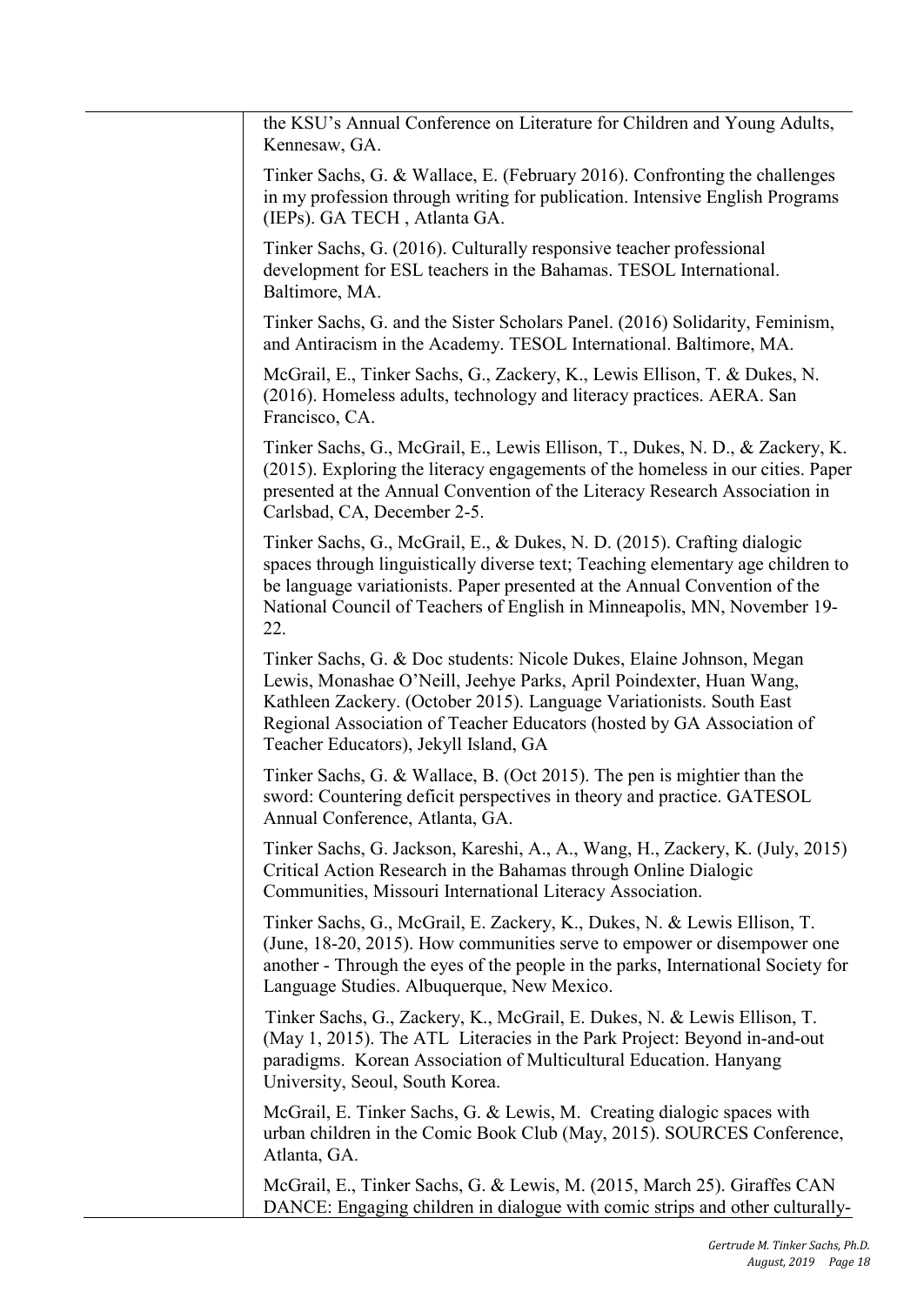| relevant literature. Paper presented at the KSU's Annual Conference on<br>Literature for Children and Young Adults, Kennesaw, GA.                                                                                                                                                                                     |
|-----------------------------------------------------------------------------------------------------------------------------------------------------------------------------------------------------------------------------------------------------------------------------------------------------------------------|
| Tinker Sachs, G. (March 2015). Glimmers of hope: Changing the culture of<br>academic environments. Feminist solidarity in TESOL and the academy. A<br>Sister Scholars Presentation (with S. Motha, R. Grant, R. Kubota, A. Lin, S.<br>Wong, S. Vandricks). TESOL International, Toronto, Canada.                      |
| Tinker Sachs, G. (March 2015). Technology as a tool for crossing borders and<br>building bridges. An International Black Scholars and Friends of TESOL<br>Presentation (with O. Longus, L. Coney & W. Roland). TESOL International,<br>Toronto, Canada.                                                               |
| Tinker Sachs, G. (October, 2014). Through Their Eyes and Mine: The<br>Georgia Intergenerational Teacher Educators' Project, GATE, Young Harris,<br>GA.                                                                                                                                                                |
| Tinker Sachs, G. (October, 2014). The Meaningfulness of Engagements in<br>International Teacher Development Research Projects, GATE, Young Harris,<br>GA.                                                                                                                                                             |
| Tinker Sachs, G. (October, 2014). The ESOL Endorsement Award Winning<br>Program at Georgia State. GATE, Young Harris, GA.                                                                                                                                                                                             |
| Tinker Sachs, G., Castelow, K., & Wallace, E. (October, 2014). GATESOL in<br>Action: A 21 <sup>st</sup> Century Vehicle for Professional Change. GATESOL<br>Conference, Athens, GA.                                                                                                                                   |
| Tinker Sachs, G. McGrail, E., Dukes, N. & Zackery, K. Lewis, T. (July,<br>2014). The Hopeful People in the Parks. The Atlanta Literacies Project.<br>NETQ. Loudermilk Center, Atlanta, GA.                                                                                                                            |
| Tinker Sachs, G., Forbes, R., Hutcheson, J., Maycock, S. (May, 2014),<br>Administrators forging the developing of dialogic communities in the<br>Bahamas. International Reading Association. New Orleans                                                                                                              |
| Tinker Sachs, G. (April, 2014). Mentoring doctoral students. AERA.                                                                                                                                                                                                                                                    |
| Tinker Sachs, G. (March, 2014). Collaboration, Mentoring and Scholarship.<br>Portland, OR. TESOL International.                                                                                                                                                                                                       |
| Tinker Sachs, G. & Angay, T. (October 31, 2013). Reflections of a teacher<br>educator over an 18 year period: Criticality, connection and collaboration.<br>American Educational Studies Association Annual Conference, Baltimore,<br>MD.                                                                             |
| Tinker Sachs, G., Bangou, F., Nasser, I., Wong, S. & Harris-Sealey, N.<br>(October 31, 2013). Making transparent epistemological ethical challenges in<br>multilingual research from raced, critical and post-colonial perspectives.<br>American Educational Studies Association Annual Conference, Baltimore,<br>MD. |
| Castelow, K. M. & Tinker Sachs, G. (October 26, 2013). Conversations with<br>the Editors of GATESOL in Action. GATESOL Annual Conference, Atlanta,<br>GA.                                                                                                                                                             |
| Tinker Sachs, G. (October 26, 2013). Teacher Research and Writing for<br>Publication as Social and Political Action. GATESOL Annual Conference,<br>Atlanta, GA.                                                                                                                                                       |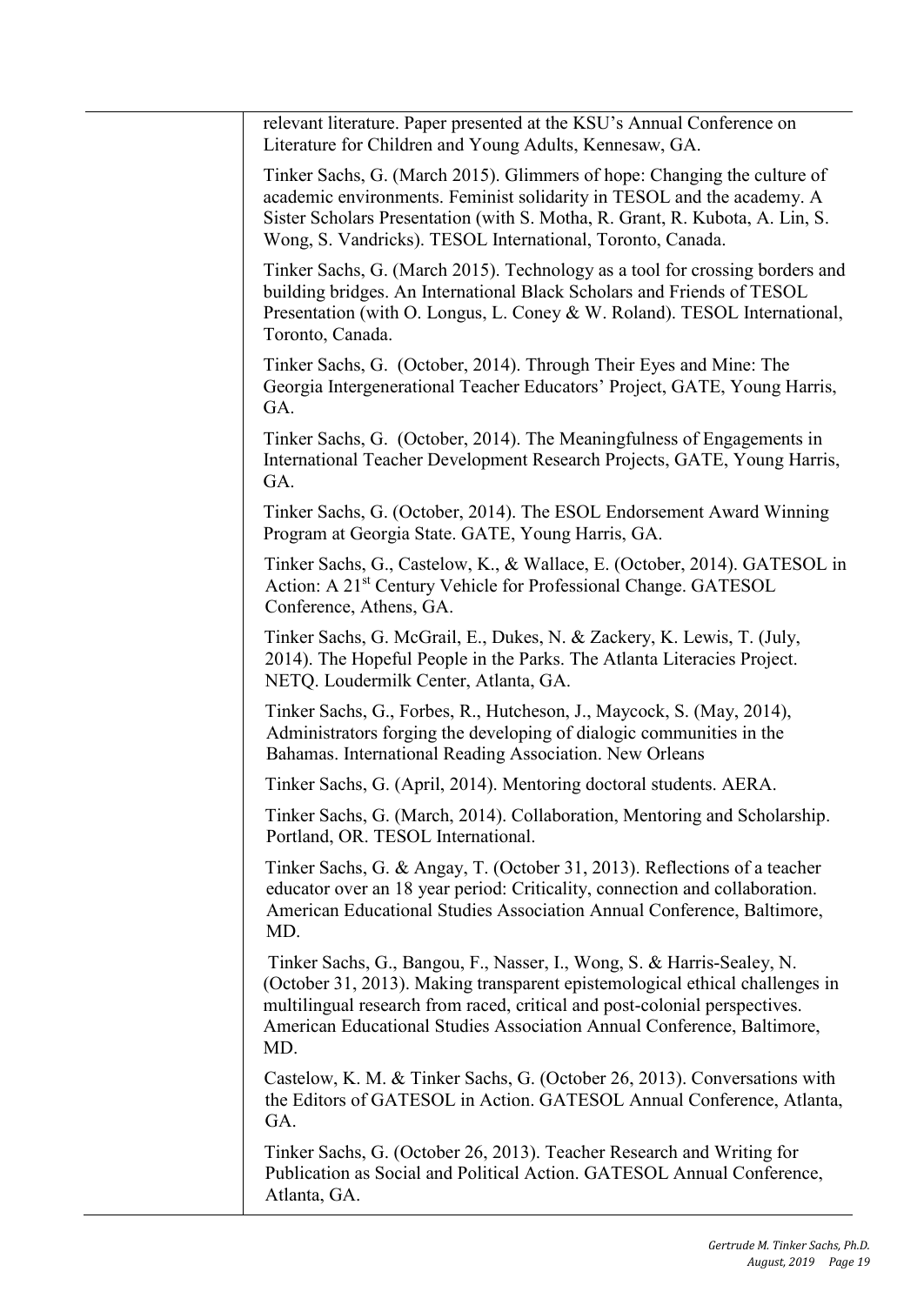| Tinker Sachs, G., Junor Clarke, P., Earl, C., Kinuthia, W. & McGrail, E.<br>(October, 24, 2013). Teacher educators' curriculum development for<br>sustainability, globalization and innovation. Georgia Association of Teacher<br>Educators Annual Conference, Jekyll Island, GA.     |
|---------------------------------------------------------------------------------------------------------------------------------------------------------------------------------------------------------------------------------------------------------------------------------------|
| Yarbrough, G. McGrail, E. & Tinker Sachs, G. (October 25, 2013). Building<br>a bridge and not a dam: Creating an online journal in literacy and the arts.<br>Georgia Association of Teacher Educators Annual Conference, Jekyll Island,<br>GA.                                        |
| Tinker Sachs, G., Wang, H. & Zhang, Y. (October 25, 2013). Past, present<br>and future educational perspectives from China and lessons for other contexts.<br>Georgia Association of Teacher Educators Annual Conference, Jekyll Island,<br>GA.                                       |
| Tinker Sachs, G., Bullard-Bain, R., Cunningham, L., Pinder, P. & Rolle, A.<br>(May 2013). Reading the world: Talking about funerals in upper primary<br>Bahamian classrooms. International Reading Association, 58 <sup>th</sup> Annual<br>Convention, San Antonio, TX.               |
| Pelissero, Amy & Tinker Sachs, G. (May 1, 2013). Language in the Lives of<br>Filipina Domestic Workers in Hong Kong. Education and Poverty: Theory,<br>Research, Policy and Praxis. American Educational Research Association, San<br>Francisco, CA.                                  |
| Tinker Sachs, G. (March 22, 2013). Social Class Identity and the<br>Development and Fostering of Criticality. TESOL International Conference,<br>Dallas, TX.                                                                                                                          |
| Tinker Sachs, G. (March 21, 2013). The Ethnographic Framing of Teachers'<br>Work with Refugee Mothers: Preparing Adult Educators for 21st Century<br>Educational Demands. TESOL International Conference, Dallas, TX.                                                                 |
| Tinker Sachs, G., Dukes, N. Zackery, K., Lewis, T. & McGrail, E. (February<br>23, 2013). The Literacy practices of people in the parks – The ALP.<br>JoLLE@UGA - Activist literacies: Inspire, engage, create transform,<br>University of Georgia, Athens, GA.                        |
| Tinker Sachs, G., McGrail, E., Lewis, T., Zackery, K., & Dukes, N. (2013). The<br>Atlanta literacies project. Paper presented at the 8th Annual Sources of Urban<br>Educational Excellence Conference, Atlanta, GA.                                                                   |
| Tinker Sachs, G., Dukes, N., Zackery, K., Lewis, T., & McGrail, E. (2013).<br>The literacy practices of people in the parks-The ALP. Paper presented at the<br>annual meeting of the Journal of Language & Literacy Education, Athens, GA.                                            |
| Tinker Sachs, G., Bullard-Bain, R., Cunningham, L., Pinder, P. & Rolle, A.<br>(June 15, 2013). One question at a time: Forays into dialogic classrooms in the<br>Bahamas. College of the Bahamas Conference on the 40th Anniversary of<br>Bahamian Independence, Nassau, NP: Bahamas. |
| Tinker Sachs, G. & Cassanave, K. (October 12, 2012). Our vision for Georgia<br>TESOL in Action Journal. GA Teaching English to Speakers of Other<br>Languages, Atlanta, GA.                                                                                                           |
| Tinker Sachs, G. & Massey, B. (October 12, 2012). The marriage of English<br>as a second/foreign language and globalization: The context of $21st$ century<br>teaching. Georgia Association of Teacher Educators, Atlanta, GA.                                                        |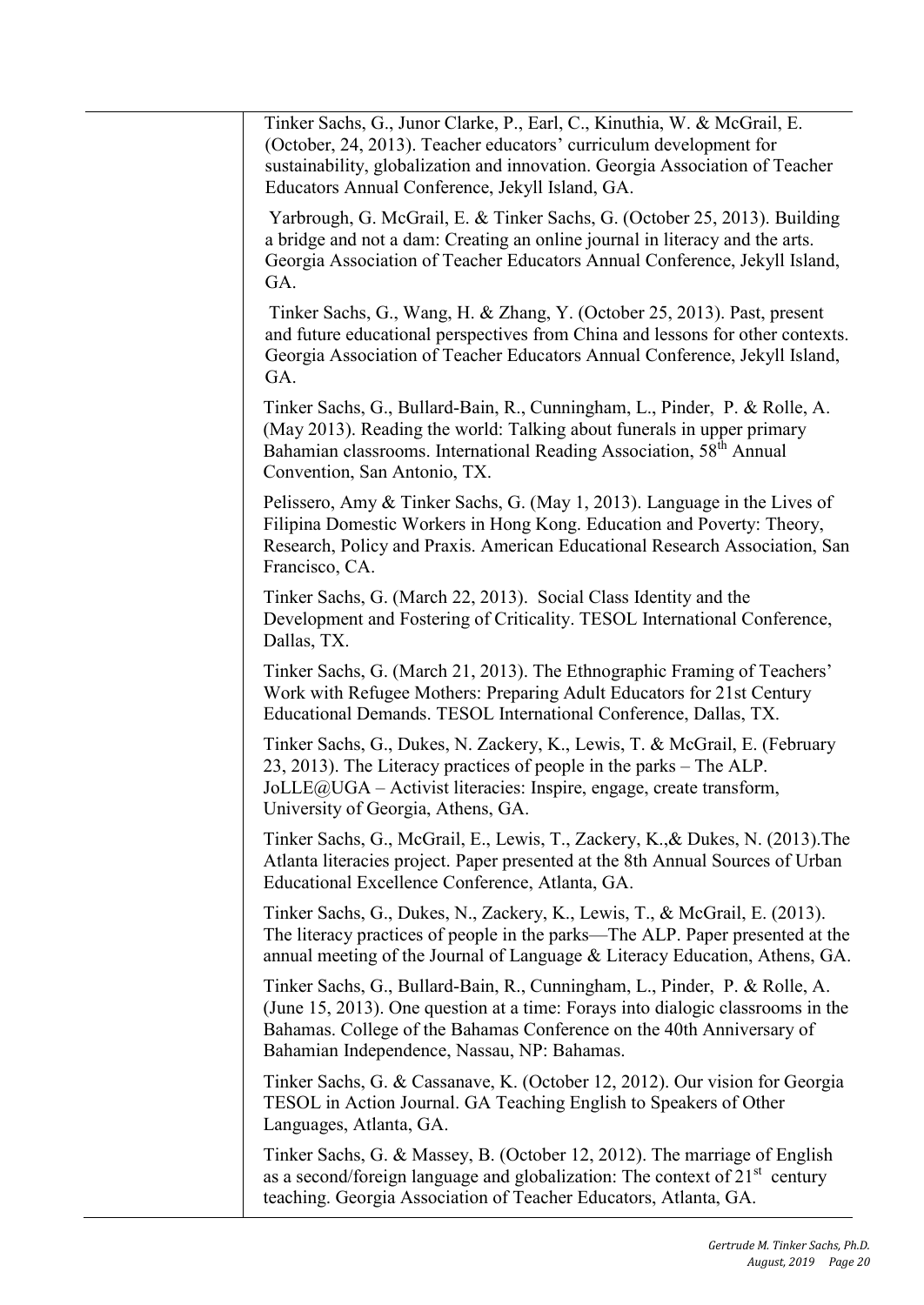| Tinker Sachs, G. & Massey, B. (June, 2012). Technology and learning in<br>TESOL. Haikou, Hainan, China.                                                                                                                                                                                                                                                                                               |
|-------------------------------------------------------------------------------------------------------------------------------------------------------------------------------------------------------------------------------------------------------------------------------------------------------------------------------------------------------------------------------------------------------|
| Tinker Sachs, G., Jackson, A., Sullivan-White, T., & Wynter-Hoyt, K. (May 1,<br>2012). Developing culturally appropriate literature for Bahamian children.<br>Annual conference of the International Reading Association, Chicago, IL.                                                                                                                                                                |
| Tinker Sachs, G., Wong, S., Nasser, I., Austin, T., Kumagai, Y. & Pirbhai-<br>Illich, F. (2012) From research to transformative action: Interpreting research<br>critically from raced, decolonial, and womanist perspectives. American<br>Educational Research Association, Vancouver, British Columbia, Canada.                                                                                     |
| Tinker Sachs, G., Aronson, R. from TESOL International, Chun, C. W. from<br>University of Southern California, Kano, Y. from Temple University,<br>Vandrick, S. from University of San Francisco & Vilmeney, F. from Haitian<br>American Institute. (March 28-31, 2012). Perceptions of Poverty. Diversity<br>Panel, Teachers of English to Speakers of Other Languages (TESOL).<br>Philadelphia, PA. |
| Tinker Sachs, G., Soong, K., Gentry, E., Davis Mingot, C. & Schroeder, T.<br>(March 28-31, 2012). Socially Conscious Educators and Collaborative<br>Partnerships. Annual conference of the Teachers of English to Speakers of<br>Other Languages TESOL, Philadelphia, PA.                                                                                                                             |
| Tinker Sachs, G., Vandrick, S., Motha, S. & Grant, R. (March 24-27, 2012).<br>Critical engagement in teacher education: Tensions and contradictions.<br>American Association for Applied Linguistics conference, Boston, MA.                                                                                                                                                                          |
| Tinker Sachs, G. (March 15, 2012). Bridging cultures: International women<br>faculty speak. Gender and Women's Studies Program of Humanities and<br>Social Sciences, Interdisciplinary Studies, Kennesaw State University, GA.                                                                                                                                                                        |
| Tinker Sachs, G., Buddie, A., Smith, S.H., Robbins, S. & Santini, F.<br>(November 10-13, 2011). Bridging cultures through feminist inquiry: A<br>standpoint methodology project to transform the US academy. National<br>Women's Studies Association annual conference, Atlanta, GA.                                                                                                                  |
| Tinker Sachs, G., Choi, J. & Angay, T. (October 10, 2011). The veteran and<br>the novice in TESOL Teacher Education. South Region Association of<br>Teacher Educators (SRATE) and Georgia Association of Teacher Educators<br>(GATE), Savannah, GA.                                                                                                                                                   |
| Tinker Sachs, G. (October, 2011). Social responsibility in teacher education.<br>SRATE & GATE Conference, Savannah, GA.                                                                                                                                                                                                                                                                               |
| Tinker Sachs, G. (September, 2011). Within and beyond borders: Who will be<br>my brother's keeper? GATESOL Conference, Augusta, GA.                                                                                                                                                                                                                                                                   |
| Tinker Sachs, G. (June 29 & 30, 2011). Lessons learned from teaching EFL:<br>Challenges and rewards. MATE-TESOL, Haitian-American Institute. Port-au-<br>Prince, Haiti.                                                                                                                                                                                                                               |
| Tinker Sachs, G. (June 29 & 30, 2011). Critical Curriculum Development in<br>Haiti, Port-au-Prince. MATE-TESOL, Haitian-American Institute. Port-au-<br>Prince, Haiti.                                                                                                                                                                                                                                |
| Tinker Sachs, G. (May, 2011). Ethnographic approaches in teacher education:<br>ESL and EFL applications. International Conference on EFL Education.<br>National Changhua University of Education, Taiwan.                                                                                                                                                                                             |
|                                                                                                                                                                                                                                                                                                                                                                                                       |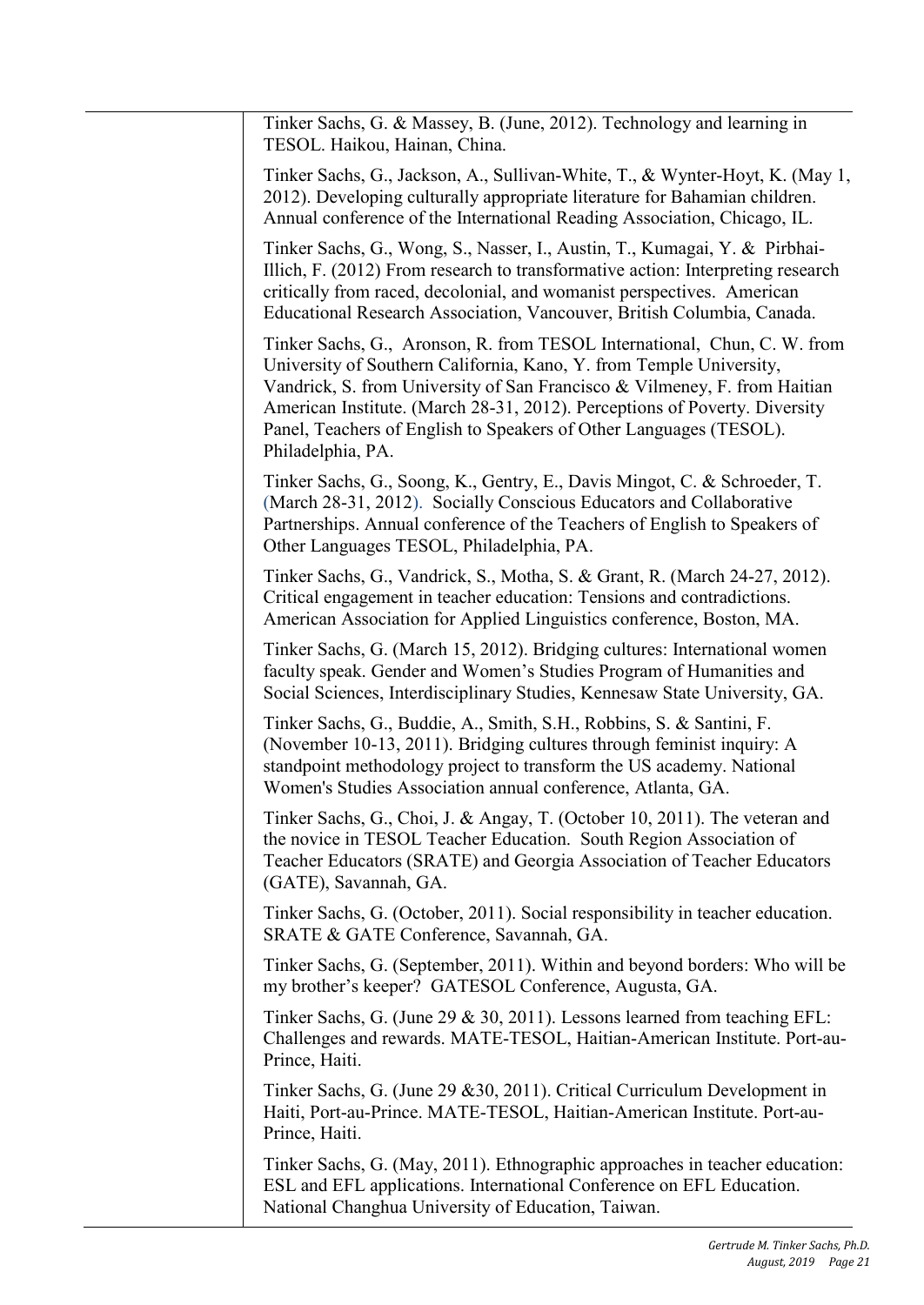Linguistics conference 2011, Chicago, IL. students). (February, 2011). Dialects and dialogic communities – what they are and the teacher educator. GATE, Atlanta: GA. teacher education programs - the case of GA. TESOL. Boston, MA. what they are and what they are not!! CLUISSE Conference, Atlanta, GA. CLUISSE Conference, Atlanta, GA. Tinker Sachs, G., Vandrick, S., Wong, S., Grant, R., Motha, S. & Kubota, R. (Sister Scholars). (March, 2011). Race and gender matter. Power and privilege in linguistic communities. Feminist/womanist approaches to working with refugee women's language learning. American Association for Applied Tinker Sachs, G.(Organizer), Austin, J., Spezzini, S., Wong, M., Wang, Y, Ninimat, S. (international panel/presenter). (March, 2011). East, west conceptualizations of globalizations in EFL and ESL contexts. TESOL . Tinker Sachs, G. (organizer/panelist), Vilmenay, F., Davis Mingot. C., Alcindor, H., Wong, S. (March, 2011). Earthquakes as contexts for critical curriculum development partnerships in Haiti. TESOL. New Orleans, LA. Tinker Sachs, G, & Freeman, N., Gardiner, J. and Rodriguez, S. (doctoral and what they are not. conference on Urban Issues in Language and Literacy and Social Studies, Atlanta, GA. Tinker Sachs, G. & E. Allan, Rodriguez, S., Silveri, S. (doctoral students). (Jan 29, 2011). Creating Dialogic Communities of Practice through ESOL Teacher Study Groups. AMTESOL, Auburn, AL. Tinker Sachs, G. & Jackson, A. (with doctoral students). (Jan 28, 2011). Funds of knowledge and ethnographic studies in the ESOL classroom. AMTESOL, Auburn, AL. Tinker Sachs, G. (organizer, presenter), Brown, N., Junor Clarke, P., Kinuthia, W., Lim, M., McGrail, E., & Sullivan, C. (October, 2010). Realities of K-12 education reform: Challenges and opportunities for teacher education. GATE, Atlanta: GA. Tinker Sachs, G. (organizer, presenter), & Gregg, S., Walker-Baker, B. A. (doctoral students). (October, 2010). Challenges and opportunities for education reform in a global era: The classroom teacher, the doctoral student Tinker Sachs, G. (October, 2010). Reaching beyond borders through ethnographic approaches in the ESOL endorsement program. GATESOL, Atlanta, GA. Tinker Sachs, G. (September, 2010). Developing ethnographic approaches in teacher education: An ESOL teacher educator's lens. SETESOL, Miami, FL. Tinker Sachs, G. (panel organizer and presenter), Ricco, D. L., Hruska, B. & Austin, T (March 27, 2010). (In)visibility of second language learners in US Tinker Sachs, G. (organizer), & Freeman, N., Gardiner, J., Rodriguez, S. (doctoral students). (March 27, 2010). Dialects and dialogic communities – Tinker Sachs, G. (Organizer) & Pelissero, A. (doctoral student). (March 27, 2010). Developing ethnographic approaches in ESOL teacher education. Tinker Sachs, G., Austin, T. Wong, S., Grant, R., Pirbhai-Illich, F. & Kumagai, Y. (March 8, 2010). Teaching and researching critical ethnographic approaches in ESOL teacher education. AAAL, Atlanta, GA.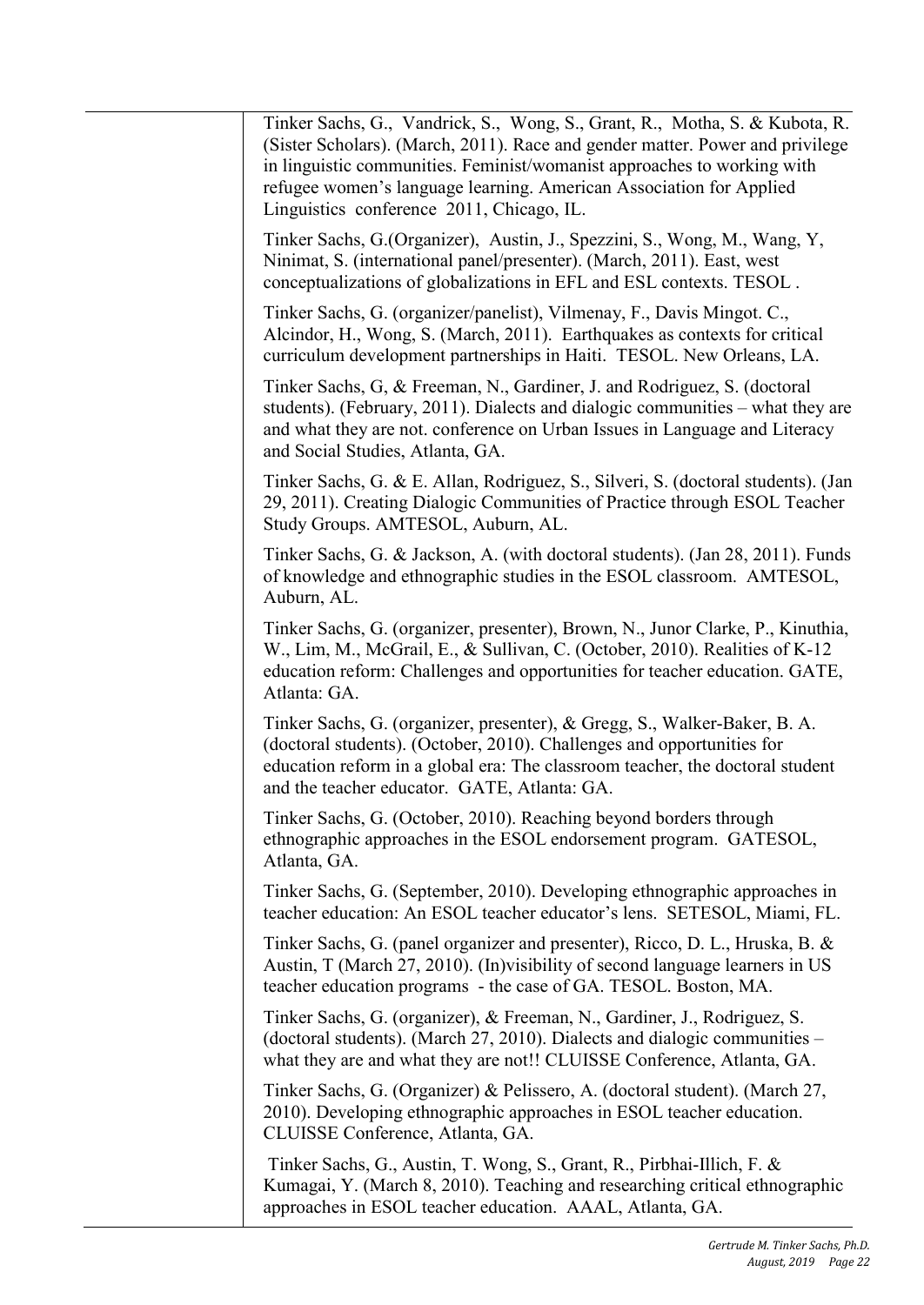| Tinker Sachs, G. (May, 2009). Specializing in Reading and ESOL: What the<br>two have in common. International Reading Association, Minneapolis, MN.                                                                                                                                                                                  |
|--------------------------------------------------------------------------------------------------------------------------------------------------------------------------------------------------------------------------------------------------------------------------------------------------------------------------------------|
| Tinker Sachs, G. (organizer, presenter), Mantegna, S., Ruiz, A., & Stocking, K.<br>(doctoral students). (March, 2009). Balancing language and content in history<br>and social studies lessons. TESOL International Conference. Denver, CO.                                                                                          |
| Tinker Sachs, G. (organizer, presenter), & Fisher, T., Stocking, K. (students).<br>(February, 2009). Meeting the needs of all learners – focus on refuge families<br>and what educators can learn. Conference on Literacy, Urban Issues and<br>Social Studies Education (CLUISSE), Atlanta, GA.                                      |
| Tinker Sachs, G. (December, 2008). Infusing ESOL in teacher education. How<br>are we doing? NRC, Orlando, FL.                                                                                                                                                                                                                        |
| Tinker Sachs, G., Carson, J. & Fisher, T. (October, 2008). Collaboration,<br>mentoring and co-teaching models in teacher education. GATE Conference,<br>Atlanta, GA.                                                                                                                                                                 |
| Tinker Sachs, G. (May, 2008). ESOL in middle school reading courses.<br>International Reading Association, Atlanta, GA.                                                                                                                                                                                                              |
| Tinker Sachs, G. (March, 2008). Race and ways of speaking. Perceptions of<br>self and others. TESOL, New York, NY.                                                                                                                                                                                                                   |
| Tinker Sachs, G. (March, 2008). The hegemonic power of English and the<br>contrasting worlds in the lives of Filipino domestic helpers. TESOL, New<br>York, NY.                                                                                                                                                                      |
| Tinker Sachs, G. (organizer), Muga, E. & Roberson, A. (students). (February,<br>2008). Family literacy and applications for the classroom. Conference on<br>Literacy, Urban Issues and Social Studies Education, (CLUISSE), Georgia<br>State University, Atlanta, GA.                                                                |
| Tinker Sachs, G. (December, 2007). ESOL in the Middle School Reading<br>Courses. Symposium: Learning about literacy and the teaching of reading: A<br>state wide examination of literacy teacher preparation. Annual meeting of the<br>National Reading Conference, Austin, TX.                                                      |
| Tinker Sachs, G. (June, 2007). Conversations with EFL/ESL children about<br>cooperative learning. Learning Conference. Witts University, Johannesburg,<br>South Africa.                                                                                                                                                              |
| Wang, Y. & Tinker Sachs, G. (May 16-21, 2007). Creating optimal conditions<br>for English learning for elementary and middle school students in China:<br>Theoretical perspectives and practical concerns. The 5th International<br>Conference on ELT in China & the 1st Congress of Chinese Applied<br>Linguistics. Beijing, China. |
| Ramanathan, H., Overfield, D., McCloskey, M.L., Tinker Sachs, G., Wiles, J.<br>(March, 2007) Cross-pollination: Principles of ESOL in K-12 Teacher<br>Preparation. GATESOL, Atlanta, GA                                                                                                                                              |
| Pan, S. & Tinker Sachs, G. (January, 2007). From Beijing to Atlanta: Dick's<br>language learning experiences. GRWN Conference, Atlanta, GA.                                                                                                                                                                                          |
| Tinker Sachs, G., Barbre, J. & Francis, D. (January, 2007). Developing<br>academic language: Reciprocal teaching in the ESOL classroom. GRWN<br>Conference. Atlanta, GA.                                                                                                                                                             |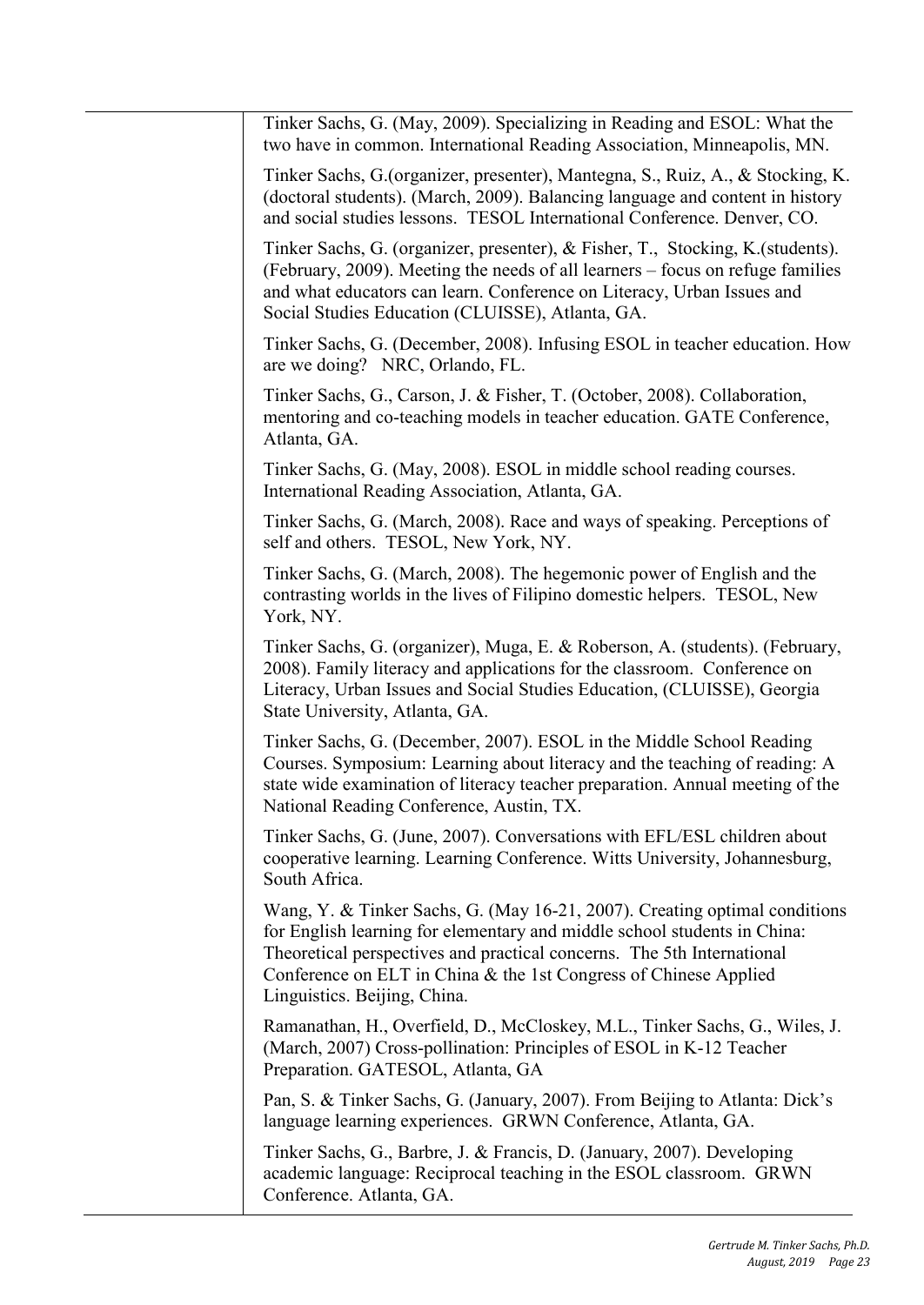| Tinker Sachs, G. Klosterman, S., Soons, B., Wingo, C. & Yeo, M. (January,<br>2007). Bridging the gap: Applying funds of knowledge in the classroom.<br>GWRN Conference, Atlanta, GA.                                                                                                    |
|-----------------------------------------------------------------------------------------------------------------------------------------------------------------------------------------------------------------------------------------------------------------------------------------|
| Tinker Sachs, G. (January, 2007). Hong Kong's immigrant children's<br>perceptions of learning English. AMTESOL, Mobile, AL.                                                                                                                                                             |
| Shum, S. and Tinker Sachs, G. (June, 2006) Contrasting paradigms of EFL<br>pupils learning to retell and recreate English stories. American Association of<br>Applied Linguists, Montreal, Canada.                                                                                      |
| Grant, R., Motha, S., Kubota, R., Tinker Sachs, G., Vandrick, S. and Wong, S.<br>(March, 2006). Deconstructing intersections of class, race and gender.<br>TESOL, Tampa, FL.                                                                                                            |
| McCloskey, M. L., Dolitsky, M., Orr, J., Pinillia-Padilla, C., Kirkgoz, Y.,<br>Tinker Sachs, G. & Lopriore, L. (March, 2006). Planning and implementing<br>EFL for young learners. Presented at TESOL, Tampa, Fla.                                                                      |
| Romney, M., Stephan, M., Mattioli, G. & Tinker Sachs, G. (March, 2006).<br>Racialized images in popular culture and ESOL. TESOL, Tampa, FL.                                                                                                                                             |
| Tinker Sachs, G., Choi, J., Davidson, W., Schreiber, H. & Shomaker, A.<br>(January, 2006). Stepping out from behind the desk and listening to our<br>students' music. Georgia Read Write Now, Georgia State University, Atlanta,<br>GA.                                                 |
| Deming, M., Fox, D., Seely Flint, A. & Tinker Sachs, G. (January, 2006).<br>Professional Development schools: Partnerships for literacy. Georgia Read<br>Write Now, Georgia State University, Atlanta, GA.                                                                              |
| Tinker Sachs, G. (December, 2005). Approaches to teacher empowerment in<br>Hong Kong. National Reading Conference, Miami, FL.                                                                                                                                                           |
| Cobb, M., Fox, D., Many, J., Mathews, M., McGrail, Taylor, D. L., Tinker<br>Sachs G., Wallace, F. & Wang, Y. (December, 2005). Mentoring in the lives<br>of literacy researchers - Teacher educators: Perspectives on experiences and<br>needs. National Reading Conference, Miami, FL. |
| Tinker Sachs, G. (October, 2005). The battleground of teaching and the quest<br>for engaged knowledge generators in Hong Kong. Sino American Conference,<br>Kennesaw State University, Kennesaw, GA.                                                                                    |
| Tinker Sachs, G. (panel organizer), Zong, G., Kinuthia, W., Verma, G.,<br>McGrail, E., Chin, S.C. (October, 2005). Internationalism and Diversity in<br>Local and international teacher education contexts. Georgia Association of<br>Teacher Educators. Jekyll Island, GA.             |
| Tinker Sachs, G. (October, 2005). Coming to America: the challenges of an<br>African West Indian Academic. GATE Conference, Jekyll Island, GA.                                                                                                                                          |
| Tinker Sachs, G. (September, 2005). The challenge of adopting task-based<br>cooperative learning in an EFL Context. International Conference on Task-<br>Based Language Teaching, University of Leuven, Leuven, Belgium.                                                                |
| Tinker Sachs, G. (April, 2005). Challenging the Presence of Racial<br>Stereotypes in TESOL. 39th Annual TESOL Conference, San Antonio, TX.                                                                                                                                              |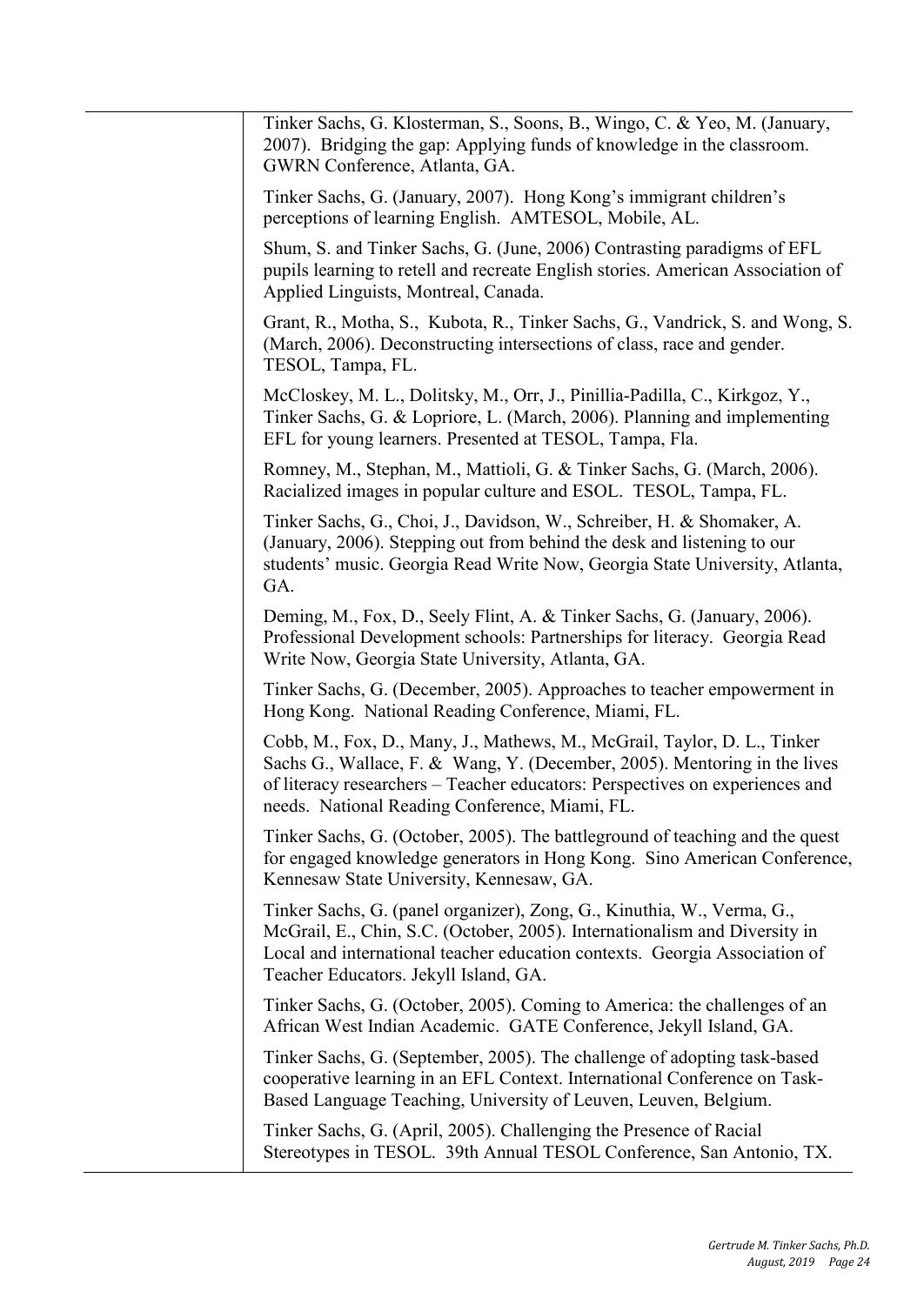| Tinker Sachs, G. & Wang, Y. (April, 2005). Diverse faculty representation in<br>non-diverse TESOL Settings. 39th Annual TESOL Conference, San Antonio,<br>TX.                                                                                                                                                    |
|------------------------------------------------------------------------------------------------------------------------------------------------------------------------------------------------------------------------------------------------------------------------------------------------------------------|
| Grant, R., Kubota, R., Motha, S., Tinker Sachs, G., Wong, S. & Vandrick, S.<br>(April, 2005). Racializing feminism, feminizing race: Theorizing our stories.<br>39th Annual TESOL Conference, San Antonio, TX.                                                                                                   |
| Tinker Sachs, G. & West, C. (January, 2005). Critical knowledge and critical<br>English language teaching. Georgia Read Write Now. Georgia State<br>University, Atlanta, GA.                                                                                                                                     |
| Cobb, M., Fox, D., Many, J., Mathews, M., McGrail, E., Stanley, G., Taylor,<br>D., Tinker Sachs, G. and Wang, Y. (December, 2004). Mentoring in the<br>development of Literacy Researchers - Teacher Educators: An Examination of<br>Experiences and Needs. National Reading Congress, San Antonio, TX.          |
| Tinker Sachs, G. & West, C. (November, 2004). Marginalisation and<br>exclusion in national and international contexts. Georgia Educational<br>Research Association Conference, Savannah, GA.                                                                                                                     |
| Tinker Sachs, G. (October, 2004). The impact of cooperative learning in the<br>teacher education classroom. GATE-GACTE-GAICTE Fall Conference,<br>Atlanta, GA.                                                                                                                                                   |
| Tinker Sachs, G., Chiu, J., Fung, K. & Yung, C. (June, 2004). Developing<br>cooperative learning in Hong Kong Primary Schools. IASCE Conference,<br>Singapore.                                                                                                                                                   |
| Tinker Sachs, G. (March, 2004). Innovative approaches to microteaching.<br>TESOL, Long Beach, CA.                                                                                                                                                                                                                |
| Tinker Sachs, G. (February, 2004). Fostering EFL development through<br>cooperative learning. Kennesaw State University ESOL Conference,<br>Kennesaw, GA.                                                                                                                                                        |
| Tinker Sachs, G. (January, 2004). Adopting cooperative learning through a<br>collaborative inquiry-oriented approach. Georgia Read Write Now<br>Conference, Georgia State University, Atlanta, GA.                                                                                                               |
| Tinker Sachs, G. (2003). Cultural Ambassador in Hong Kong; Hearing the<br>Voices of Our Student Teachers; Critical Voices of Teacher Educators in the<br>Academy. TESOL, Baltimore, MD.                                                                                                                          |
| Tinker Sachs, G. & Suen, S., Yung, C, & Lau, A. (January, 2002). Everyday<br>English every day summer camp. 22 <sup>nd</sup> Annual Thailand TESOL International<br>Conference "Inspiring Change in ELT", Chiang Mai, Thailand.                                                                                  |
| Tinker Sachs, G., Li, K. L., Fung, W.Y., & Chui, K. F. (January, 2002).<br>Fostering the development of cooperative learning and action research in EFL/<br>ESL language learning and teaching contexts. 22nd Annual Thailand TESOL<br>International Conference "Inspiring Change in ELT", Chiang Mai, Thailand. |
| Tinker Sachs, G., Li, K. L., Fung, W.Y., Cheng, C. H., Chan, S. K. & Chui, K.<br>F. (December, 2001). Adopting Cooperative Learning with Primary and Low<br>Achieving EFL Learners. International Language in Education Conference,<br>Hong Kong Institute of Education. Hong Kong.                              |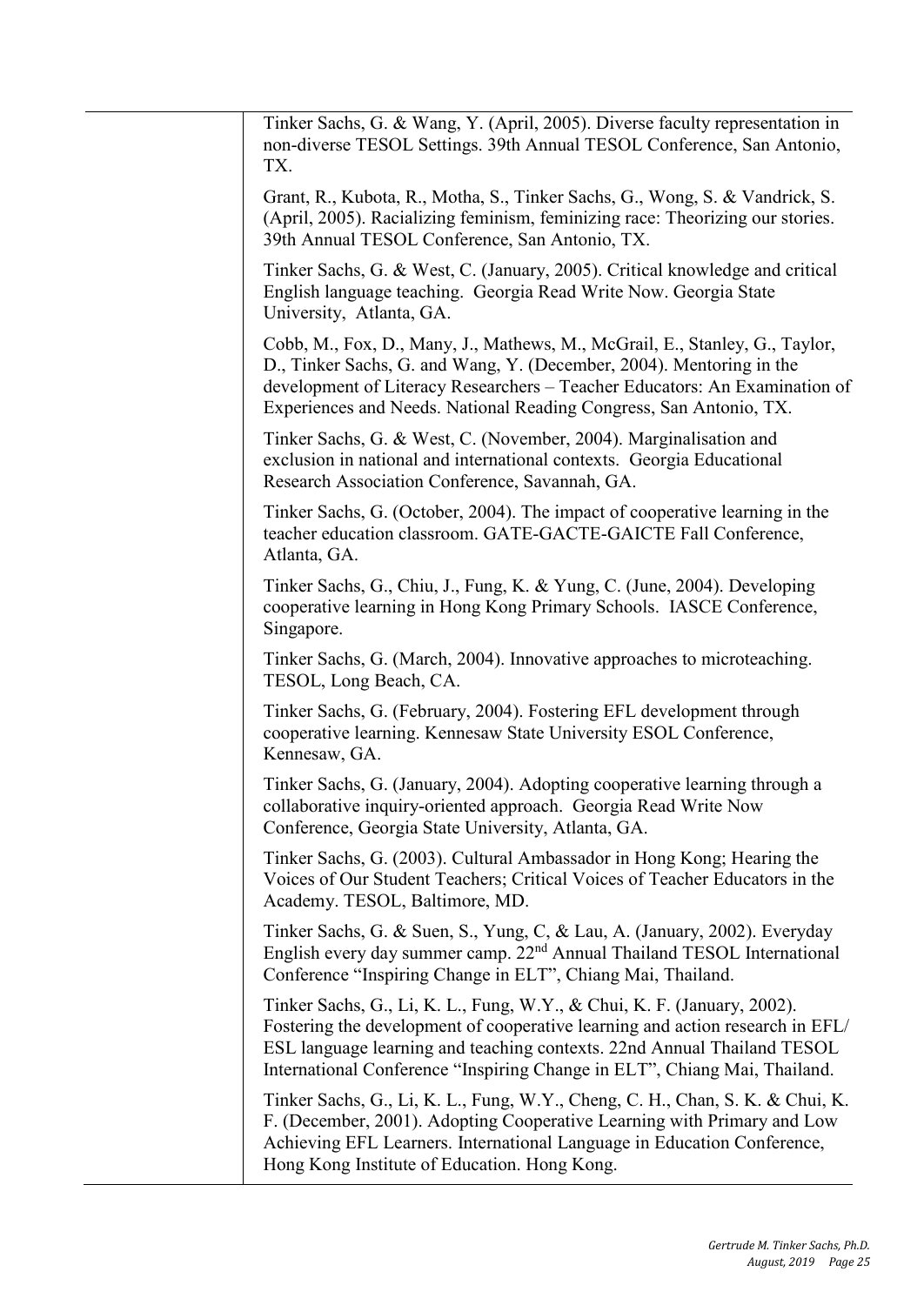| Tinker Sachs, G. & Ho, B. (May, 2001). Developing and Using Cases in<br>Second Language Teacher Education. Second International Language Teacher<br>Education Conference. University of Minnesota, Minneapolis, MN.                                                                                                                                                               |
|-----------------------------------------------------------------------------------------------------------------------------------------------------------------------------------------------------------------------------------------------------------------------------------------------------------------------------------------------------------------------------------|
| Tinker Sachs, G., Chan, M., Wong, M., Chan, J., Leung, L., Ng, P., Foo, J. &<br>Tam, A. (June, 2000). Transforming practice through action research. Quality<br>Language Teaching through Innovation and Reflection Conference. Language<br>Centre, Hong Kong University of Science & Technology, Hong Kong.                                                                      |
| Tinker Sachs, G. & Ho, B. (June, 2000). Using cases to talk about teaching<br>and promote EFL teacher professional development. Quality Language<br>Teaching through Innovation and Reflection Conference. Language Centre,<br>Hong Kong University of Science & Technology, Hong Kong.                                                                                           |
| Tinker Sachs, G., Candlin, C., Rose, K. & Shum, S. (October, 1999).<br>Collaborative learning as critical practice. 4th International Conference on<br>Language and Development, Hanoi, Vietnam.                                                                                                                                                                                  |
| Tinker Sachs, G. & Leung, A. (December, 1999). Phonological Awareness in<br>beginning EFL primary pupils. International Conference on ESL/EFL<br>Literacies in the Asia-Pacific Region. Tunghai University, Taiwan, ROC,<br>China.                                                                                                                                                |
| Tinker Sachs, G., Lau, L. P., Sam, M. F., Tam, S. K. & Ng, H. T. (December,<br>1999). Promoting Primary EFL Teacher Leadership through Reading<br>Programme Development. International Language in Education Conference.<br>Chinese University of Hong Kong, Hong Kong.                                                                                                           |
| Tinker Sachs, G. & Leung, A. (June, 1999). Phonological awareness in<br>beginning EFL primary pupils. The Second Language Teaching: Reading,<br>Writing & Discourse. International Conference of the Language Centre. The<br>Hong Kong University of Science and Technology & The Faculty of English<br>Language and Culture, Guangdong University of Foreign Studies, Hong Kong. |
| Shum, S & Tinker Sachs, G. (December, 1998). What do EFL primary pupils'<br>oral retelling show? International Language in Education Conference. Hong<br>Kong Institute of Education, Hong Kong.                                                                                                                                                                                  |
| Tinker Sachs, G. & Mahon, T. (April, 1998). Not Just Another Workshop.<br>International Teacher Education Conference, Shanghai, China.                                                                                                                                                                                                                                            |
| Tinker Sachs, G., Mahon, J.A., Shum, S., Cheung, A., Leung, D. & Tam, I.<br>(December, 1997). Primary teachers as agents of change. International<br>Language in Education Conference. Hong Kong: University of Hong Kong.                                                                                                                                                        |
| Tinker Sachs, G., Cheng, K., Leung, A. & Wu, M. (December, 1997). The<br>shared reading approach. Teachers Forum, International Language in<br>Education Conference. Hong Kong: University of Hong Kong.                                                                                                                                                                          |
| Mahon, J. A., Tinker Sachs, G. Tang, M. S. & Leung T. W. (June, 1997). The<br>Primary English Reading Project, Language Fund Projects Exhibition &<br>Seminars, SCOLAR Hong Kong Convention Centre.                                                                                                                                                                               |
| Tinker Sachs, G., Cheung, J. Y.M., Pang, D. S. M. & Wong, M. S. K.<br>(December, 1996) Transforming the supervision of English language teachers<br>in Hong Kong. International Language in Education Conference. University of<br>Hong Kong, Hong Kong.                                                                                                                          |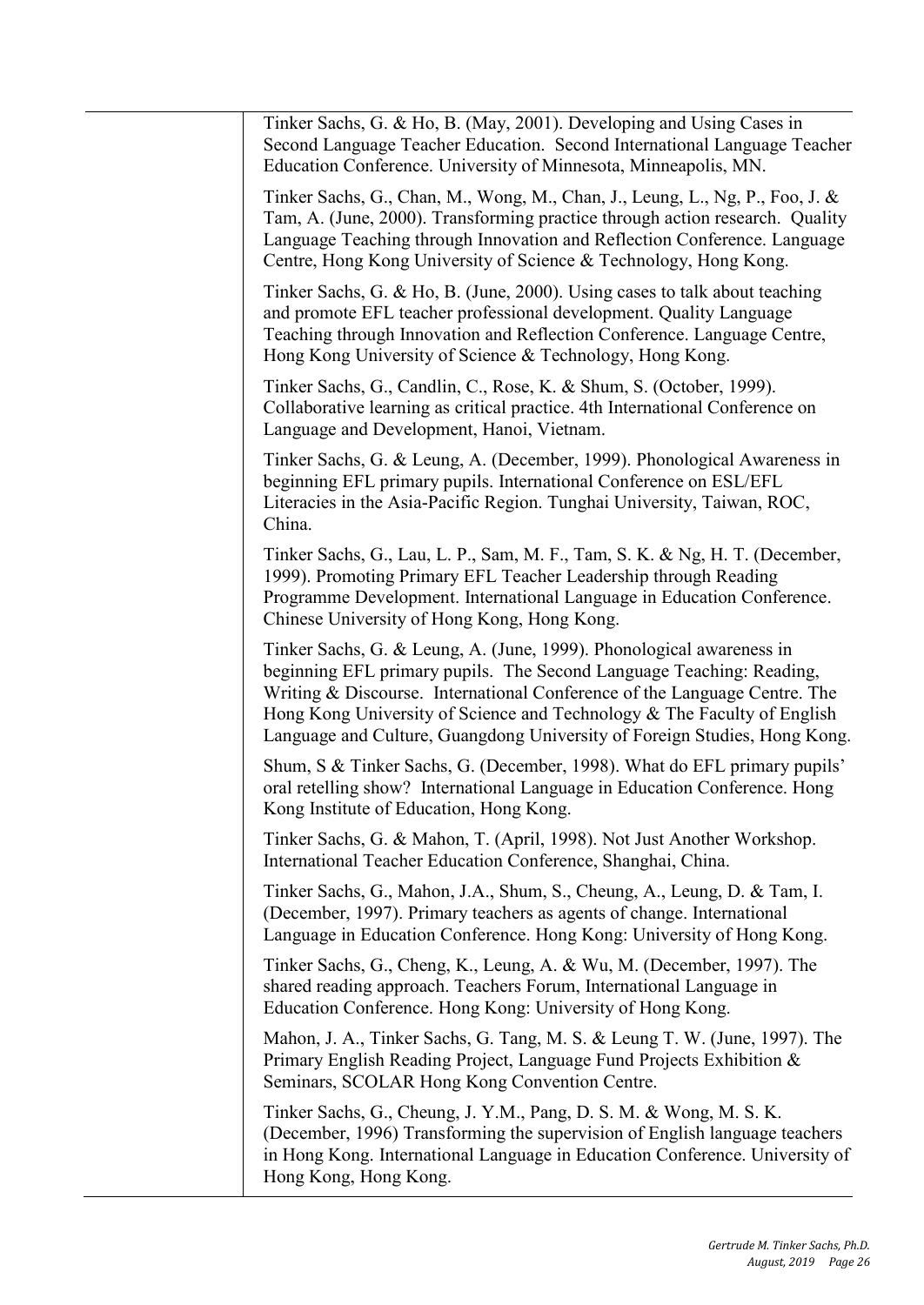| Tinker Sachs, G. & Mahon, T. (April, 1996). Translating Vision into Reality<br>through a Collaborative Approach to Teacher Development. RELC Regional<br>Seminar "Language Classrooms of Tomorrow: Issues and Responses".<br>Singapore.                                       |
|-------------------------------------------------------------------------------------------------------------------------------------------------------------------------------------------------------------------------------------------------------------------------------|
| Tinker Sachs, G. (1996). Thinking and talking like real teachers: Bridging the<br>gap. Annual Meeting of Teachers of English to Speakers of Other Languages.<br>Chicago, IL.                                                                                                  |
| Lee, I., Mahon, J. A. & Tinker Sachs, G. (December, 1995). Reading strategies<br>in EFL settings: What does the literature show? $3rd$ . International language in<br>Education Conference, Hong Kong: Hong Kong University.                                                  |
| Mahon, J. A. & Tinker Sachs, G. (December, 1995). Constructing a blueprint<br>for innovations in reading. Second EFL Skills Conference "New Directions in<br>Reading". American University of Cairo, Cairo, Egypt.                                                            |
| Mahon, J. A. & Tinker Sachs, G. (June, 1995). A collaborative approach to<br>developing the teaching of reading in English as a foreign language.<br>International Teacher Education Conference - Teacher Education for the Asian<br>Region. Hong Kong University, Hong Kong. |
| Tinker Sachs, G. & Mahon, J. A. (December, 1994). The oral reading<br>behaviour of primary pupils learning English as a foreign language. 2 <sup>nd</sup><br>International Language in Education Conference. Hong Kong University,<br>Hong Kong.                              |
| Tinker Sachs, G., Kong, S., Lo, A., & Lee, T. (1993). From task description to<br>task enactment: Teachers' interpretation of language learning tasks.<br>International Language in Education Conference. University of Hong Kong,<br>Hong Kong.                              |
| Tinker, G. & Bereiter, C. (April, 1988). Consistency of constructive learning effort<br>across domains of high and low cultural familiarity. Annual meeting of the<br>American Educational Research Association. New Orleans,                                                 |
| WEB, MAGAZINE, RADIO, TELEVISION BROADCASTING                                                                                                                                                                                                                                 |

|           | ED, MINOREAL REPORT LEED PROTO DROTH CHOTH                                                                                                                                                                                                                                                                                                                                                        |
|-----------|---------------------------------------------------------------------------------------------------------------------------------------------------------------------------------------------------------------------------------------------------------------------------------------------------------------------------------------------------------------------------------------------------|
| 2017      | McGrail, E and Tinker Sachs, G. (Radio broadcast interview. In C. Wheeler<br>(Producer), Closer Look with Rose Scott and Jim Burgess, Atlanta, GA:<br>National Public Radio/WABE: 90.1. Retrieved from:<br>https://mse.education.gsu.edu/dr-ewa-mcgrail-dr-gertrude-tinker-sachs-talk-<br>comic-book-club-research-project-national-public-radio-npr/                                             |
| 2016      | <i>The Dream Team.</i> (Comic Book Club community project of E. McGrail and G.<br>Tinker Sachs. Cover page and featured story in the IN Magazine, The College of<br>Education and Human Development Publication. Claire Miller (writer) and Meg<br>Flanigan (illustrator). Fall 2016, pages 14 – 19. Georgia State University. Retrieved<br>from: https://news.gsu.edu/2016/12/12/the-dream-team/ |
| 1979-1982 | Hostess of "It's Academic" National Television Program, ZNS, National<br>Broadcasting Service, Nassau, Bahamas.                                                                                                                                                                                                                                                                                   |

# **AWARDS AND SCHOLARSHIPS, RECOGNITIONS**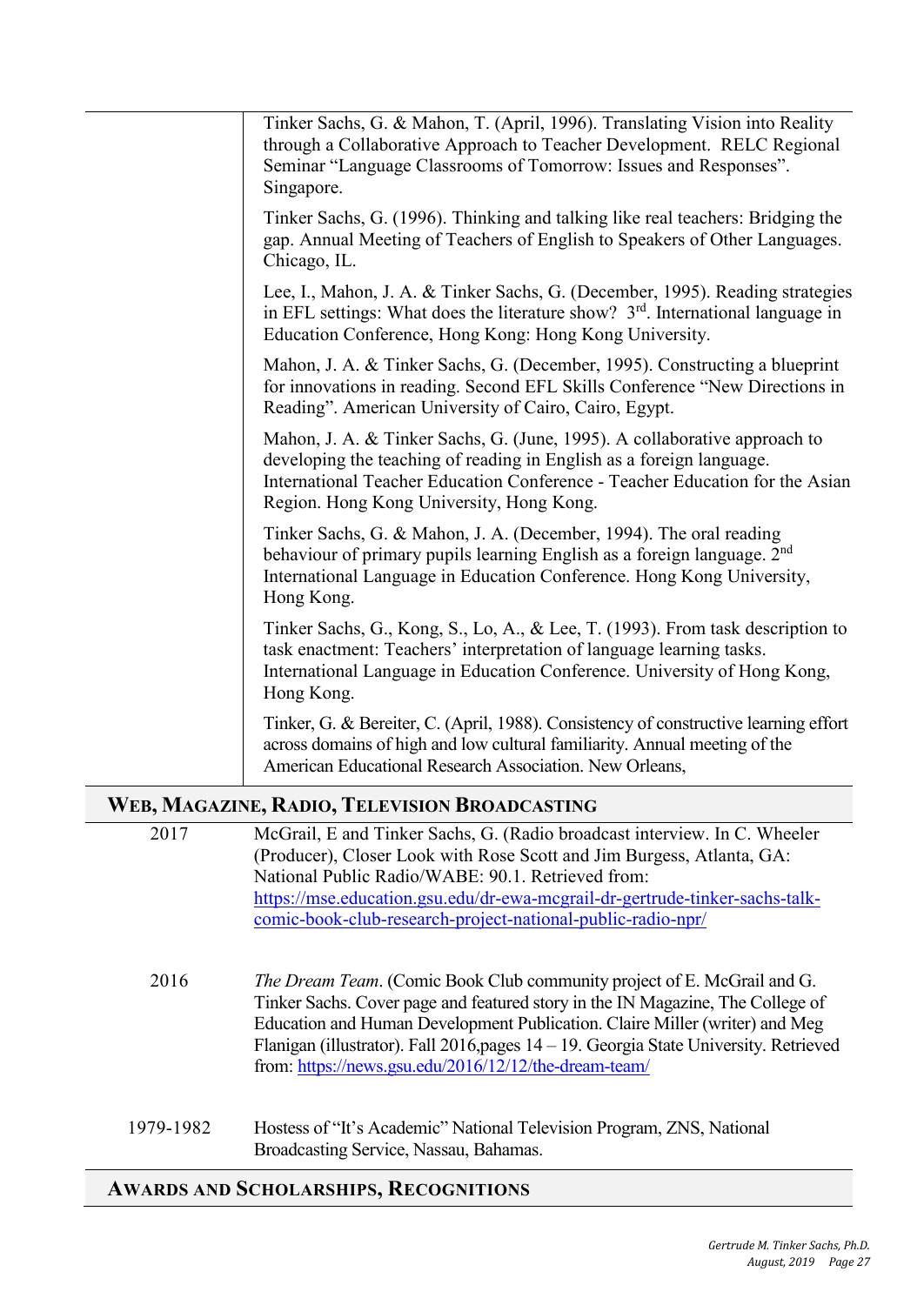| <b>OCT 2016</b> | Appreciation of Service to GATE, Board Member, Secretary (2010-2016)                                                                                                                                        |
|-----------------|-------------------------------------------------------------------------------------------------------------------------------------------------------------------------------------------------------------|
| <b>OCT 2015</b> | Professional Service Award. Georgia TESOL                                                                                                                                                                   |
| FEB 5, 2015     | Outstanding Achievement, Bahamas Community Builder Award, Ministry of<br>Education, North Western District, Bahamas Ministry of Education.                                                                  |
| Ост 8тн, 2014   | Elected by 67.7% of peers - Chair of Middle Secondary Education Department.<br>Endorsed by College of Education Dean, November 13, 2014. Appointment<br>effective Jan. 5, 2015.                             |
| <b>MAY 2014</b> | Nominated by Department Chair, Dr. Dana Fox, Supported by Dr. Pier Junor<br>Clark (internal), Dr. Shelley Wong (external), Dr. Sarah Mantegna (former<br>doctoral student): GSU's Exceptional Service Award |
| Ост 2013        | Georgia Association of Teacher Educators Distinguished Program Award -<br>ESOL Endorsement at Georgia State University, Role: ESOL Endorsement<br>Coordinator 2004 – present.                               |
| Ост 2013        | Global Engagement Award at GSU 2013 (Nominated by Department Chair,<br>Dr. Dana Fox and Doctoral student Kathleen Zackery)                                                                                  |
| <b>OCT 2012</b> | Global Engagement Award at GSU 2012 (Nominated by colleague Dr. Theresa<br>Fisher and doctoral student Amy Pelissero)                                                                                       |
| 2011            | Teaching Excellence Award, College of Education (nominated) by doctoral<br>student Eudes Aoulou.                                                                                                            |
| 2010            | Phi Beta Delta International Honor Society (GSU's Alpha Lambda Chapter, by<br>invitation only)                                                                                                              |
| <b>MAY 2000</b> | Teaching Excellence Award City University of Hong Kong - Nominated by<br>BATESL students; selected by CityU Faculty Board - Winner                                                                          |
| <b>JAN 2000</b> | Faculty of Humanities and Social Sciences, Promotion of Teaching and<br>Learning Award City University of Hong Kong, nominated by faculty - Winner                                                          |
| 1983 - 1985     | Bahamas Government In-service Award for Graduate/Doctoral Studies                                                                                                                                           |
| 1967 - 1972     | Bahamas Government Secondary School Scholarship, High School Scholarship<br>Award, St. Augustine's College.                                                                                                 |

# **PROFESSIONAL EXPERIENCE**

| <b>DOCTORAL</b>     | PhD Teaching & Learning Language and Literacy (Committee Member)        |
|---------------------|-------------------------------------------------------------------------|
| <b>DISSERTATION</b> | Azhar Kareshi (Fall, 2016). A Phenomenological Case Study of Pakistani  |
| <b>SUPERVISION</b>  | Science Teachers' Experiences of Professional Development.              |
| <b>USA, HONG</b>    |                                                                         |
| <b>KONG</b>         | Tarika Sullivan (Fall, 2015). A Teacher Like Me: Controlling Images and |
|                     | the Shaping of Black Women Teachers' Professional Lives                 |
|                     |                                                                         |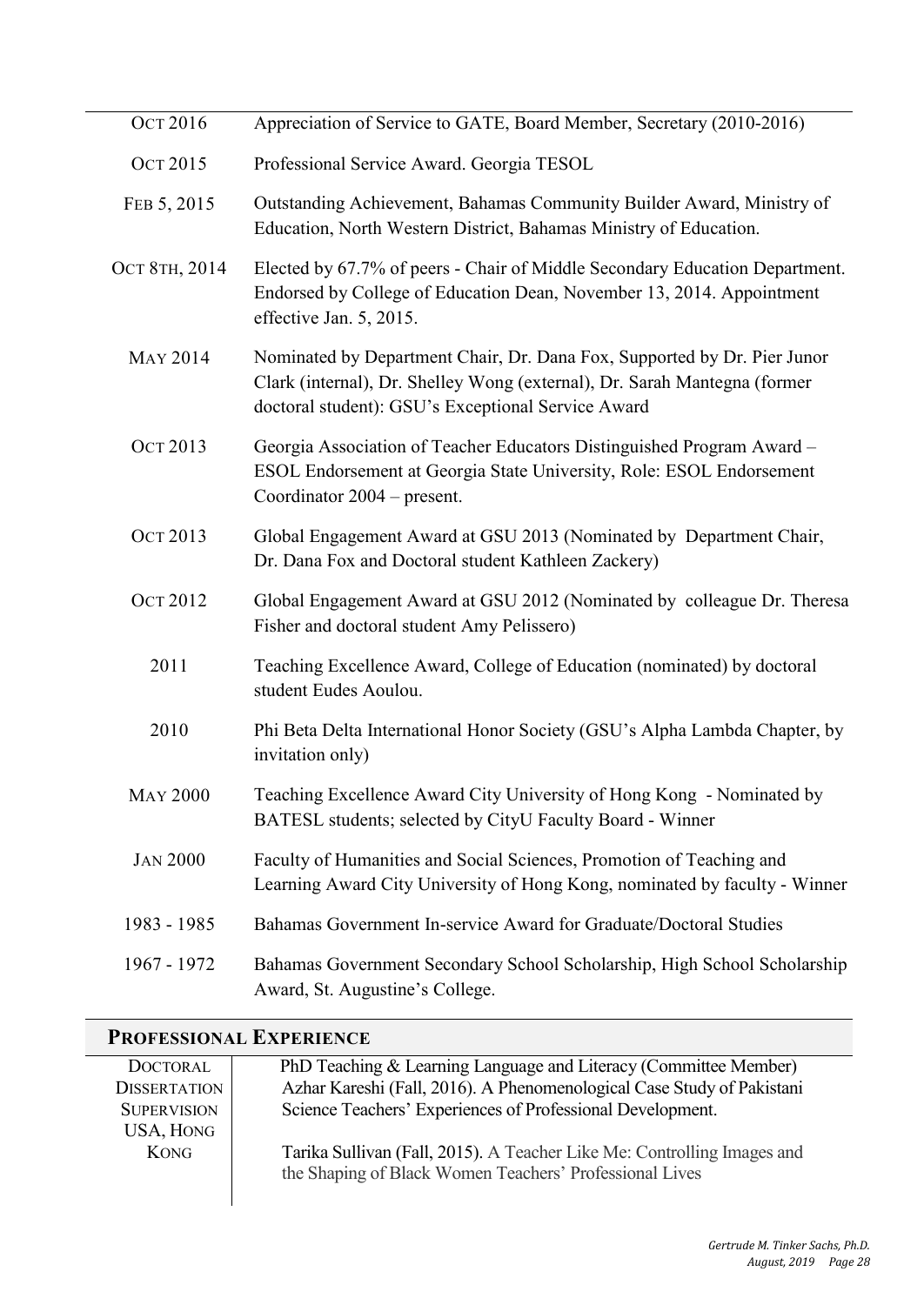Marie Castro Brunner (2014). *Growing Up on Burritos and Black-Eyed Peas: An Autoethnography of Multiracial Identity Development*  Sanjuanna Rodriquez. (2014). *Emergent Bilinguals Use of Social, Cultural, and Linguistic Resources In A Kindergarten Writing Workshop, Assistant Professor Kennesaw University.* 

Melinda Morin (2013). *How School Library Media Specialists Support Reading and Information Literacy Skills Instruction For English language Learners* 

Margo Williams. (2009). *On The Border Of A New Culture: Spanish-Speaking Newcomer Middle School Students' Perceptions, Expectations And Attitudes* 

Jennifer Greene. (2008). *Analyses of Eighth Grade Content Area Books*  Charnita West. (2007). *Culturally Relevant Professional Development: An Examination of Race, Practice, and Self through an African-American Teacher Study Group.* Elementary School Principal

Ph.D. Teaching Language (committee member – Hong Kong) Michelle Kwan. (2002). *The learning of English vocabulary by local students and Chinese immigrant children: A critical sociocultural analysis*.

 Ph.D. Teaching and Learning (committee member – Hong Kong) Ouyayang Huhua. (2000). *Remaking of face and community of practices: An ethnographic study of what ELT reform means to local and expatriate teachers in today's China.* 

 **PhD Teaching & Learning Language and Literacy Current Doctoral Supervision:** 

Course Work: Gyewon Jang, Ethan Trinh, Rihab Alsulami Doctoral Candidates*:* Lisa McClendon Chambless Prospectus: Awad Awad, Jee Hye Park, Kathleen Zackery

Committee Member: Andrea Jeddi (Comprehensive Exams)

#### **Committee Chair (USA & HK)**

Ryan Boylan (Spring, 2018). *The impact of explicitly incorporating culture in an introductory college level Spanish class on student intercultural competency.* Assistant Professor, Spelman College*.* 

Huan Wang (Spring, 2018). *A case study of English language learners multimodal composition and identity representations*. Associate Dean of International Education, SIAS International University, Henan Province, China.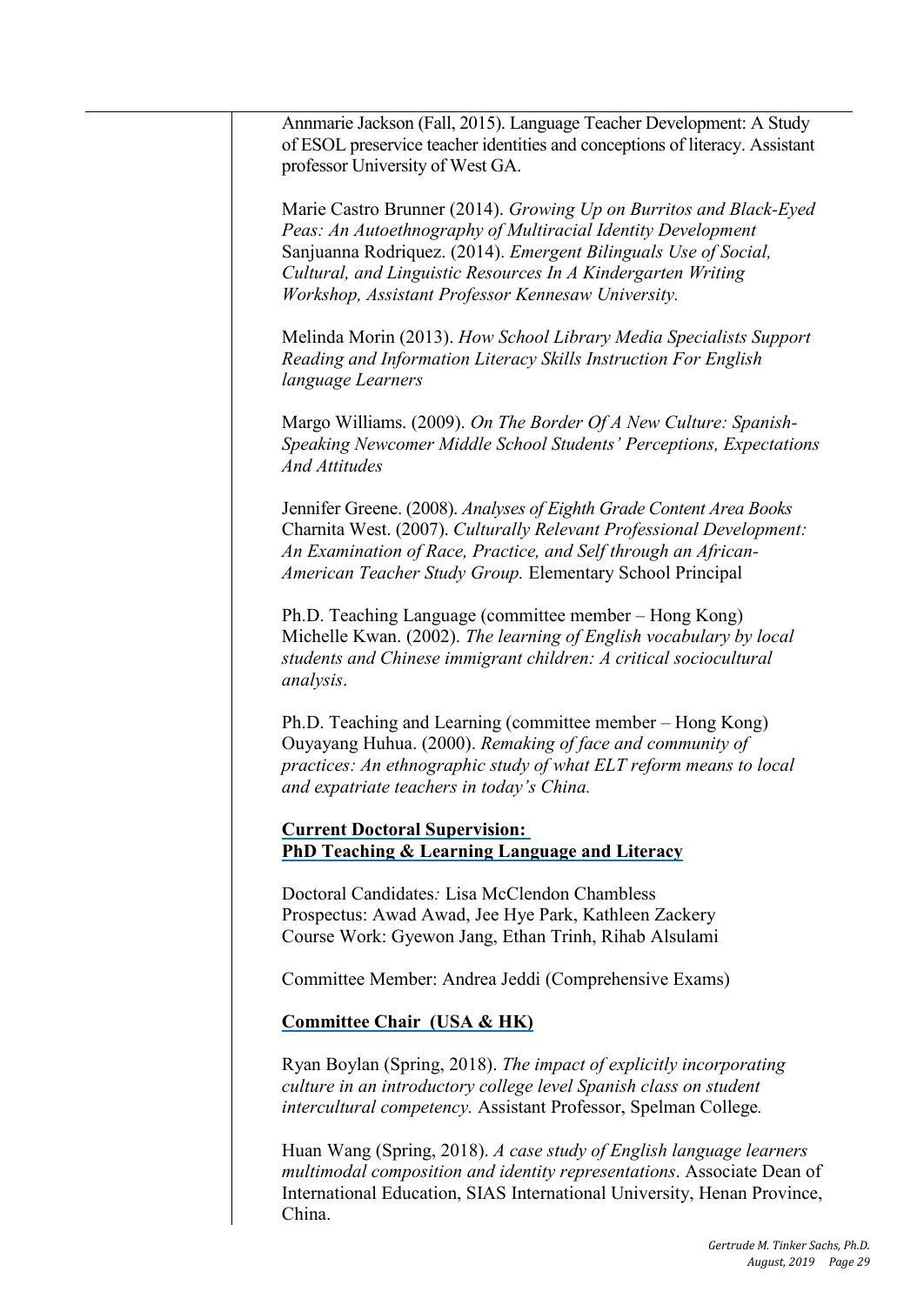|                                                               | Amy Pelissero (2016). Transgressing the Borders: Texts and Talk in a<br>Refugee Women's Book Club Principal, Global Village School, Decatur,<br>GA.                                                                                                                                                                                          |
|---------------------------------------------------------------|----------------------------------------------------------------------------------------------------------------------------------------------------------------------------------------------------------------------------------------------------------------------------------------------------------------------------------------------|
|                                                               | Tuba Angay-Crowder (Fall, 2016). L1 and L2 Doctoral Students'<br>Intertextuality and Academic Literacies at the GCLR Web Seminars<br>Limited Term Assistant Professor, Kennesaw State University 2016 - 17<br>Limited Term, Clinical Assistant Professor, Georgia State University<br>2017 – 18; Adjunct Professor, Georgia State University |
|                                                               | Sarah Mantegna. (December 2013). Process and product: High school<br>English learners redefined. ESOL High School Teacher, Atlanta High<br>School; Adjunct Professor, GSU                                                                                                                                                                    |
|                                                               | Svetla Dimova. (2011). Foreign Language Instruction at the Secondary<br>Level: Aiming to Develop Lifelong Learning Dispositions through<br>Content Area Learning Department Chair, Foreign Languages, Atlanta<br>High School, Adjunct Professor, GSU                                                                                         |
|                                                               | Myrnelle Gregory-Bryan. (2010). Life Portraits: A Comparative Case<br>Study Of Four Veteran Spanish Teachers Department Chair, Foreign<br>Languages, Atlanta High School, Adjunct Professor, GSU                                                                                                                                             |
|                                                               | Omer Ari. (2009). Effects Of Wide Reading Vs. Repeated Readings On<br>Struggling College Readers' Comprehension Monitoring Skills<br>Clinical Assistant Professor, Dept of Middle and Secondary Education,<br>Georgia State University, Atlanta, GA                                                                                          |
|                                                               | Lori Fredericks. (2008). Voices of EFL Students in Tajikistan: Exploring<br>Sociocultural Discourse through Extensive Reading<br>Assistant Professor, American University of Cairo, Egypt                                                                                                                                                    |
| <b>INTERNAL &amp;</b><br><b>EXTERNAL</b><br><b>SUPERVISOR</b> | Jayoung Choi. (2008). Asian English Language Learners' Identity<br>Construction in An After School Read, Talk, & Wiki Club.;<br>Associate Professor, Kennesaw State University, GA                                                                                                                                                           |
|                                                               | Sandy Shum So-po. (2006). Oral retelling and story writing<br>development of Hong Kong primary four students.<br>Senior Education Officer, Research Department, Hong Kong<br>Government                                                                                                                                                      |
|                                                               | PhD. Co-Supervisor, Georgia State University                                                                                                                                                                                                                                                                                                 |
|                                                               | Bethany Massey – (2018). Living links: Examining immigrant teens'<br>experiences in communication technology-enhanced transnational<br>spaces.                                                                                                                                                                                               |
|                                                               | Priscilla Nobel. (2007). Foreign Language Learning in Santo Domingo:<br>Qualitative Case Studies in Two Private Schools. (EPS)                                                                                                                                                                                                               |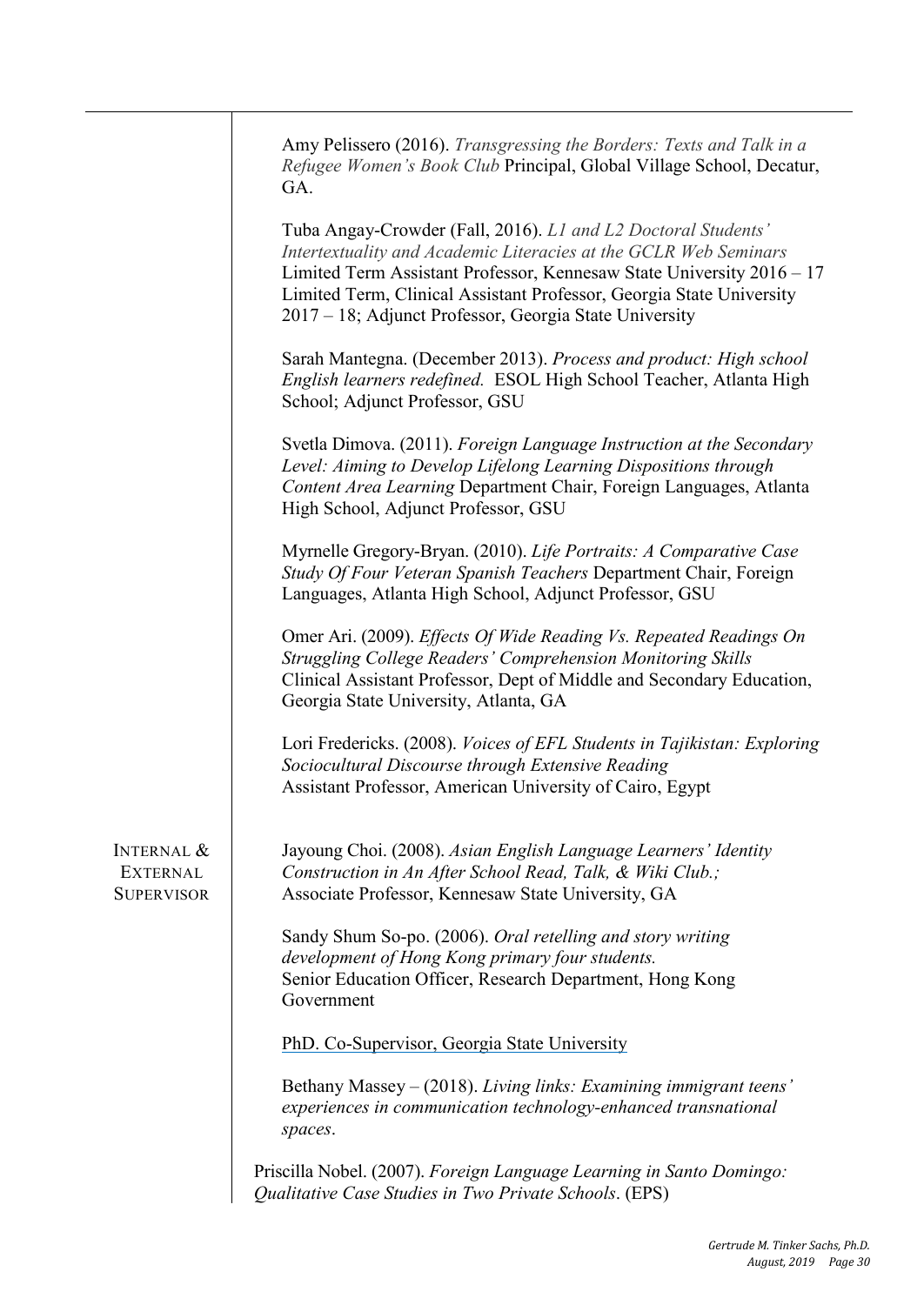| $M.A.$ &<br><b>UNDERGRADUATE</b><br><b>THESES</b><br>SUPERVISION, | MA in Teaching English as a Second Language (MATESL) (supervisor)<br>Tsang Sau Yee, Peggy. (2002). A program evaluation case study: The English<br><i>immersion school.</i> |
|-------------------------------------------------------------------|-----------------------------------------------------------------------------------------------------------------------------------------------------------------------------|
| <b>HONG KONG TESL</b>                                             | Leung Lai Ching, Margaret. (2001). The impact of shared reading and extensive<br>reading on the creative writing ability of primary 4 students.                             |
|                                                                   | Lit Suk Han. (2001). Word families as a tool for enhancing primary 6 students'<br>spelling ability.                                                                         |
|                                                                   | Rachel Yeap Foong Peng. (2001). A study of Literature Circles and their effects<br>on second language learning.                                                             |
|                                                                   | Lo Pak Shing, Peter. (2000). The effectiveness of vocabulary learning<br>strategies: Explicit teaching through guessing from context in Hong Kong ESL<br>classroom.         |
|                                                                   | Leung Ka Yi, Kitty. (1997). Acquisition of vocabulary through reading.                                                                                                      |
|                                                                   | Yu Ching Wah, Zita. (1997). The effects of class size on classroom interaction<br>and learning English as a second language.                                                |
|                                                                   | Undergraduate TESL research projects in Hong Kong (usually 5-7 per year;<br>1994-2003)                                                                                      |

### **HOSTING VISITING FELLOWS**

| $2018 - 2019$ | Ya Li (March 3, 2018 to January 2019) Southern China Agriculture University,           |
|---------------|----------------------------------------------------------------------------------------|
|               | China                                                                                  |
| 2017          | Dr. Hyung Mi Joo Korea Institute for Curriculum & Evaluation (KICE) $(2017 -$<br>2018) |
| 2016          | Lexin Bao, Hebei University (September – December, 2016) China                         |
| 2013-2014     | Yong Zhang, Southern China Agricultural University, Guangzhou, China                   |
| 2009-2010     | Liu, Jinxia, Linyi Normal University, China                                            |
| 2009-2010     | Guo Xiaoning, Linyi Normal University, China                                           |
| 2008-2009     | Pan, Shujuen, Beijing Institute of Technology, Beijing, China                          |

#### **SCHOLARLY SERVICE**

#### **JOURNAL REVIEWER**

 *International Journal of Multicultural Education TESOL Journal TESOL Quarterly Asian Journal of English Language Teaching New Horizons in Education Journal of Language and Literacy Education International Journal of Progressive Education Journal of Teacher Education and Practice Hong Kong Journal of Quality Education SAGE Open Journals Multicultural Perspectives IKALA International Journal of English as a Foreign Language*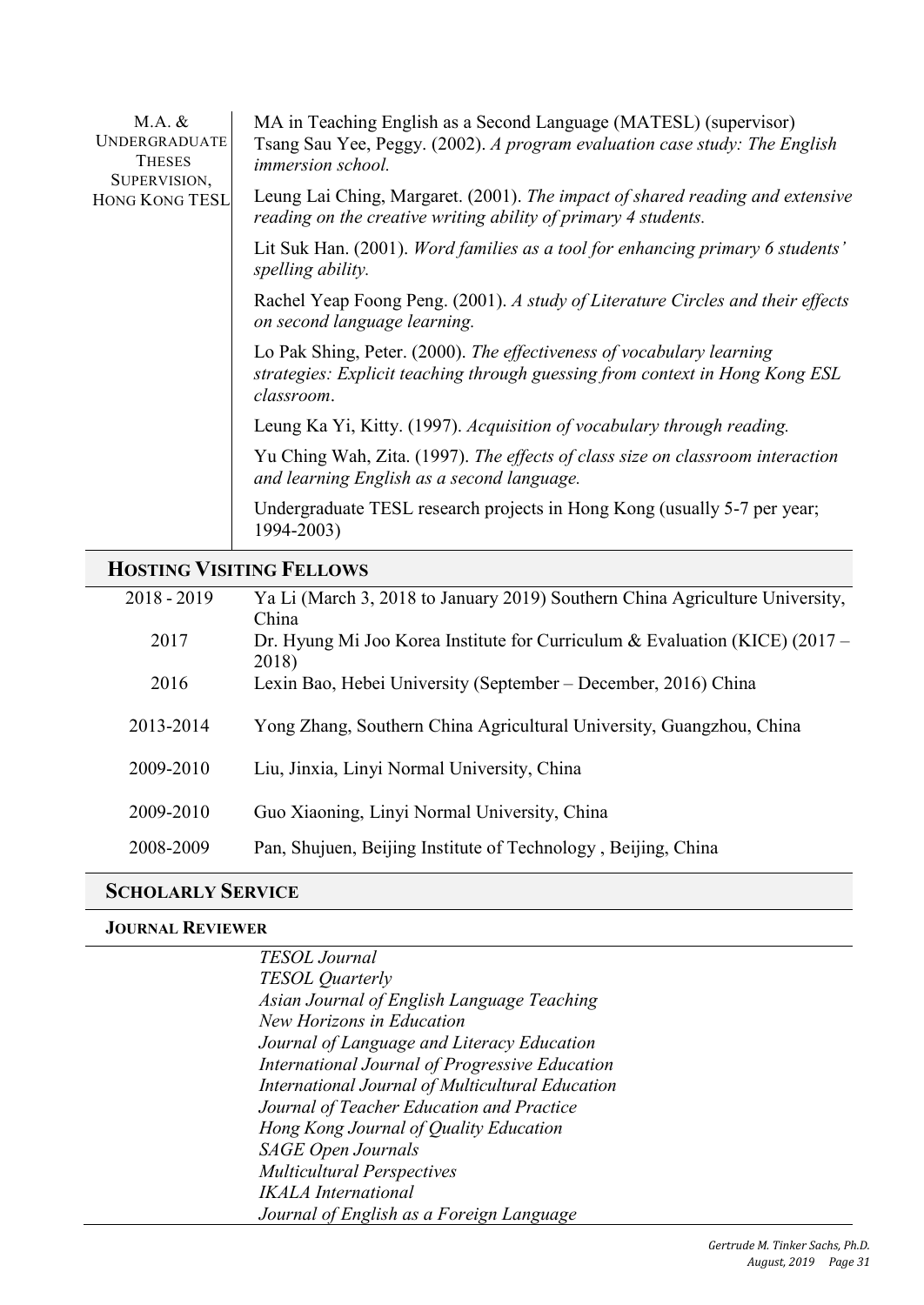|                                                  | Innovation in Language Learning & Teaching                                                                                                                                                                                                                                                                                      |
|--------------------------------------------------|---------------------------------------------------------------------------------------------------------------------------------------------------------------------------------------------------------------------------------------------------------------------------------------------------------------------------------|
|                                                  | <b>NATIONAL LEVEL</b>                                                                                                                                                                                                                                                                                                           |
|                                                  | Advisor: International Reading Association - Alpha Upsilon Alpha<br>Committee<br>Advisor: Educational Testing Service (ETS)                                                                                                                                                                                                     |
|                                                  | Consortium – Reading Research Team<br>Georgia Department of Education, Task Development Committee                                                                                                                                                                                                                               |
|                                                  | <b>STATE LEVEL</b>                                                                                                                                                                                                                                                                                                              |
|                                                  | ESOL Advisory Committee (Board of Regents, GSU Representative)<br>GA Association of Teachers Educators, Member of the Board, Secretary                                                                                                                                                                                          |
| 2009-PRESENT<br>2010-2016<br><b>HONG KONG</b>    | <b>Faculty Committee: Faculty Board</b>                                                                                                                                                                                                                                                                                         |
|                                                  | <b>Departmental Committees:</b><br>Department Executive Committee,<br><b>BATESL Programme Planning Committee,</b><br>MATESL Programme Planning Committee,<br>Post Graduate Course in English Language Education Development<br>Committee, Programme Leader<br>Member of English Language Teaching and Communication Centre<br>٠ |
| <b>BOOK</b><br><b>REVIEWER</b>                   | <b>Corwin Press</b><br>Routledge, Taylor and Francis: "Funds of Knowledge"<br>Wang, Yan & Zhao, Yali: Chinese Faculty in American Universities<br>Hong Kong Institute of Education<br>International Conference in English as a Foreign Language (book)                                                                          |
| <b>CONFERENCE</b><br>PROPOSAL<br><b>REVIEWER</b> | Teaching English to Speakers of Other Languages (TESOL)<br>International Reading/Literacy Association (IRA/ILA)<br><b>National Reading Conference</b><br>American Educational Researchers Association (AERA)<br>Georgia Association of Teacher Educators                                                                        |
| <b>EXTERNAL</b><br>EXAMINER/                     | Department of Linguistics, Macquarie University, Australia, 2010<br>Hong Kong Institute of Education                                                                                                                                                                                                                            |
| PROGRAM<br><b>REVIEWER</b>                       | ACCELA - University of Massachusetts, Amherst (Award in AERA Division<br>$K - 2012$                                                                                                                                                                                                                                             |
|                                                  | Social Sciences and Humanities Research Council of Canada (Grant Review)                                                                                                                                                                                                                                                        |
|                                                  | International IREX- Teaching Excellence Achievement Award 2012                                                                                                                                                                                                                                                                  |
| <b>PROMOTION</b><br>AND TENURE                   | College of Education, Department of Educational Psychology and Special<br>Education, University of Saskatchewan University, Canada, September, 2016                                                                                                                                                                             |
| <b>EXTERNAL</b><br><b>REVIEWER</b>               | Department of English, University of Memphis, USA, August 2017                                                                                                                                                                                                                                                                  |
|                                                  | Teacher Quality Grant Reviewer – GA Department of Education, University<br>of GA, 2017                                                                                                                                                                                                                                          |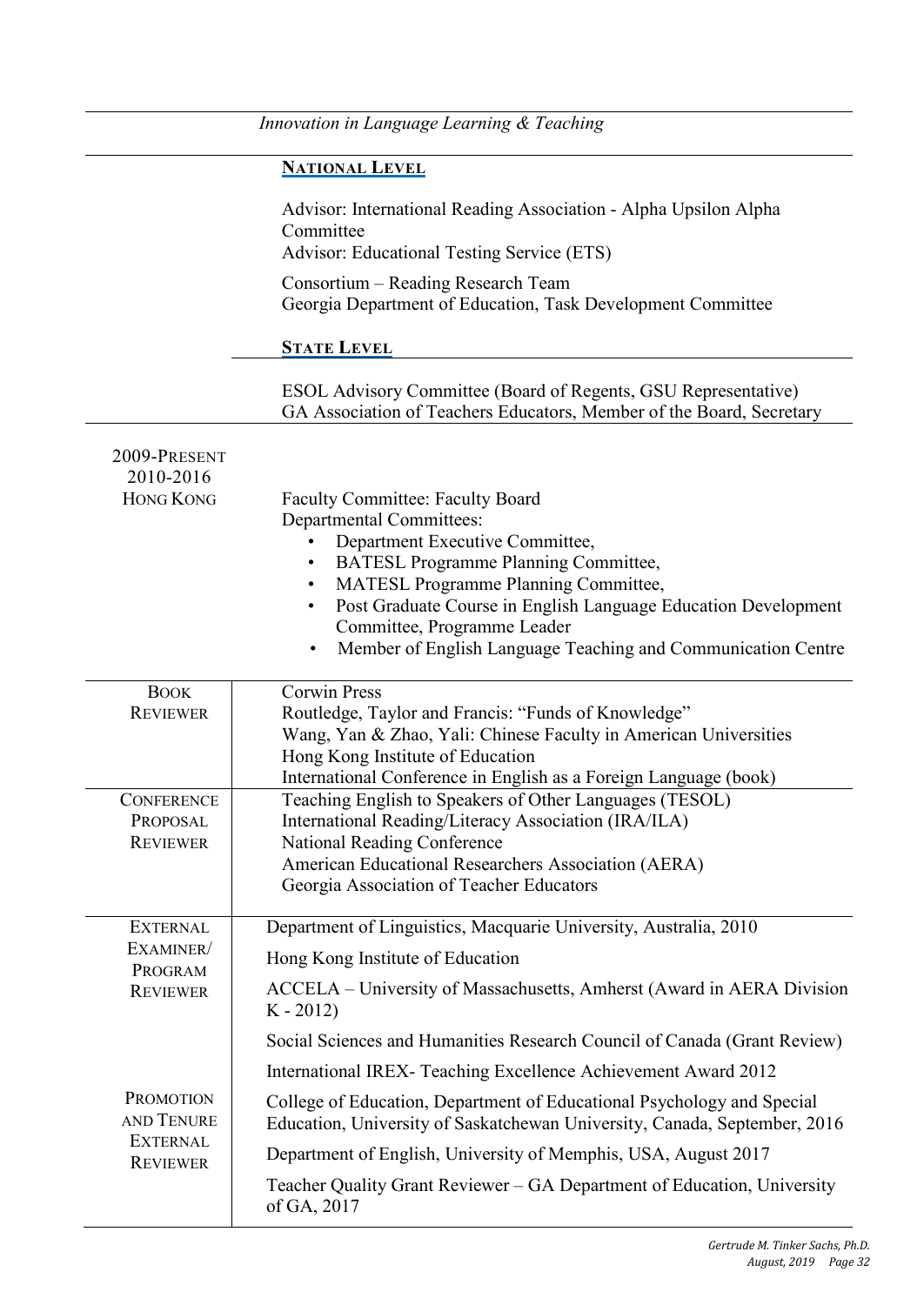| ONLINE               | GATESOL in Action (Senior Editor)                                    |
|----------------------|----------------------------------------------------------------------|
| PEER-REVIEWED        | http://georgiatesoljournal.org/ojs/index.php/GATESOL/index           |
| <b>INTERNATIONAL</b> | Ubiquity – International Journal of Language Literature and the Arts |
| JOURNAL              | (founding Editor: Praxis) Inaugural Issue, Fall 2014 http://ed-      |
| <b>EDITOR</b>        | ubiquity.gsu.edu/wordpress/                                          |
|                      | Tradewinds, International Journal of Education for the Dark-Skinned  |
|                      | Peoples of the World (founding editor, forthcoming)                  |

### **UNIVERSITY SERVICE**

#### **GEORGIA STATE UNIVERSITY**

| 2009-2011            | University Senate                                            |  |
|----------------------|--------------------------------------------------------------|--|
| 2011-2013            | Committees & Subcommittees:                                  |  |
|                      | • Admissions and Standards                                   |  |
|                      | • Library Committee                                          |  |
|                      | • Lawful Presence                                            |  |
|                      | • Cultural Competence                                        |  |
|                      | • Global Education Initiative Steering Committee             |  |
|                      | • GEI—Train the Trainers Committee                           |  |
|                      | • GEI—BVI Intercultural Training                             |  |
|                      | • GEI—Global Curriculum Review Committee                     |  |
| 2012-PRESENT         | China Initiatives: Chair of Student Recruitment and Programs |  |
|                      | China Task Force—Member                                      |  |
| <b>COLLEGE LEVEL</b> |                                                              |  |
|                      |                                                              |  |
|                      | Member, COE, Literacy Think Tank Team                        |  |
|                      | <b>Teacher Education Research Team</b>                       |  |
|                      | Member Multiple Search committees                            |  |
|                      | Research and Scholarship Committee                           |  |
|                      | <b>Content Area Committee</b>                                |  |
|                      | <b>NCATE Exhibition and Presentation 2013</b>                |  |
|                      | GSU Guangzhou High School Initiative 2014                    |  |

#### **DEPARTMENT LEVEL**

| Chair: Diversity Committee, Culture, Climate & Equity Committee   |
|-------------------------------------------------------------------|
| Founder & Project Team Leader, Critical Mass Project              |
| <b>Mentoring Novice Professors</b>                                |
| Setting up the ESOL Study Abroad Program, Beijing,                |
| Host Visiting Scholars: China (5); (Mentoring) Korea (1)          |
| Chair, ESOL Search Committee (for Dr Youngjoo Yi)                 |
| Chair MSE Promotion & Tenure Committee 2013-2014                  |
| Department Faculty Ad Hoc Bylaws Committee                        |
| Other Committees: Faculty Annual Review, Department 5 Year Review |
| Forging Connections with other Programs & Content Areas for ESOL  |
| Advisor                                                           |
| Leadership Team (as of November, $2009 - 2013$ )                  |
| Science Search Committee (2013-2014)                              |

**DIVISION LEVEL** 

Member, Language & Literacy Unit 2003 - present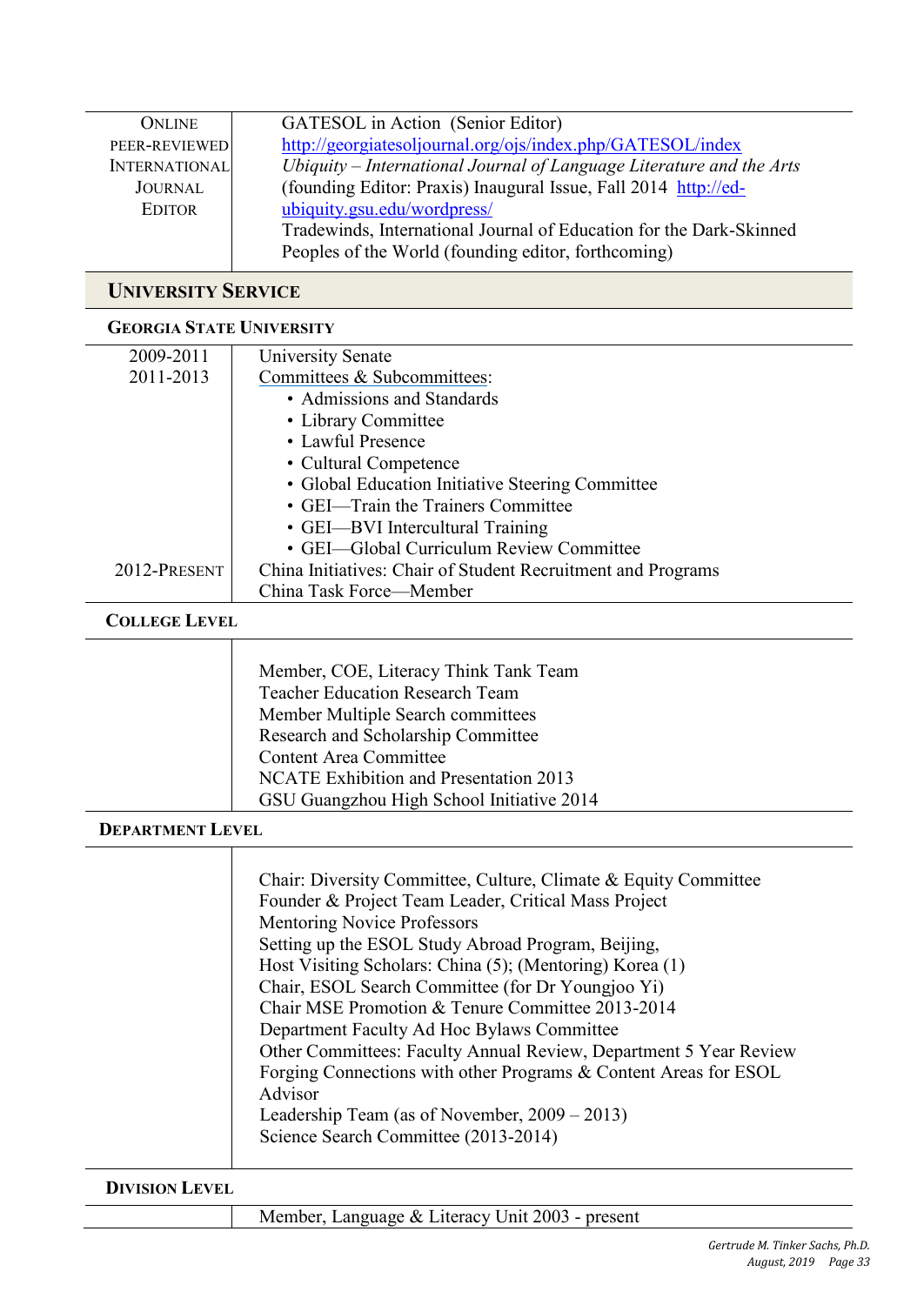| Unit Leader, Language & Literacy (OCT, 2009 – MAY, 2013)                 |
|--------------------------------------------------------------------------|
| ESOL Team Leader Ed.S & ESOL Endorsement Programs (2005 – present)       |
| ESOL MAT TEEMS Coordinator Summer 2014 - Fall, 2016                      |
| Coordinator of Masters of Education in Literacy Education Fall 2016 - 17 |
| Co-Chair, Georgia Read Write Now Conference (2004-05; 2005-06)           |
| Alpha Upsilon Alpha Advisor (2008 – present)                             |
| ESOL Search Committee (Dennis Odo, 2012), Youngjoo Yi, 2011)             |
|                                                                          |

#### **INITIATIVES AS DEPARTMENT CHAIR**

| Establishment of the MSE Doctoral Students Council Spring, 2015 - present  |  |
|----------------------------------------------------------------------------|--|
| MSE Children's Day August 2015, 2017, 2019                                 |  |
| MSE's Appreciation of CEHD's Staff Summer Lunch 2016, 2017, 2018, 2019     |  |
| Lunar New Year Celebrations Spring 2015, 2016, 2017, 2018, 2019            |  |
| MSE HAIR and Academic Identities One-Day Conference (July 2016; 2018,      |  |
| 2020)                                                                      |  |
| http://education.gsu.edu/event/glorious-hair-and-academic-identities/#     |  |
| MSE Gallery 2015- present                                                  |  |
| MSE Doctoral Coordinators Ad Hoc Committee Spring 2015 - present           |  |
| Re-establishment of the MSE Leadership Committee Spring 2015 – present     |  |
| Facilitating Difficult Conversation and Experiences on Race 2016 - present |  |

# **PROFESSIONAL DEVELOPMENT FACILITATION**

#### **BAHAMAS**

| 2017             | C. R. Walker High School, H. O. Nash Secondary School, C. H. Reeves       |
|------------------|---------------------------------------------------------------------------|
|                  | Secondary School, A. F. Adderley Secondary School, Nassau Bahamas Aug.    |
|                  | 2017                                                                      |
| 2016             | GSU—CEHD—Talk to GSU'S Professional Education Faculty—Facing              |
|                  | History, Facing Ourselves Nov 2016                                        |
| 2009-2017        | Professional Research Primary School, Nassau Bahamas                      |
| 2011             | Early Childhood Department Faculty Development                            |
| 2011             | Teach for America, (second time)                                          |
| <b>CHINA</b>     |                                                                           |
| 2009             | International Exchange between GSU and Capital Normal University, Capital |
|                  | Normal University, Beijing, China, (invited)                              |
| 2009             | Research methodologies in Language, Literacy and TESOL, Capital Normal    |
|                  | University, Beijing, China, (invited)                                     |
| <b>BAHAMAS</b>   |                                                                           |
| 2009             | Enhancing Literacy in the Primary School. T.G. Glover Primary School,     |
|                  | Nassau Bahamas, (invited)                                                 |
| <b>HONG KONG</b> |                                                                           |
| 2006             | Best practices in English as a second/foreign language, Education and     |
|                  | Manpower Bureau, Education Department, Hong Kong Government, (invited)    |
| 2006             | Observation Techniques in teacher supervision, Education and Manpower     |
|                  | Bureau, Education Department, Hong Kong Government, (invited)             |
| 2006             | Reading in English – How to motivate and engage your students, Chinese    |
|                  | University of Hong Kong, (invited)                                        |
|                  |                                                                           |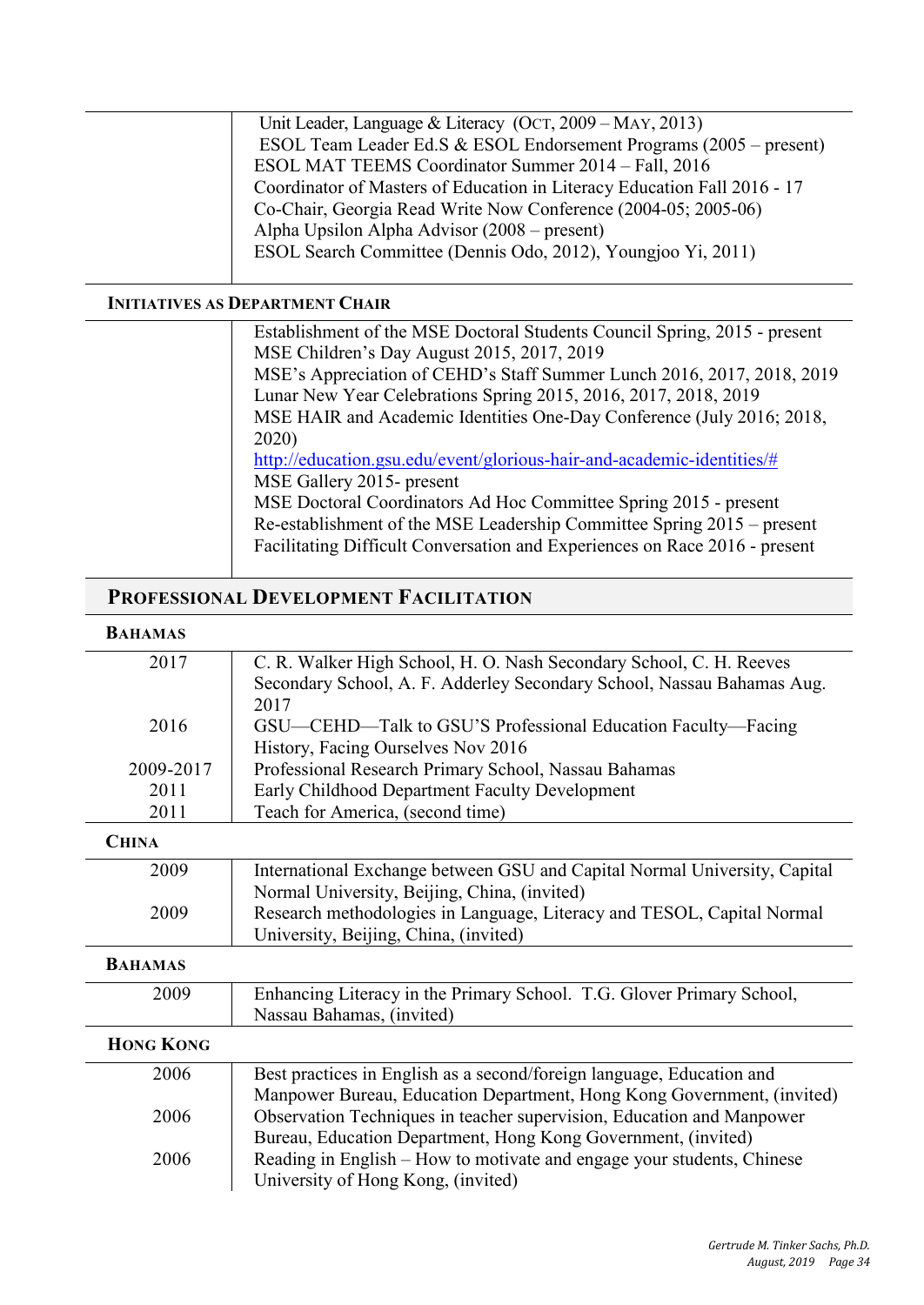| 2006<br>Oral language development in pre-primary learners of English as a<br>second/foreign language, Standing Committee on Language Education and<br>Research, Hong Kong, (invited) |                                                                                                                                                                               |  |
|--------------------------------------------------------------------------------------------------------------------------------------------------------------------------------------|-------------------------------------------------------------------------------------------------------------------------------------------------------------------------------|--|
| <b>ATLANTA</b>                                                                                                                                                                       |                                                                                                                                                                               |  |
| 2006<br>$2005 - 2006$                                                                                                                                                                | Professional development work at Sequoyah Middle School, Atlanta Georgia<br>ESOL Content Area Instructional Strategies, Cross Keys Middle School<br>Atlanta, Georgia          |  |
| <b>HONG KONG</b>                                                                                                                                                                     |                                                                                                                                                                               |  |
| 2004                                                                                                                                                                                 | Teachers' Update Course, City University of Hong Kong: and Learner                                                                                                            |  |
| 2003                                                                                                                                                                                 | Autonomy in the EFL Classroom Teacher<br>Developing a research culture at Shue Yan College, Hong Kong                                                                         |  |
| 2003                                                                                                                                                                                 | Teachers' Update Course City University of Hong Kong Critical and Creative<br>use of the textbook                                                                             |  |
| 2002                                                                                                                                                                                 | Parents' Workshop Developing Children's Literacy in English: Tuen Mun<br>District                                                                                             |  |
| 2001                                                                                                                                                                                 | Curriculum Development Institute, Hong Kong Education Department, Plenary<br>Speaker at annual sharing event                                                                  |  |
| 2001                                                                                                                                                                                 | Everyday English Every Day Summer Camp for Secondary School Students (2-<br>week summer camp, leader and organizer)                                                           |  |
| 2001                                                                                                                                                                                 | Parents' Workshop Developing Children's Literacy in English: Kwun Tung<br>District                                                                                            |  |
| 2000                                                                                                                                                                                 | Supervision in ELT, a Workshop for English Panel Chairs, City University of<br>Hong Kong                                                                                      |  |
| 2000                                                                                                                                                                                 | Special Hong Kong-Chinese Lesson Observation Exchange. Curriculum<br>Development Institute, Education Department                                                              |  |
| 1999                                                                                                                                                                                 | Using Big Books to facilitate children's English language development, City<br><b>University BATESL Recent Graduates</b>                                                      |  |
| 1998                                                                                                                                                                                 | Address to Curriculum Development Institute: School-based Curriculum<br>Tailoring Scheme Extensive Reading Award Ceremony. Engaging students in<br>reading activities.        |  |
| 1998                                                                                                                                                                                 | Workshop for Primary Teachers in Shared Reading in Primary 4-6, HKERS<br><b>Advisory Inspectorate</b>                                                                         |  |
| 1997                                                                                                                                                                                 | 2 Workshops for secondary teachers of English on Critical Thinking in<br>Language Learning, Hong Kong Teachers' Inspectorate, Hong Kong Education<br><b>Department Centre</b> |  |
| 1997                                                                                                                                                                                 | Strategies for teaching reading in the Secondary Classroom, Advisory                                                                                                          |  |
| 1995                                                                                                                                                                                 | Strategies for teaching Reading on Extensive Reading Programme Primary<br>teachers                                                                                            |  |
| 1995                                                                                                                                                                                 | Strategies for teaching Reading on Extensive Reading Programme Secondary<br>teachers                                                                                          |  |
| 1994                                                                                                                                                                                 | English Department, City University of Hong Kong - Secondary English<br>Teachers Workshop Incorporating Tasks in the EFL Classroom                                            |  |
| 1993                                                                                                                                                                                 | Task-Centered Teaching & Learning: A setting to Motivate learners, Delia<br>School of Canada, Hong Kong (3-hour workshop)                                                     |  |
| 1992                                                                                                                                                                                 | New Developments in Education in Hong Kong, Delia School of Canada, Hong<br>Kong (3-hour workshop)                                                                            |  |
| 1991                                                                                                                                                                                 | 2 one-week in-service course for English language primary teachers, Nassau,<br>Freeport and Andros Bahamas                                                                    |  |
| 1989-                                                                                                                                                                                | 3 three-hour workshops on Trends in the teaching of English for secondary                                                                                                     |  |
| 1991                                                                                                                                                                                 | teachers, Nassau Bahamas                                                                                                                                                      |  |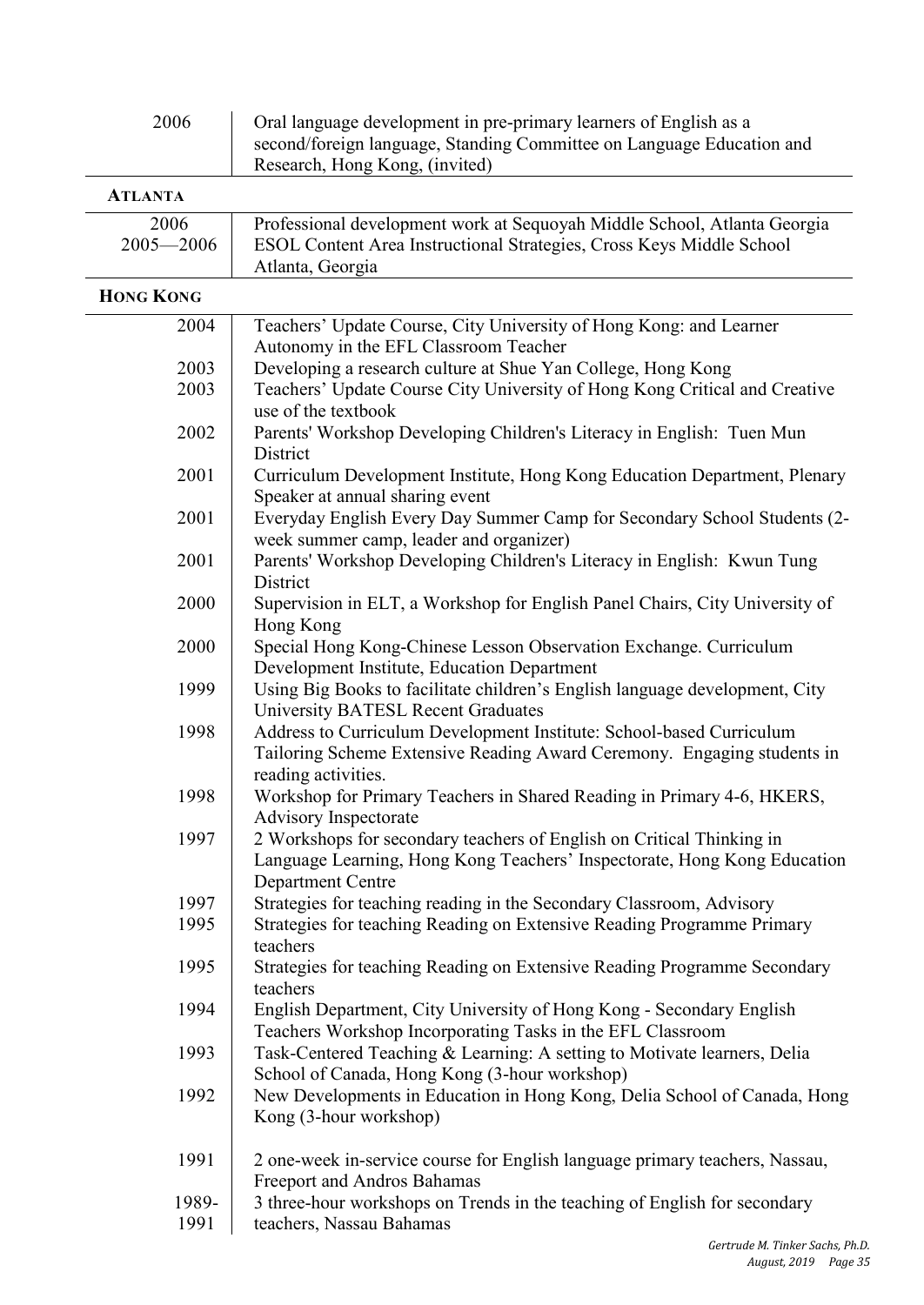| 1987 | 3 Weeks Summer in-service for primary teachers of reading, Nassau, Bahamas |  |
|------|----------------------------------------------------------------------------|--|
|      |                                                                            |  |

| <b>CANADA</b>  |                                                                     |
|----------------|---------------------------------------------------------------------|
| 1974-          | Teaching English to Children from the West Indies, Toronto Board of |
| 1982           | Education                                                           |
| <b>RAHAMAS</b> |                                                                     |

#### **BAHAMAS**

| 3 Weeks Summer inservice for primary and secondary teachers of English |
|------------------------------------------------------------------------|
| Nassau, Bahamas                                                        |

#### **SCHOLARLY LEADERSHIP**

| Teachers of English to Speakers of Other Languages (TESOL) International<br>• TESOL Journal Board Member<br>• TESOL Conference Teacher Education Strand Coordinator 2018 -2020<br>• TESOL Quarterly Board Member<br>• TESOL Journal Editor's Search Committee<br>• Teacher Education Interest Section (Chair)<br>• Teacher Education Interest Section (Chair)<br>• Teacher Education Interest Section (Chair)<br>• Teacher Education Interest Section (Convention Delegate)<br>• Standing Committee on Conventions (Chair)<br>• 2nd Vice Presidents Member)<br>• TESOL Board of Directors (Convention Chair)<br>• Standing Committee on Conventions (Member)<br>• International Black Professionals and Friends in TESOL Caucus (Chair)<br>• International Black Professionals and Friends in TESOL Caucus (Chair)<br>Georgia Association of Teacher Educators<br>• Elected Executive Committee (Secretary)<br>Georgia Association of Teachers of English to Speakers of Other Languages<br>(GATESOL)<br>• GATESOL Journal (Senior Editor) and ad hoc Board Member<br><b>International Reading Association</b> |
|----------------------------------------------------------------------------------------------------------------------------------------------------------------------------------------------------------------------------------------------------------------------------------------------------------------------------------------------------------------------------------------------------------------------------------------------------------------------------------------------------------------------------------------------------------------------------------------------------------------------------------------------------------------------------------------------------------------------------------------------------------------------------------------------------------------------------------------------------------------------------------------------------------------------------------------------------------------------------------------------------------------------------------------------------------------------------------------------------------------|
|                                                                                                                                                                                                                                                                                                                                                                                                                                                                                                                                                                                                                                                                                                                                                                                                                                                                                                                                                                                                                                                                                                                |
|                                                                                                                                                                                                                                                                                                                                                                                                                                                                                                                                                                                                                                                                                                                                                                                                                                                                                                                                                                                                                                                                                                                |
|                                                                                                                                                                                                                                                                                                                                                                                                                                                                                                                                                                                                                                                                                                                                                                                                                                                                                                                                                                                                                                                                                                                |
|                                                                                                                                                                                                                                                                                                                                                                                                                                                                                                                                                                                                                                                                                                                                                                                                                                                                                                                                                                                                                                                                                                                |
|                                                                                                                                                                                                                                                                                                                                                                                                                                                                                                                                                                                                                                                                                                                                                                                                                                                                                                                                                                                                                                                                                                                |
|                                                                                                                                                                                                                                                                                                                                                                                                                                                                                                                                                                                                                                                                                                                                                                                                                                                                                                                                                                                                                                                                                                                |
|                                                                                                                                                                                                                                                                                                                                                                                                                                                                                                                                                                                                                                                                                                                                                                                                                                                                                                                                                                                                                                                                                                                |
|                                                                                                                                                                                                                                                                                                                                                                                                                                                                                                                                                                                                                                                                                                                                                                                                                                                                                                                                                                                                                                                                                                                |
|                                                                                                                                                                                                                                                                                                                                                                                                                                                                                                                                                                                                                                                                                                                                                                                                                                                                                                                                                                                                                                                                                                                |
|                                                                                                                                                                                                                                                                                                                                                                                                                                                                                                                                                                                                                                                                                                                                                                                                                                                                                                                                                                                                                                                                                                                |
|                                                                                                                                                                                                                                                                                                                                                                                                                                                                                                                                                                                                                                                                                                                                                                                                                                                                                                                                                                                                                                                                                                                |
|                                                                                                                                                                                                                                                                                                                                                                                                                                                                                                                                                                                                                                                                                                                                                                                                                                                                                                                                                                                                                                                                                                                |
|                                                                                                                                                                                                                                                                                                                                                                                                                                                                                                                                                                                                                                                                                                                                                                                                                                                                                                                                                                                                                                                                                                                |
|                                                                                                                                                                                                                                                                                                                                                                                                                                                                                                                                                                                                                                                                                                                                                                                                                                                                                                                                                                                                                                                                                                                |
|                                                                                                                                                                                                                                                                                                                                                                                                                                                                                                                                                                                                                                                                                                                                                                                                                                                                                                                                                                                                                                                                                                                |
|                                                                                                                                                                                                                                                                                                                                                                                                                                                                                                                                                                                                                                                                                                                                                                                                                                                                                                                                                                                                                                                                                                                |
|                                                                                                                                                                                                                                                                                                                                                                                                                                                                                                                                                                                                                                                                                                                                                                                                                                                                                                                                                                                                                                                                                                                |
|                                                                                                                                                                                                                                                                                                                                                                                                                                                                                                                                                                                                                                                                                                                                                                                                                                                                                                                                                                                                                                                                                                                |
|                                                                                                                                                                                                                                                                                                                                                                                                                                                                                                                                                                                                                                                                                                                                                                                                                                                                                                                                                                                                                                                                                                                |
|                                                                                                                                                                                                                                                                                                                                                                                                                                                                                                                                                                                                                                                                                                                                                                                                                                                                                                                                                                                                                                                                                                                |
|                                                                                                                                                                                                                                                                                                                                                                                                                                                                                                                                                                                                                                                                                                                                                                                                                                                                                                                                                                                                                                                                                                                |
|                                                                                                                                                                                                                                                                                                                                                                                                                                                                                                                                                                                                                                                                                                                                                                                                                                                                                                                                                                                                                                                                                                                |
|                                                                                                                                                                                                                                                                                                                                                                                                                                                                                                                                                                                                                                                                                                                                                                                                                                                                                                                                                                                                                                                                                                                |
|                                                                                                                                                                                                                                                                                                                                                                                                                                                                                                                                                                                                                                                                                                                                                                                                                                                                                                                                                                                                                                                                                                                |
| • International Committee (chair) Bibliotherapy SIG                                                                                                                                                                                                                                                                                                                                                                                                                                                                                                                                                                                                                                                                                                                                                                                                                                                                                                                                                                                                                                                            |
| • AUA Advisor                                                                                                                                                                                                                                                                                                                                                                                                                                                                                                                                                                                                                                                                                                                                                                                                                                                                                                                                                                                                                                                                                                  |
| • Alpha Upsilon Alpha (Committee Member)                                                                                                                                                                                                                                                                                                                                                                                                                                                                                                                                                                                                                                                                                                                                                                                                                                                                                                                                                                                                                                                                       |
|                                                                                                                                                                                                                                                                                                                                                                                                                                                                                                                                                                                                                                                                                                                                                                                                                                                                                                                                                                                                                                                                                                                |
| <b>American Education Research Association</b>                                                                                                                                                                                                                                                                                                                                                                                                                                                                                                                                                                                                                                                                                                                                                                                                                                                                                                                                                                                                                                                                 |
| • Conference (Co-Chair), responsible for Teacher Education Division K                                                                                                                                                                                                                                                                                                                                                                                                                                                                                                                                                                                                                                                                                                                                                                                                                                                                                                                                                                                                                                          |
| Teaching and Teacher Education Section 4; Multiculturalism and Social                                                                                                                                                                                                                                                                                                                                                                                                                                                                                                                                                                                                                                                                                                                                                                                                                                                                                                                                                                                                                                          |
| Justice (Including ELLs and Special Education) in PK-12 Classrooms                                                                                                                                                                                                                                                                                                                                                                                                                                                                                                                                                                                                                                                                                                                                                                                                                                                                                                                                                                                                                                             |

### **PROFESSIONAL MEMBERSHIPS**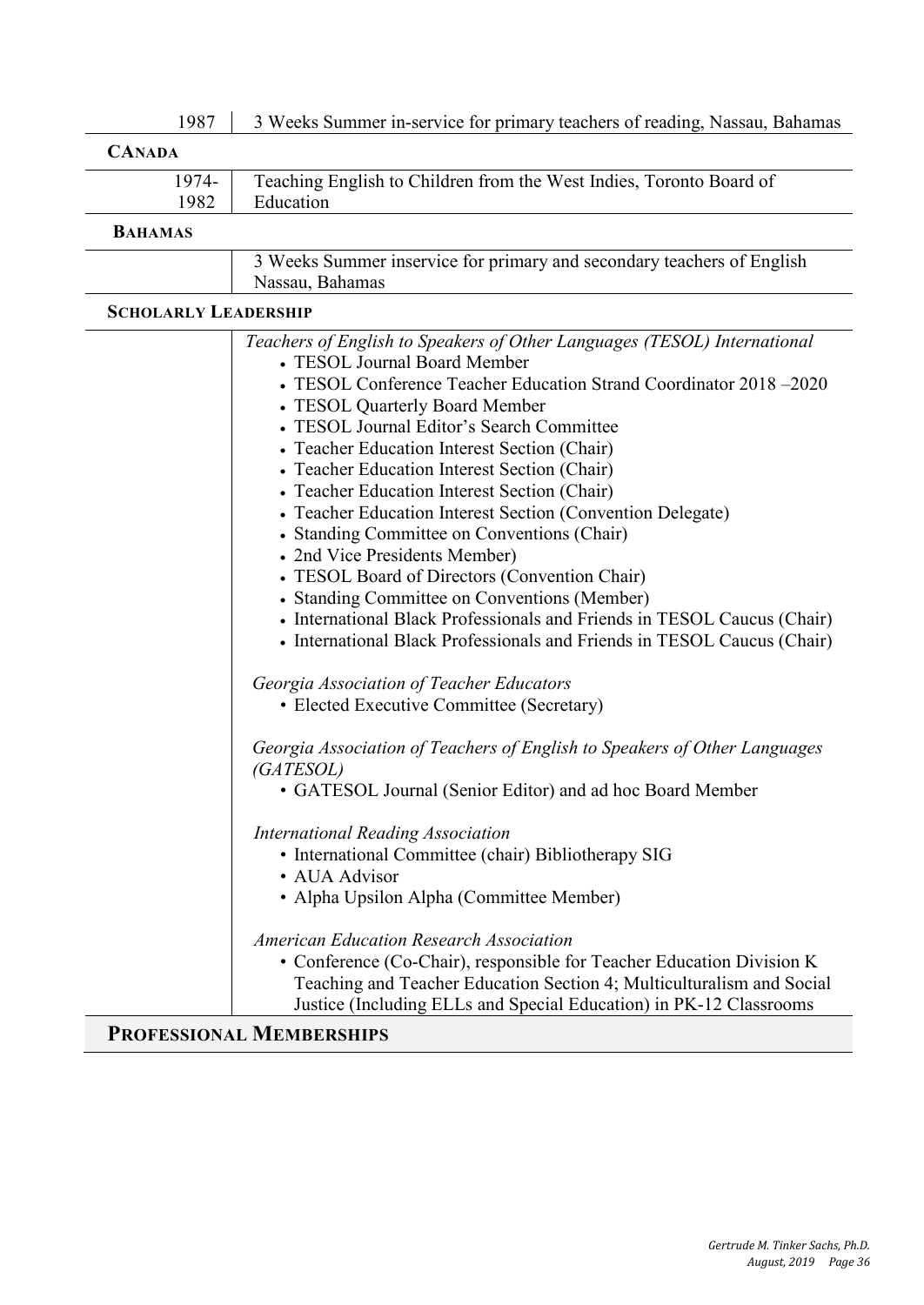| 2005-PRESENT | Georgia Association of Teachers of English to Speakers of Other Languages |
|--------------|---------------------------------------------------------------------------|
|              | Georgia Association of Teacher Educators (GATE)                           |
| 2004-PRESENT | Teachers of English to Speakers of Other Languages (TESOL)                |
|              | American Association of Applied Linguists (AAAL)                          |
| 1992-PRESENT | American Educational Research Association (AERA)                          |
|              | International Reading Association/ Literacy Association (IRA now ILA)     |
| 1992-PRESENT | National Council of Teachers of English (NCTE)                            |
| 1988-PRESENT | National Reading Council now Literacy Research Association                |
| 1974-PRESENT | South East TESOL(member)                                                  |
|              | Leadership Conference on English Education (CEE)                          |

### **COMMUNITY CONNECTIONS**

The Global Village School, Clarkston, GA. Seven Courts After School Literacy Comic Book Club, Atlanta, GA. Genesis Shelter for Homeless Parents and Children, Atlanta, GA. Latin American Association, Atlanta, Georgia New Pathways (formerly Refugee Family Services), Clarkston, Georgia

### **CIVIC RESPONSIBILITIES**

Parish Council, Sacred Heart Catholic Church, Atlanta, GA Ranger Leader, Bahamas Girl Guide Association, Nassau, Bahamas. Sunday School Teacher, Our Lady of Lourdes Parish, Toronto, Canada. 11 Bahamas Brownie & Guide Leader, Bahamas Girl Guides Association, Emerald Court Neighborhood Community, Friendly Neighborhood Reporter and Community Organizer, Atlanta, GA. (Annual National Night Out initiator; Christmas Caroling, Fall Walks) Archdiocesan of Atlanta Choir Camp, Drama Teacher, Reinhardt University, Atlanta, GA. Children's Choir Co-Director, Basilica of the Sacred Heart of Jesus Catholic Church, Atlanta, GA. Music & Liturgical Leader, Adam Schall Catholic Community, Chinese University of Hong Kong, Hong Kong. Brownie, Guide, Pathfinder Leader Toronto Girl Guides Association, Toronto, Canada. Choir Member, Choir Director, Sunday School teacher and Director, Parish Council Member St. Joseph's Church, Nassau, Bahamas. Nassau, Bahamas.

| <b>AWARDS WON BY MY DOCTORAL ADVISEES</b> |                                                                                                                                                  |  |  |  |  |
|-------------------------------------------|--------------------------------------------------------------------------------------------------------------------------------------------------|--|--|--|--|
|                                           | Lori Fredericks—Fulbright Fellowship                                                                                                             |  |  |  |  |
|                                           | Jayoung Choi—Hayden-Waltz Dissertation Award                                                                                                     |  |  |  |  |
|                                           | Omer Ari—Language and Literacy Doctoral Fellowship                                                                                               |  |  |  |  |
|                                           | Sarah Mantegna—Beverly Armento Award                                                                                                             |  |  |  |  |
|                                           | Amy Pelissero—Language and Literacy Doctoral Fellowship, Beverly<br>Armento Doctoral Award; TESOL International Doctoral Mentoring Award<br>2014 |  |  |  |  |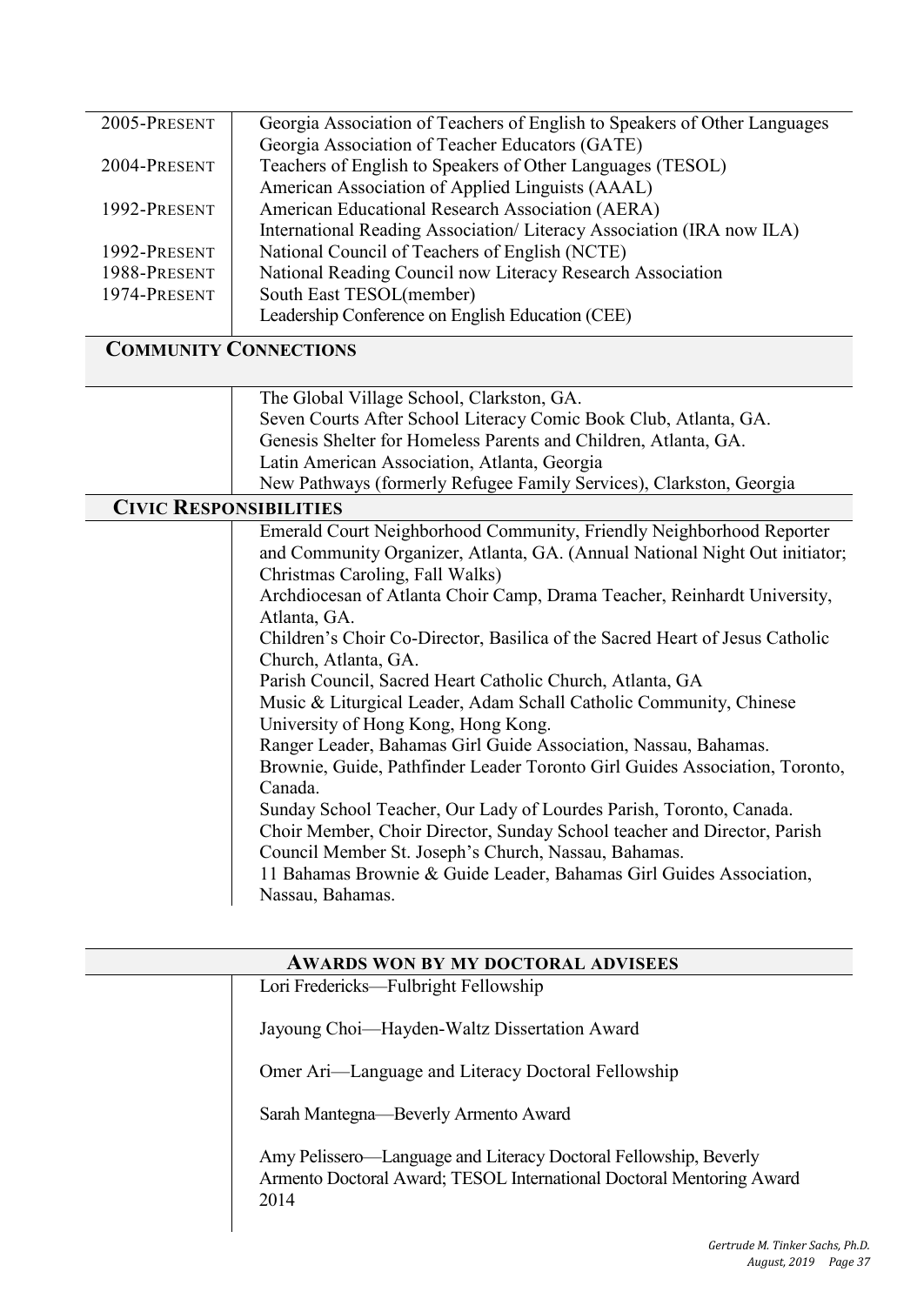| <b>INTERNATIONAL TRAVELS WITH MY DOCTORAL STUDENTS</b> |                                                                                                                                                                                                       |  |  |  |
|--------------------------------------------------------|-------------------------------------------------------------------------------------------------------------------------------------------------------------------------------------------------------|--|--|--|
| ASIA                                                   | Amy Pelissero & Sarah Mantegna: Beijing, (Capital Normal University) (Dr.<br>Amy Flint accompanied us) (2009)                                                                                         |  |  |  |
| <b>BAHAMAS</b>                                         | Teacher Professional Development Research Project: Naja Freeman (2010),<br>Annmarie Jackson (2011), Kathleen Zackery (2012; 2013); Nicole Dukes (2014);<br>Annmarie Jackson, Huan Wang (October 2015) |  |  |  |

| <b>Sem</b>       | <b>Course</b>         | <b>Number</b> | <b>Course Title</b>                                                                                                  | <b>Registered</b><br><b>Students</b> |
|------------------|-----------------------|---------------|----------------------------------------------------------------------------------------------------------------------|--------------------------------------|
| <b>Fall 2019</b> | <b>EDCI</b>           | 8970          | The Development of Critical Curricula<br>and Research Agenda Starting with Self,<br>Seminar in Teaching and Learning | 9                                    |
| <b>Fall 2018</b> | <b>EDCI</b>           | 7660          | ESOL Endorsement Practicum – Home of<br>Refugee Mothers                                                              | 01                                   |
| <b>Fall 2018</b> | <b>EDCI</b>           | 8810          | Directed Reading Mariana Stone (Ed.D)<br>student)                                                                    | $\mathbf{1}$                         |
| <b>Sum 2018</b>  | <b>EDCI</b>           | 8810          | Directed Reading - Meghan Pesci (1<br>reading specialist)                                                            | $\mathbf{1}$                         |
| <b>Spr 2018</b>  | <b>EDCI</b>           | 8790          | Teacher Education Across the<br>Generations: Interrogations into the Past<br>and Projections for the Future          | 11                                   |
| <b>Spr 2018</b>  | <b>EDCI</b>           | 7660          | <b>Literacy Practicum</b>                                                                                            | 3                                    |
| <b>Fall 2017</b> | <b>EDCI</b>           | 7660          | <b>ESOL Final Practicum Course</b>                                                                                   | 3                                    |
| <b>Spr 2018</b>  | <b>EDCI</b>           | 8970          | Teacher Education Across the<br>Generations: Interrogations into the Past<br>and Projections for the Future          | 11                                   |
| <b>Spr 2015</b>  | <b>EDLA</b>           | 8330          | Language Variation and Learning                                                                                      | $\overline{7}$                       |
| <b>Fall 2014</b> | <b>EDRD</b>           | 4600          | Reading/Writing Content Area                                                                                         | 15                                   |
| <b>Fall 2014</b> | <b>EDCI</b>           | 7660          | <b>ESOL Practicum</b>                                                                                                | 8                                    |
| <b>Sum 2014</b>  | <b>TSLE</b>           | 7260          | Cultural Issues for the Bilingual ESL<br>Teacher                                                                     | 6                                    |
| <b>Sum 2014</b>  | <b>EDRD</b>           | 8310          | Theoretical Models and Processes of<br>Language Learning                                                             | 10                                   |
| <b>Spr 2014</b>  | <b>EDRD</b>           | 8610          | <b>SUPERVISION SCH LITERACY</b><br>PROGM - 18617 - EDRD 8610 - 005<br>(First time)                                   | 8                                    |
| <b>Spr 2014</b>  | <b>GOML</b><br>Online | 7600          | THEORY/PEDAGOGY STUDY OF<br>READG - 15691 - EDRD 7600 - Y01<br>(first time online)                                   | 10                                   |
| <b>Spr 2014</b>  | <b>EDRD</b><br>7600   | 9990          | Amy Pelissero's Dissertation; Monitoring<br>of 10 other doctoral students<br>Dissertation                            | $\mathbf{1}$                         |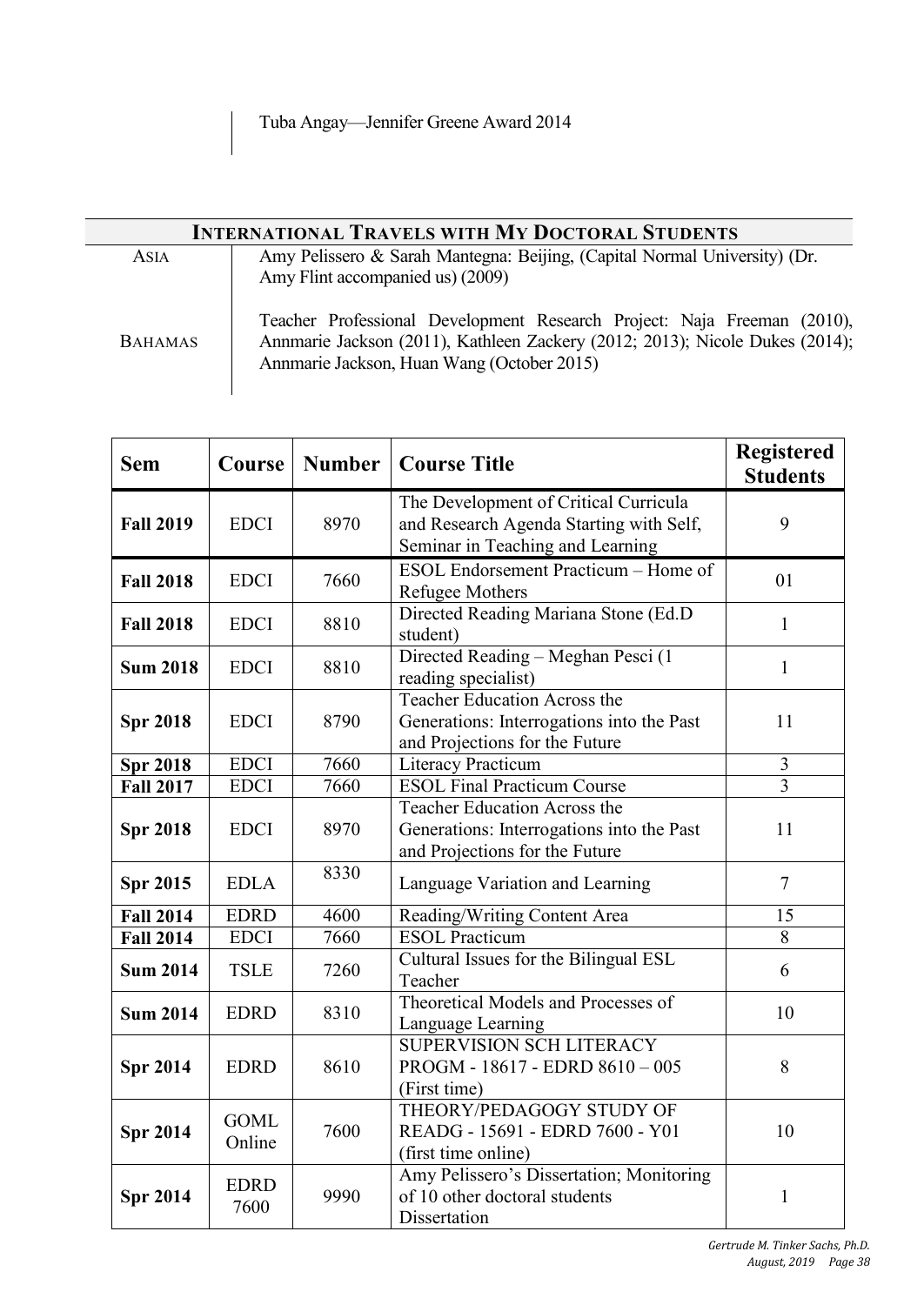|                  | <b>EDCI</b>                | 7660         | PRACTIUM I Reading Specialist &<br><b>ESOL</b>            | 3                    |
|------------------|----------------------------|--------------|-----------------------------------------------------------|----------------------|
|                  | <b>EDCI</b>                | 7660         | PRACTIUM I                                                | $\overline{2}$       |
| <b>Fall 2013</b> | <b>GOML</b>                | 7660         | <b>ESOL MAT</b><br>PRACTIUM I - online Reading Specialist |                      |
|                  | <b>EDCI</b>                |              | & ESOL(first fully online course)                         | 5                    |
|                  | <b>EDCI</b>                | 9990         | <b>DISSERTATION</b>                                       | $\overline{2}$       |
|                  |                            |              | <b>SEMINAR IN TEACHING &amp;</b>                          |                      |
|                  | Hybrid                     | 8970         | <b>LEARNING</b>                                           | 6                    |
|                  | <b>EDCI</b>                |              | International Perspectives on Teacher                     |                      |
| <b>Sum 2013</b>  |                            |              | Professional Development                                  |                      |
|                  | <b>EDCI</b>                | 7260         | <b>CULT ISSUES BILINGUAL/ESL TCHR</b>                     | 14                   |
|                  | <b>TSLE</b>                | 9900         | <b>CRITIQUE OF EDUCATION</b>                              | 8                    |
| <b>Spr 2013</b>  |                            |              | <b>RESEARCH</b>                                           |                      |
|                  | <b>EDCI</b><br><b>EDCI</b> | 9990<br>7660 | <b>DISSERTATION</b><br>PRACTIUM I                         | $\overline{2}$<br>10 |
|                  | <b>EDCI</b>                | 9990         | <b>DISSERTATION</b>                                       |                      |
| <b>Fall 2012</b> |                            |              | METHD & MAT BILINGUAL/ESL                                 |                      |
|                  | <b>EDCI</b>                | 7440         | <b>TCHR</b>                                               | 17                   |
| <b>Sum 2012</b>  | <b>TESL</b>                | 9660         | <b>INTERNSHIP</b>                                         | 8                    |
| <b>Spr 2012</b>  | <b>EDCI</b>                | 8310         | THEOR MODELS/PROCESS LIT LRNG                             | 9                    |
|                  | <b>EDRD</b>                | 7660         | PRACTIUM I                                                | 9                    |
| <b>Fall 2011</b> | <b>EDCI</b>                | 7440         | METHD & MAT BILINGUAL/ESL<br><b>TCHR</b>                  | 13                   |
| <b>Spr 2011</b>  | <b>TESL</b>                | 8330         | <b>LANGUAGE VARIATION &amp;</b><br><b>LEARNING</b>        | 9                    |
|                  | <b>EDLA</b>                | 7660         | PRACTIUM I                                                | 5                    |
| <b>Fall 2010</b> | <b>EDCI</b>                | 7440         | <b>METHD &amp; MAT BILINGUAL/ESL</b><br><b>TCHR</b>       | 24                   |
| <b>Sum 2010</b>  | <b>TESL</b>                | 7260         | <b>EARLY LITERACY</b><br>DEVELPMNT/INSTR                  | 17                   |
| <b>Spr 2010</b>  | <b>EDRD</b>                | 7580         | LANG FOUND OF LIT LEARNING                                | 10                   |
|                  | <b>EDLA</b>                | 7660         | PRACTIUM I                                                | 8                    |
| <b>Fall 2009</b> | <b>EDCI</b>                | 7440         | METHD & MAT BILINGUAL/ESL<br><b>TCHR</b>                  | 21                   |
| <b>Sum 2009</b>  | <b>TESL</b>                | 7975         | <b>SEMINAR FOR GRADUATE</b><br><b>ASSISTNTS</b>           | 24                   |
|                  |                            |              |                                                           |                      |
| <b>Spr 2009</b>  | <b>EDCI</b>                | 8330         | <b>LANGUAGE VARIATION &amp;</b><br><b>LEARNING</b>        | 9                    |
|                  | <b>EDLA</b>                | 9870         | ADV RESEARCH SEM LANG/LIT<br><b>EDUC</b>                  | 12                   |
|                  | <b>EDRD</b>                | 7660         | PRACTIUM I                                                | $\overline{7}$       |
| <b>Fall 2008</b> | <b>EDCI</b>                | 9870         | ADV RESEARCH SEM LANG/LIT<br><b>EDUC</b>                  | 12                   |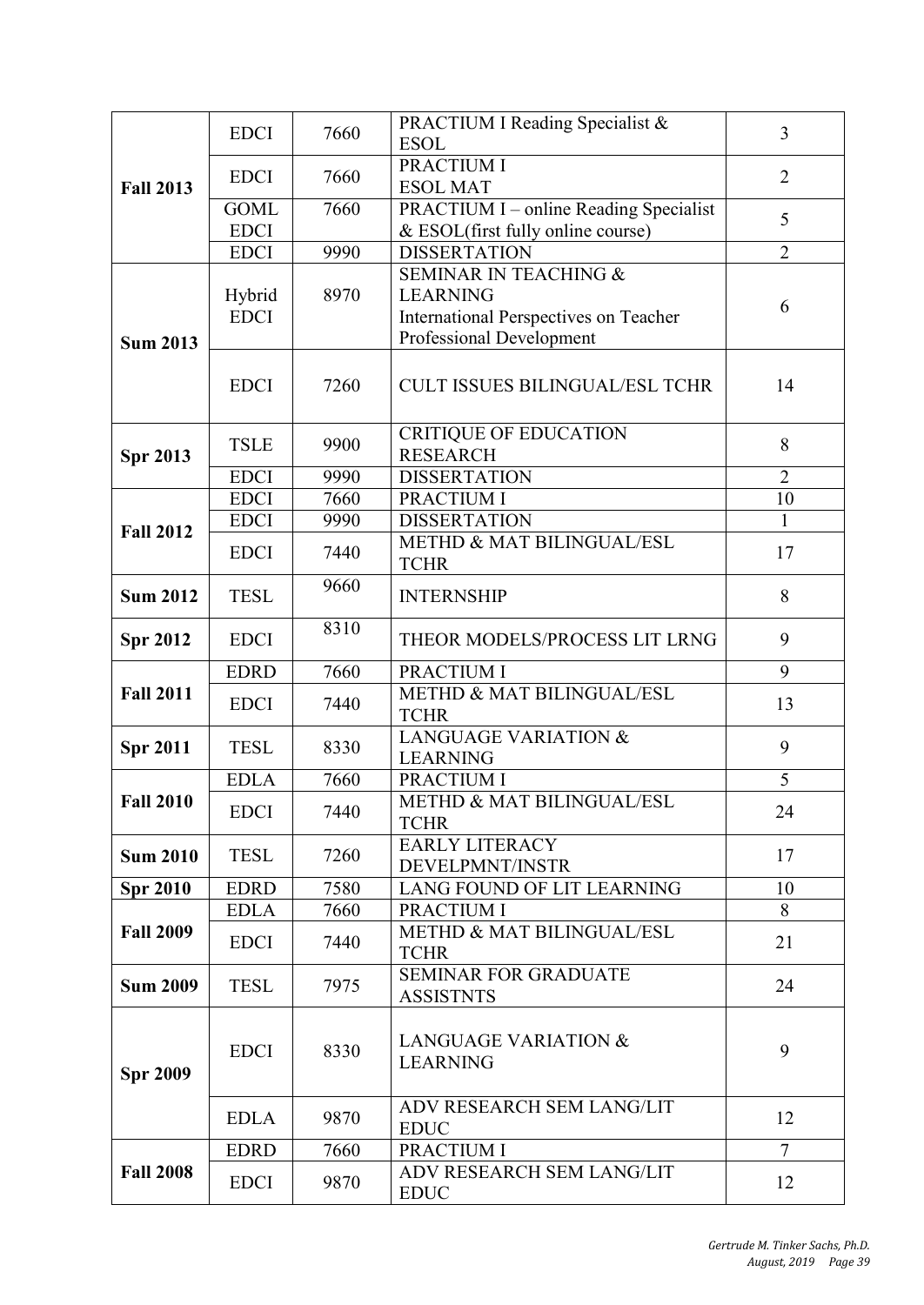|                  | <b>EDRD</b> | 7440 | METHD & MAT BILINGUAL/ESL<br><b>TCHR</b>                                   | 26             |
|------------------|-------------|------|----------------------------------------------------------------------------|----------------|
| <b>Sum 2008</b>  | <b>TESL</b> | 7250 | APPLIED LNG BILINGUAL/ESL TCHR                                             | 23             |
|                  | <b>TESL</b> | 7975 | <b>SEMINAR FOR GRADUATE</b><br><b>ASSISTNTS</b>                            | 17             |
| <b>Spr 2008</b>  | <b>EDCI</b> | 8970 | <b>SEMINAR IN TEACHING &amp;</b><br>LEARNING – ESOL & Special<br>Education | 5              |
|                  | <b>EDCI</b> | 7660 | PRACTIUM I                                                                 | $\overline{3}$ |
| <b>Fall 2007</b> | <b>EDCI</b> | 7440 | METHD & MAT BILINGUAL/ESL<br><b>TCHR</b>                                   | 15             |
| <b>Sum 2007</b>  | <b>TESL</b> | 7250 | APPLIED LNG BILINGUAL/ESL TCHR                                             | 17             |
|                  | <b>TESL</b> | 7670 | PRACTIUM II                                                                | $\overline{4}$ |
| <b>Spr 2007</b>  | <b>EDCI</b> | 7680 | PRACTIUM III                                                               | $\overline{4}$ |
|                  | <b>EDCI</b> | 8330 | <b>LANGUAGE VARIATION &amp;</b><br><b>LEARNING</b>                         | $\overline{7}$ |
|                  | <b>EDLA</b> | 7660 | PRACTIUM I                                                                 | $\overline{7}$ |
| <b>Fall 2006</b> | <b>EDCI</b> | 7440 | <b>METHD &amp; MAT BILINGUAL/ESL</b><br><b>TCHR</b>                        | $\overline{7}$ |
| <b>Sum 2006</b>  | <b>TESL</b> | 7660 | PRACTIUM I                                                                 | 6              |
|                  | <b>EDCI</b> | 7250 | APPLIED LNG BILINGUAL/ESL TCHR                                             | 24             |
| <b>Spr 2006</b>  | <b>TESL</b> | 7550 | LINKING LIT ASSESS/CLSRM INSTR                                             | 15             |
| <b>Fall 2005</b> | <b>EDRD</b> | 8330 | <b>LANGUAGE VARIATION &amp;</b><br><b>LEARNING</b>                         | 5              |
|                  | <b>EDLA</b> | 7660 | PRACTIUM I                                                                 | 6              |
| <b>Sum 2005</b>  | <b>EDCI</b> | 7440 | METHD & MAT BILINGUAL/ESL<br><b>TCHR</b>                                   | 6              |
| <b>Spr 2005</b>  | <b>TESL</b> | 7680 | PRACTIUM III                                                               | $\overline{7}$ |
|                  | <b>EDCI</b> | 7550 | LINKING LIT ASSESS/CLSRM INSTR                                             | 5              |
|                  | <b>EDRD</b> | 7550 | LINKING LIT ASSESS/CLSRM INSTR                                             | $\overline{7}$ |
| <b>Fall 2004</b> | <b>EDRD</b> | 7600 | THEORY/PEDAGOGY STUDY OF<br><b>READG</b>                                   | 12             |
| <b>Sum 2004</b>  | <b>EDRD</b> | 7650 | <b>INDIV ASSESS/INST AT-RISK RDRS</b>                                      | 9              |
| <b>Spr 2004</b>  | <b>EDRD</b> | 8330 | <b>LANGUAGE VARIATION &amp;</b><br><b>LEARNING</b>                         | 9              |
| <b>Fall 2003</b> | <b>EDLA</b> | 4400 | CONCEPTS/METHODS LANG ARTS<br><b>MCE</b>                                   | 16             |

### **SELECTED PROFESSIONAL DEVELOPMENT ACTIVITIES**

### **GEORGIA STATE UNIVERSITY**

| 2019 | Four Boys and their Auntie-Travels to Nairobi, Mombasa & Doha (July 10 -19, 2019).    |
|------|---------------------------------------------------------------------------------------|
| 2018 | Acoma Pueblo & Museum, New Mexico. (September 3, 2018).                               |
| 2018 | MSE's Trip to Alabama (organizer) August 16, 2018, MSE Department &                   |
|      | Colleagues – National Memorial for Peace and Justice $\&$ The Legacy Museum,          |
|      | From Enslavement to Mass Incarceration.                                               |
| 2018 | Facing History Facing Ourselves Summer Institute & Research Symposium $-$ DePaul      |
|      | University, Chicago July 2018 (July 9 -13, 2018. 8:30 a.m. $-4$ p.m.). The Holocaust. |
|      | Jim Wolfinger Projector Director.                                                     |